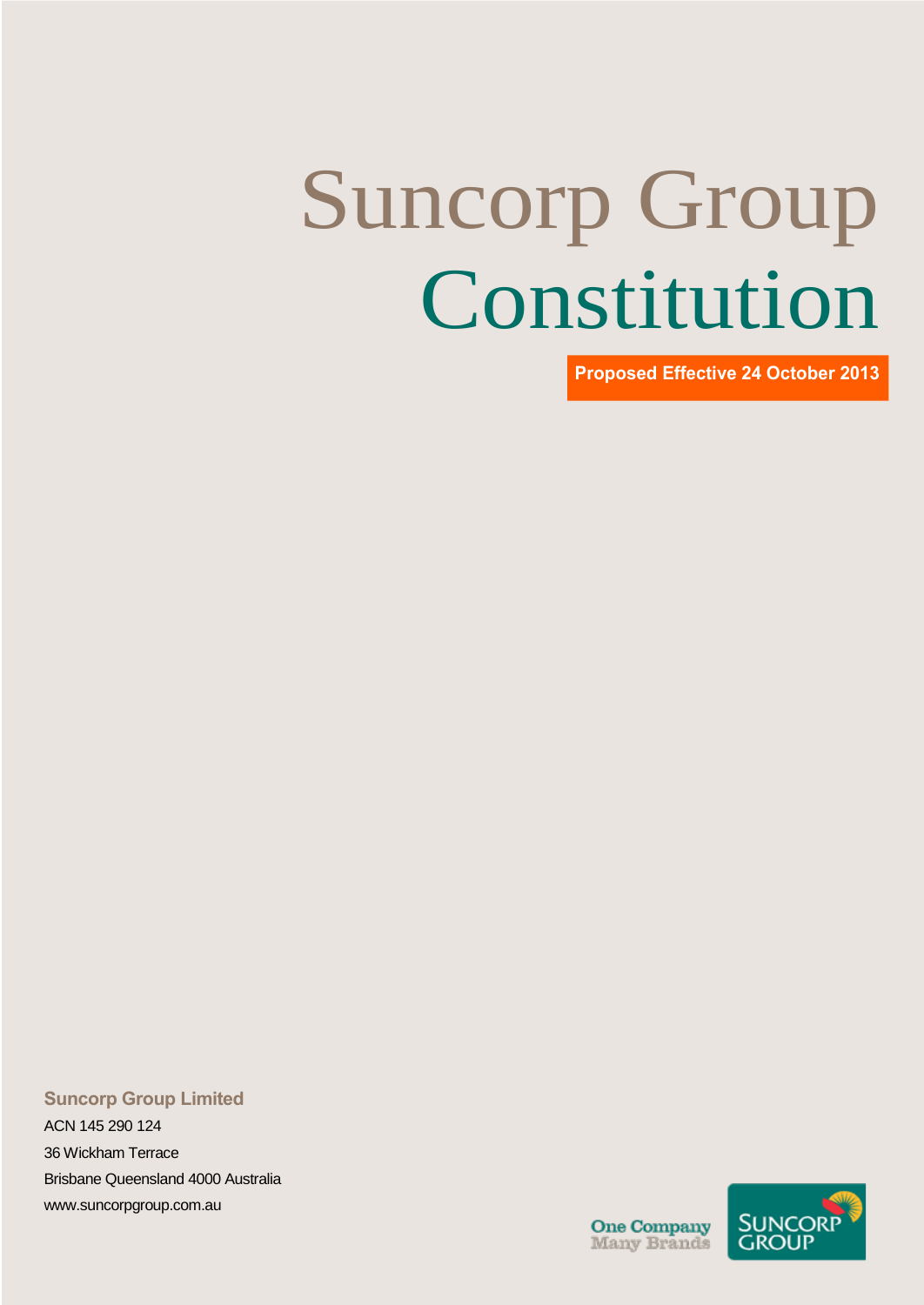### Contents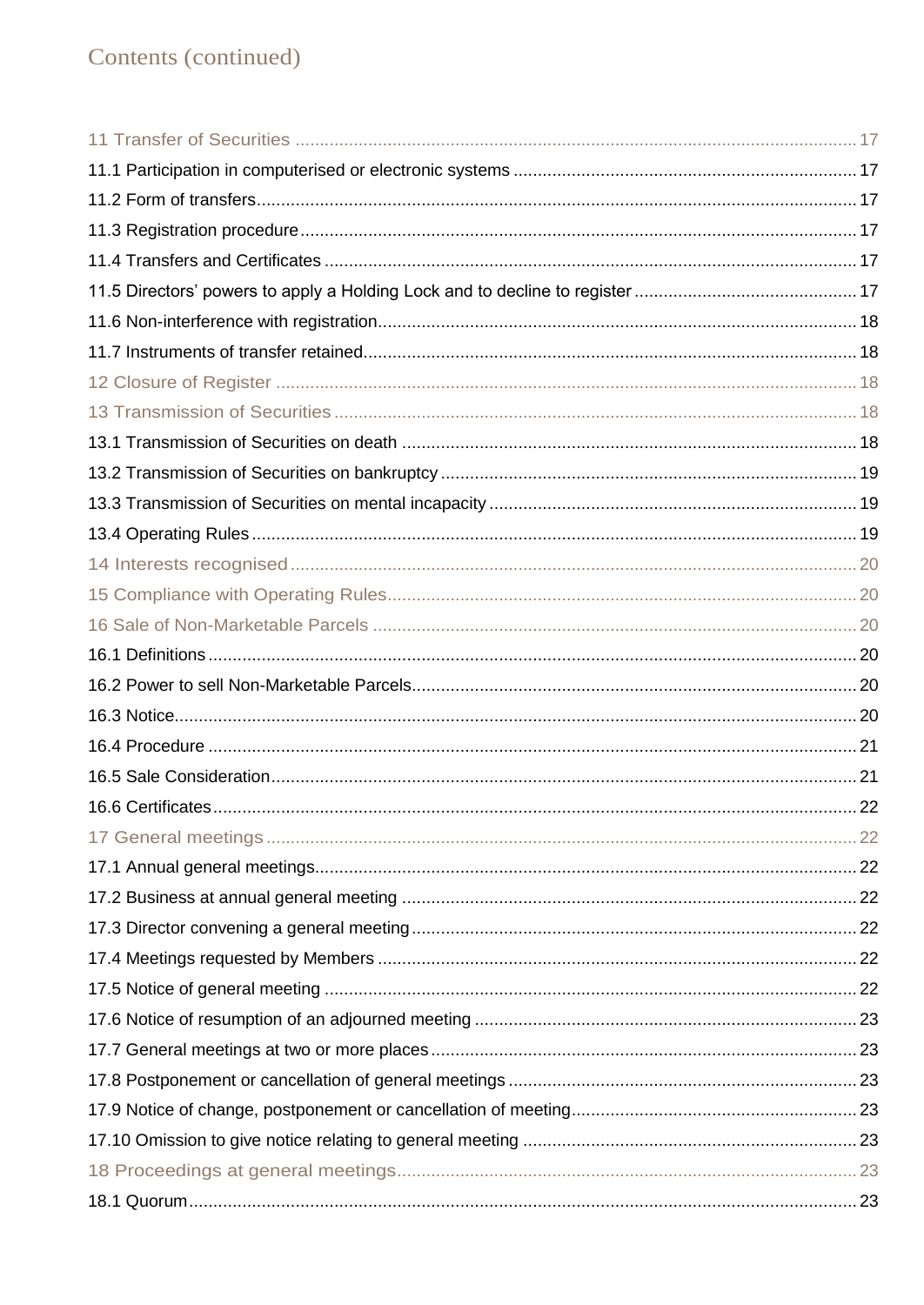#### Contents (continued)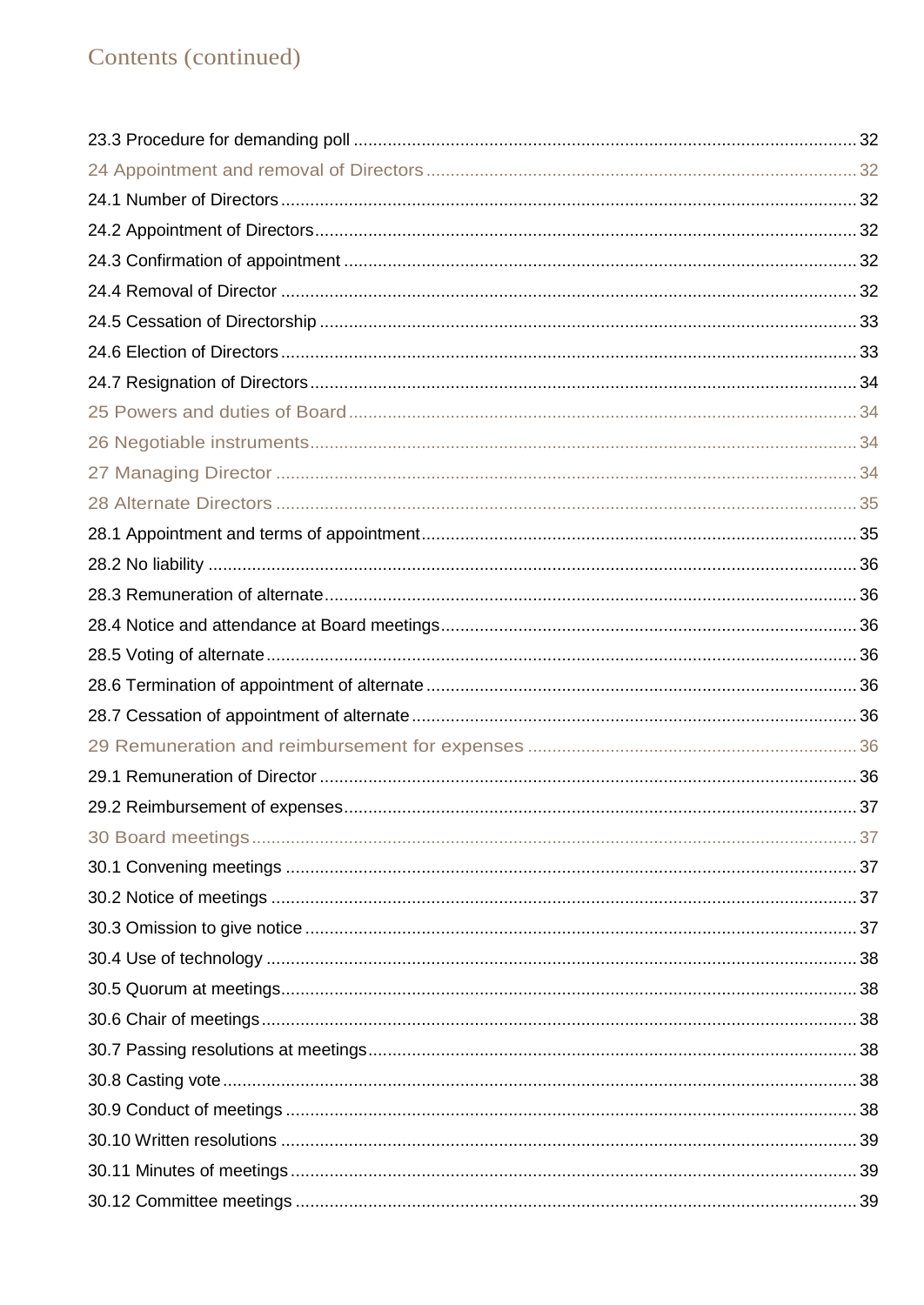#### Contents (continued)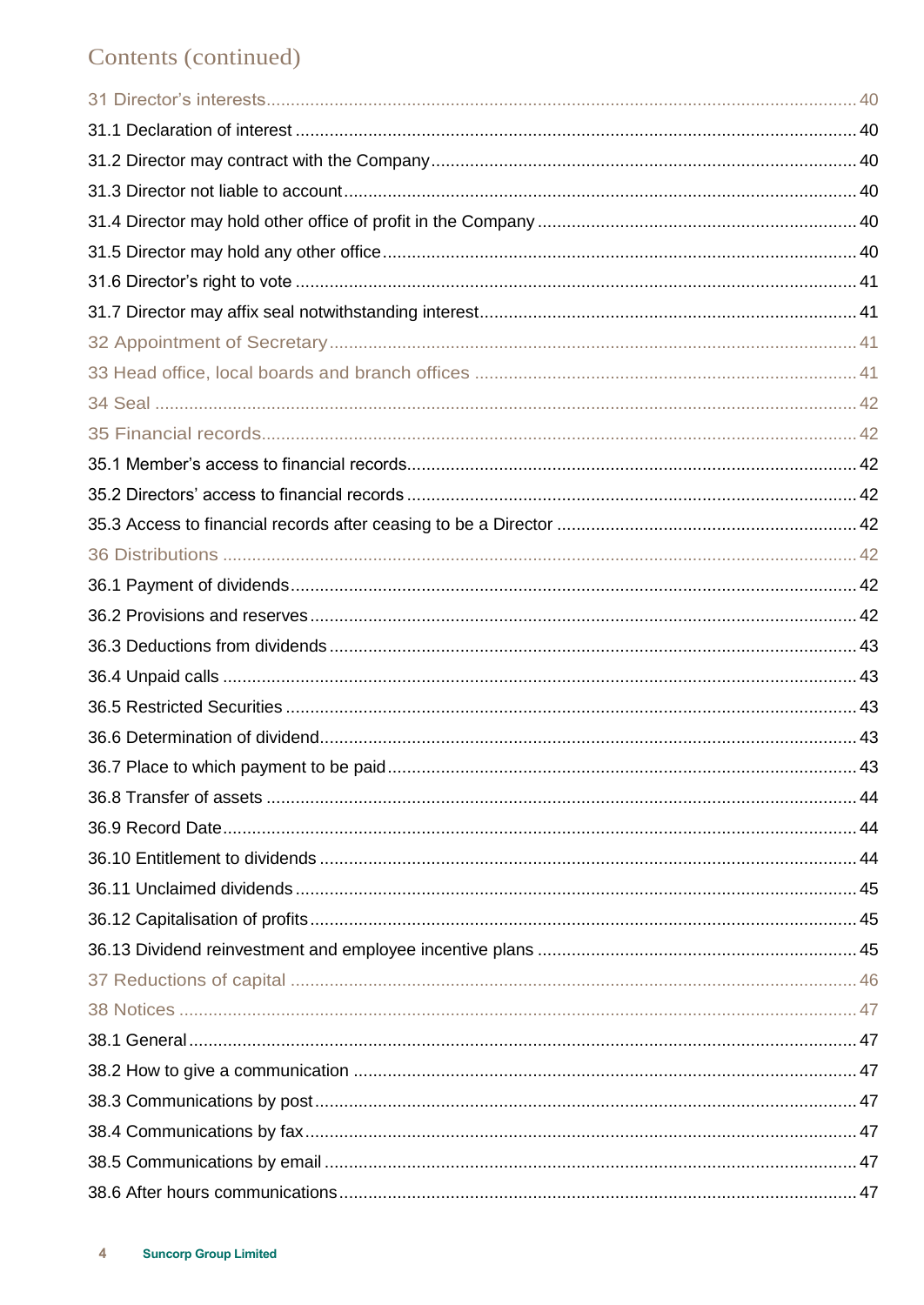#### Contents (continued)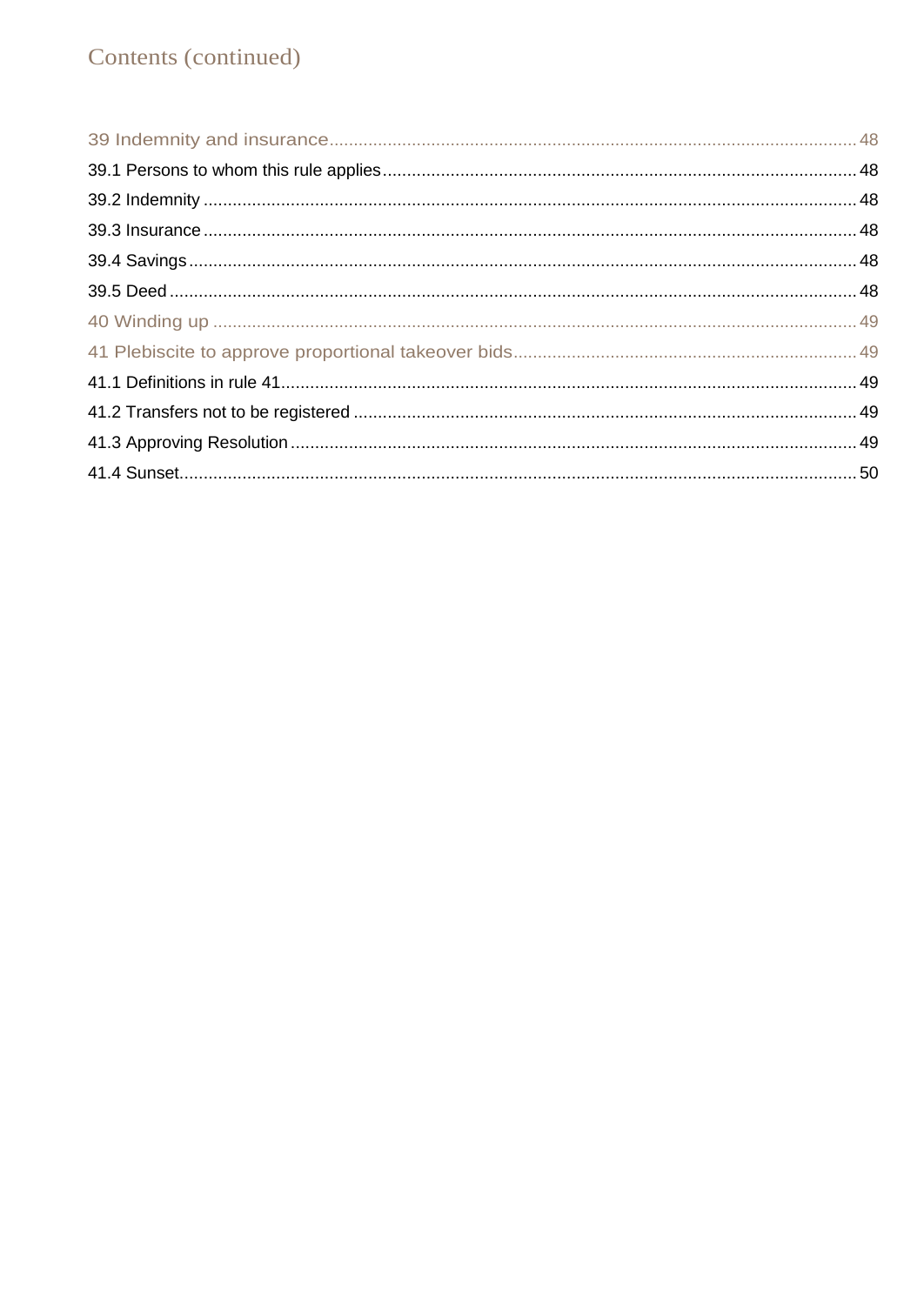# <span id="page-7-0"></span>1 Name of Corporation

The name of the Company is Suncorp Group Limited.

### <span id="page-7-1"></span>2 Status of the Constitution

#### <span id="page-7-2"></span>**2.1 Constitution of the Company**

This is the constitution of the Company.

#### <span id="page-7-3"></span>**2.2 Replaceable Rules**

This Constitution displaces the Replaceable Rules. Accordingly, none of the Replaceable Rules apply.

#### <span id="page-7-4"></span>**2.3 Listing Rules**

While the Company is on the official list of ASX, the following rules apply:

- (a) notwithstanding anything contained in this Constitution, if the Listing Rules prohibit an act being done, the act must not be done;
- (b) nothing contained in this Constitution prevents an act being done that the Listing Rules require to be done;
- (c) if the Listing Rules require an act to be done or not to be done, authority is given for that act to be done or not to be done (as the case may be);
- (d) if the Listing Rules require this Constitution to contain a provision and it does not contain such a provision, this Constitution is treated as containing that provision;
- (e) if the Listing Rules require this Constitution not to contain a provision and it contains such a provision, this Constitution is treated as not containing that provision; and
- (f) if any provision of this Constitution is or becomes inconsistent with the Listing Rules, this Constitution is treated as not containing that provision to the extent of the inconsistency.

### <span id="page-7-5"></span>3 Interpretation

#### <span id="page-7-6"></span>**3.1 Definitions**

In this Constitution:

**ASX** means ASX Limited.

**Auditor** means the person appointed for the time being as the auditor of the Company.

**Board** means the Directors and alternates present at a meeting, duly convened as a Board meeting, at which a quorum is present.

**Business Day** has the meaning given to that term in the Listing Rules.

**Certificate** means any certificate issued by the Company on issue, or registration of transfer, of any Security, and any duplicate of that certificate.

**CHESS Subregister** has the meaning given to that term in the Operating Rules of ASX Settlement Pty Ltd.

**CHESS Approved Securities** means Securities which are approved in accordance with the Operating Rules of ASX Settlement Pty Ltd.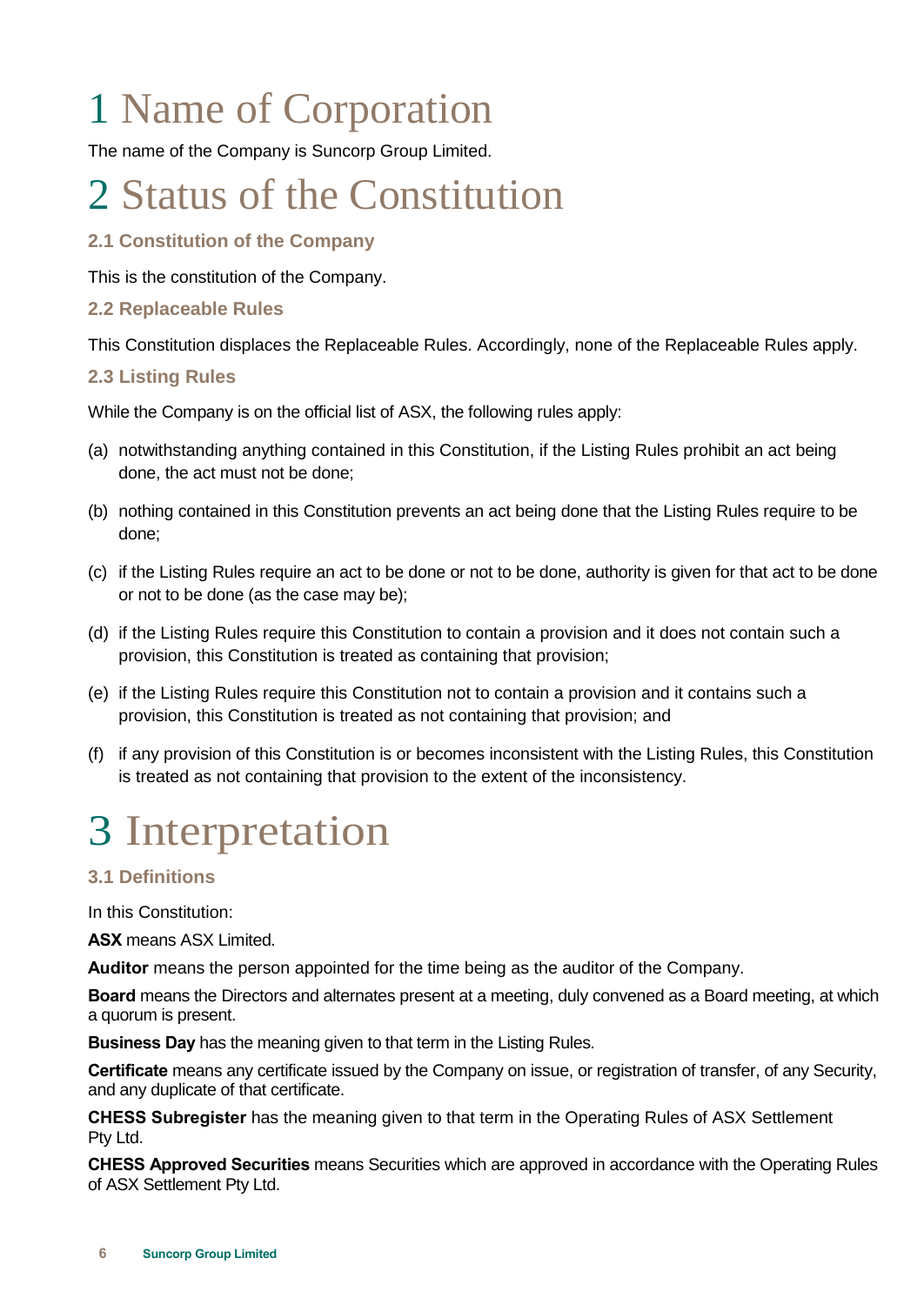**Child Entity** has the meaning given to that term in the Listing Rules.

**Company** means Suncorp Group Limited ACN 145 290 124.

**Constitution** means the constitution for the time being of the Company as constituted by this document and any resolutions of the Company modifying this document.

**Corporations Act** means the *Corporations Act 2001* (Cth).

**CS Facility** has the same meaning as prescribed CS facility in the Corporations Act.

**CS Facility Operator** means the operator of a CS Facility.

**Default Rate** means the interest rate per annum that is the sum of 2% and the rate advised by

Suncorp-Metway Limited ACN 010 831 722 (or such other bank as is nominated by the Company) as an equivalent rate charged by that bank for overdrafts in excess of \$100,000.

**Director** means a person who is a director for the time being of the Company, and **Directors** means more than one Director, and in relation to rules applying to meetings of the Board, including voting by Directors and material personal interests, references to Directors include alternates.

**Executive Director** means a natural person appointed as an executive Director.

#### **Group Company** means:

- (a) the Company; and
- (b) each of its subsidiaries from time to time.

#### **Holder** means:

- (a) in respect of a Share, the Member who holds that Share; and
- (b) in respect of any other Security, the person who is entered in the records kept by the Company as the holder of that Security.

**Holding Lock** has the meaning given to that term in the Listing Rules.

**Listing Rules** means the listing rules of ASX and any other rules of ASX which are applicable while the Company is admitted to the official list of ASX, each as amended or replaced from time to time, except to the extent of any express written waiver by ASX.

**Managing Director** means any person appointed for the time being as a managing director of the Company.

#### **Market Transfer** means:

- (a) a transfer of Shares pursuant to or connected with a transaction entered into on the stock market operated by ASX and includes a Proper ASTC Transfer; or
- (b) an issue of Shares as a result of the exercise of any rights, Options or convertible notes where such rights, Options or notes are traded on a market operated by ASX.

**Member** means a person who is, or who is registered as, a member of the Company or, in the case of joint holders of any Share, who are, or who are registered as, joint holders of that Share, and **Members** means more than one Member.

**Operating Rules** means the operating rules for the time being of ASX Settlement Pty Ltd, ASX Clear Pty Ltd and any other CS Facility regulating the settlement, clearing and registration of uncertificated Securities, except to the extent of any express written waiver by the relevant CS Facility Operator.

**Option** means an option to subscribe for any unissued Security.

**Proper ASTC Transfer** has the meaning given to the term proper ASTC transfer in the *Corporations Regulations 2001*.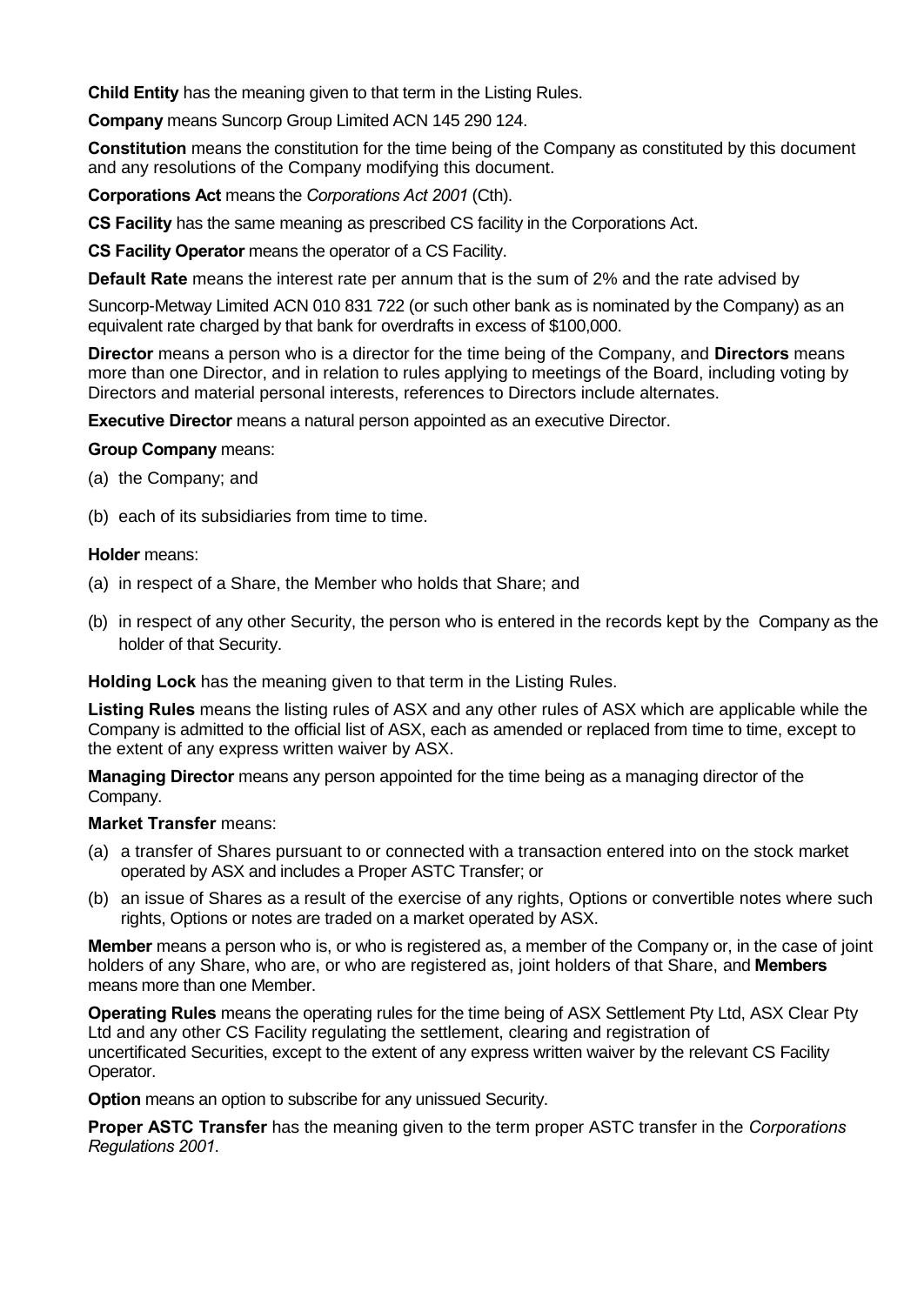#### **Register** means:

- (a) in respect of Shares, the Register of Members;
- (b) in respect of other Securities, the records of Holders kept by the Company.

**Register of Members** means the register of Members maintained pursuant to the Corporations Act and any branch register.

**Replaceable Rules** means the replaceable rules applicable to a public company limited by shares which are set out in the Corporations Act.

**Restricted Securities** has the meaning given to that term in the Listing Rules.

**Restriction Agreement** has the meaning given to that term in the Listing Rules.

**Seal** means the common seal for the time being of the Company.

**Secretary** means any person appointed for the time being as, or to perform the functions of, secretary of the Company.

**Security** includes any Share, any unit of a Share, any rights to Shares, any Option, any instalment receipt and other security with rights of conversion to equity in the share capital of the Company and any debenture issued by the Company.

**Share** means any share in the share capital of the Company, and **Shares** means more than one Share.

#### <span id="page-9-0"></span>**3.2 Interpretation**

In this Constitution:

- (a) the words "including", "include" and "includes" are to be construed without limitation;
- (b) a reference to legislation is to be construed as a reference to that legislation, any subordinate legislation under it, and that legislation and subordinate legislation as amended, re-enacted or replaced for the time being;
- (c) a reference to a "person" includes a corporate representative appointed pursuant to section 250D of the Corporations Act;
- (d) headings are used for convenience only and are not intended to affect the interpretation of this Constitution;
- (e) a word or expression defined in the Corporations Act, the Operating Rules or the Listing Rules and used, but not defined, in this Constitution has the same meaning given to it in the Corporations Act, the Operating Rules or the Listing Rules; and
- (f) references to the Listing Rules apply if the Company is on the official list of ASX, but do not apply if it is not.

### <span id="page-9-1"></span>4 Securities

#### <span id="page-9-2"></span>**4.1 Allotment and issue of Securities**

- (a) Subject to the Corporations Act, the Listing Rules and this Constitution, the Board may allot and issue Securities (including Options) in the Company to any person on such terms and with such rights as the Board determines.
- (b) The Board will not issue any Security with voting rights more advantageous than the voting rights attached to any ordinary Share previously issued by the Company.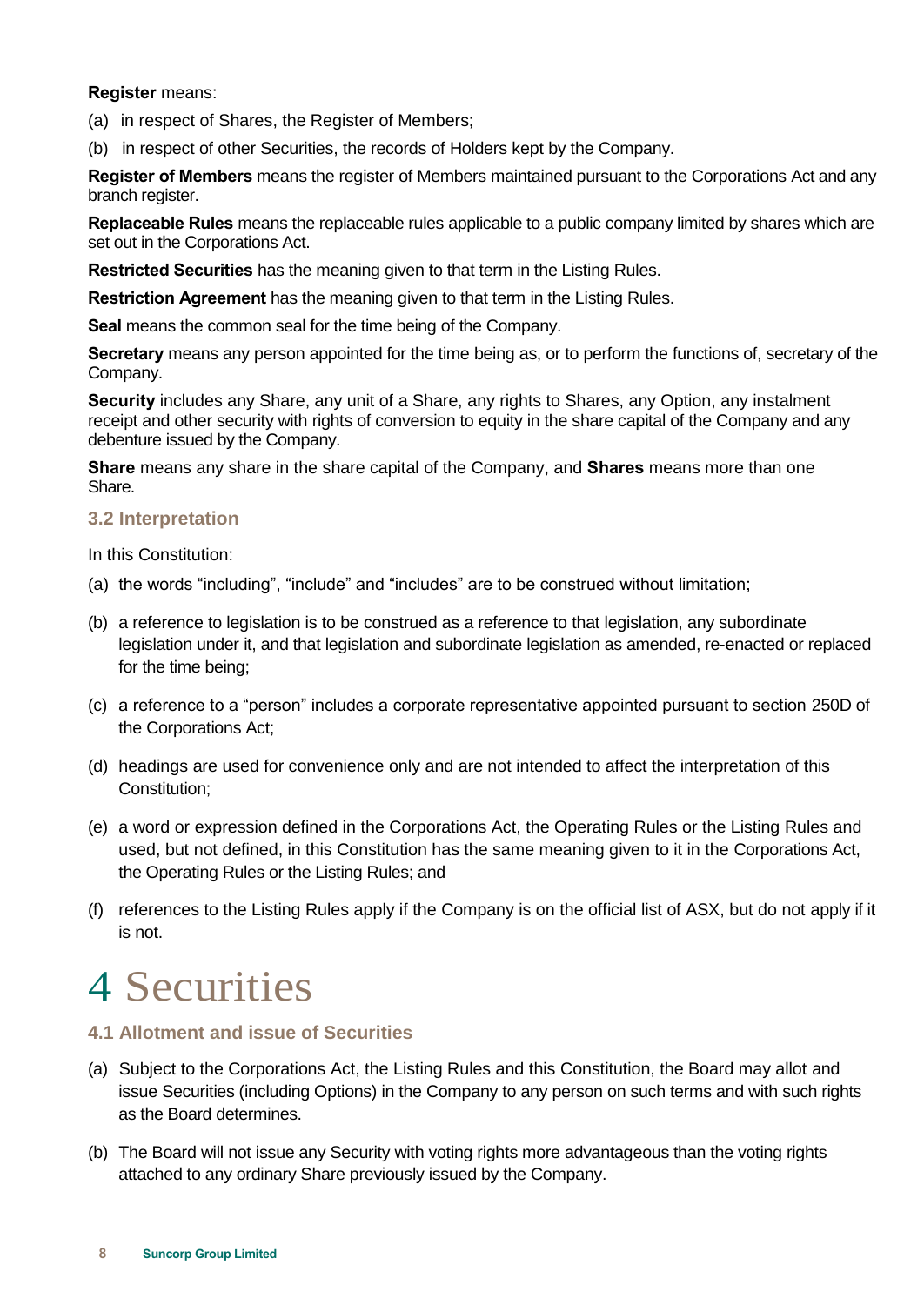#### <span id="page-10-0"></span>**4.2 Class rights**

- (a) Subject to the Corporations Act, the Listing Rules and this Constitution, the Board may issue any Security with any preferred, deferred or other special rights or restrictions as to dividends, voting, return of capital, payment of calls or otherwise as the Board determines.
- (b) If the share capital of the Company is divided into different classes, unless the terms of issue of any class provide otherwise, any right attaching to securities in that class may be cancelled, abrogated or varied by a special resolution passed at a separate meeting of the Holders of the issued Securities of that class or with the consent in writing of the Holders of three-quarters of the issued Securities of that class.
- (c) The provisions of the Corporations Act and this Constitution relating to special resolutions and meetings of the Company apply to a special resolution or meeting referred to in **paragraph (b)** with any necessary modifications.

#### <span id="page-10-1"></span>**4.3 Preference Shares**

- (a) The Company may issue preference Shares, including preference Shares which are, or at the option of the Company are, liable to be redeemed.
- (b) The total number of issued preference Shares shall not at any time exceed the total number of issued ordinary Shares.
- (c) Each preference Share issued by the Company:
	- (i) confers on the Holder a right to receive a preferential dividend at the rate, on the basis and on the terms as to redemption (if redeemable) determined by the Board under the terms of issue and which may be cumulative if, and to the extent, the Board determines under the terms of issue;
	- (ii) may participate with each ordinary Share in profits if, and to the extent, determined by the Board under the terms of issue;
	- (iii) confers on its Holder the right to the preferential dividend in priority to, equally with or junior to the payment of any dividend on any other class of Securities as determined by the Board under the terms of issue;
	- (iv) confers on its Holder the right in a winding up and on redemption (if redeemable) to payment in priority to, equally with or junior to any other class of Securities as determined by the Board under the terms of issue, of:
		- (A) the amount of any dividend accrued but unpaid on the preference Share at the date of winding up or the date of redemption (if redeemable); and
		- (B) any amount paid up on the preference Share or any other amount stated in, or calculated under, the terms of issue as may be determined by the Board;
	- (v) does not confer on its Holder any right to participate in the profits or property of the Company except as set out in this rule;
	- (vi) to the extent determined by the Board under the terms of issue, may confer a right to a bonus issue or capitalisation of profits in favour of holders of those preference Shares only;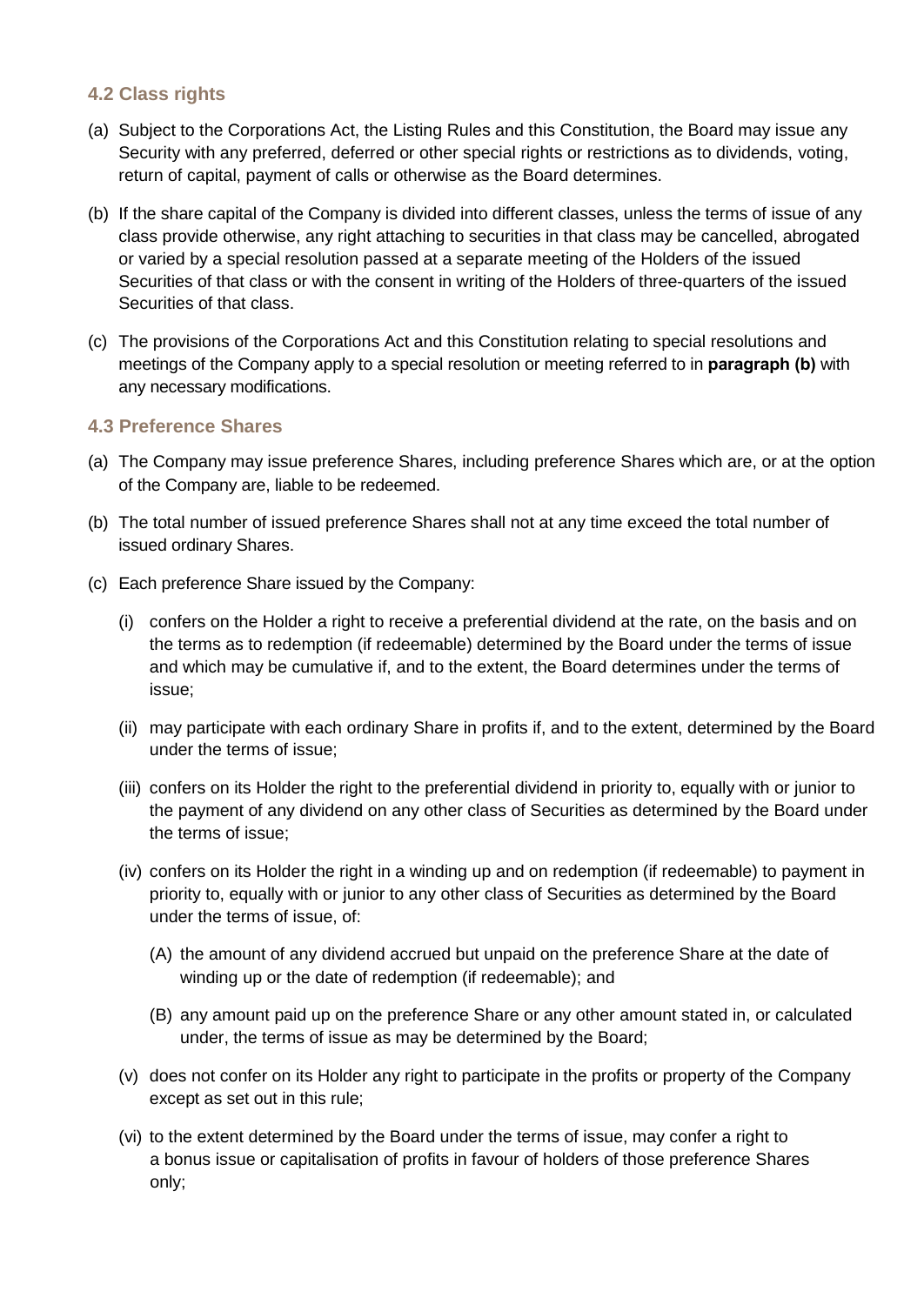- (vii) may be redeemed or converted into other Securities on such conditions as may be determined by the Board under the terms of issue; and
- (viii)does not entitle its Holder to vote at any general meeting except in the following circumstances:
	- (A) on any resolution to reduce the share capital of the Company;
	- (B) on any resolution that may affect the rights attached to the preference Share;
	- (C) on any resolution to wind up the Company;
	- (D) on any resolution for the disposal of the whole of the property, business and undertaking of the Company;
	- (E) on any resolution to approve the terms of a buy-back agreement;
	- (F) on any resolution during a period in which a dividend or part of a dividend on the preference Share is in arrears; or
	- (G) on any resolution during the winding up of the Company; or
	- (H) such other circumstances as may be determined by the Board under the terms of issue.
- (d) The Company may at any time create and issue preference Shares ranking equally with or in priority to preference Shares already issued or with different rights to preference Shares already issued.
- (e) Notwithstanding anything to the contrary in this Constitution, the Board may determine that the terms of issue of any preference Shares to be issued by the Company contain such terms and conditions (including as to the matters described in (c) above) as it considers necessary or desirable for those preference Shares to be eligible for inclusion as regulatory capital under any applicable prudential standards, requirements or guidance (whether in force at the time of issue or likely to come into force at a time after that).

#### <span id="page-11-0"></span>**4.4 Commission and brokerage**

- (a) The Company may make payments by way of brokerage or commission to a person in consideration for the person subscribing or agreeing to subscribe, whether absolutely or conditionally, for Securities or procuring or agreeing to procure subscriptions, whether absolute or conditional, for Securities.
- (b) The brokerage or commission may be satisfied by payment in cash, by issue of fully or partly paid Securities, by issue of debentures or a combination of all or any of such ways.

#### <span id="page-11-1"></span>**4.5 Fractional entitlement**

On any issue of Securities (including on a distribution or bonus issue), if a Holder is entitled to a fraction of a Security, the Board may deal with that fractional entitlement, on behalf of that Holder, in any manner determined by the Board to be appropriate.

### <span id="page-11-2"></span>5 Certificates

(a) If the Company participates in a computerised or electronic share transfer system conducted in accordance with the Listing Rules, the Company is not required to issue a Certificate for the Securities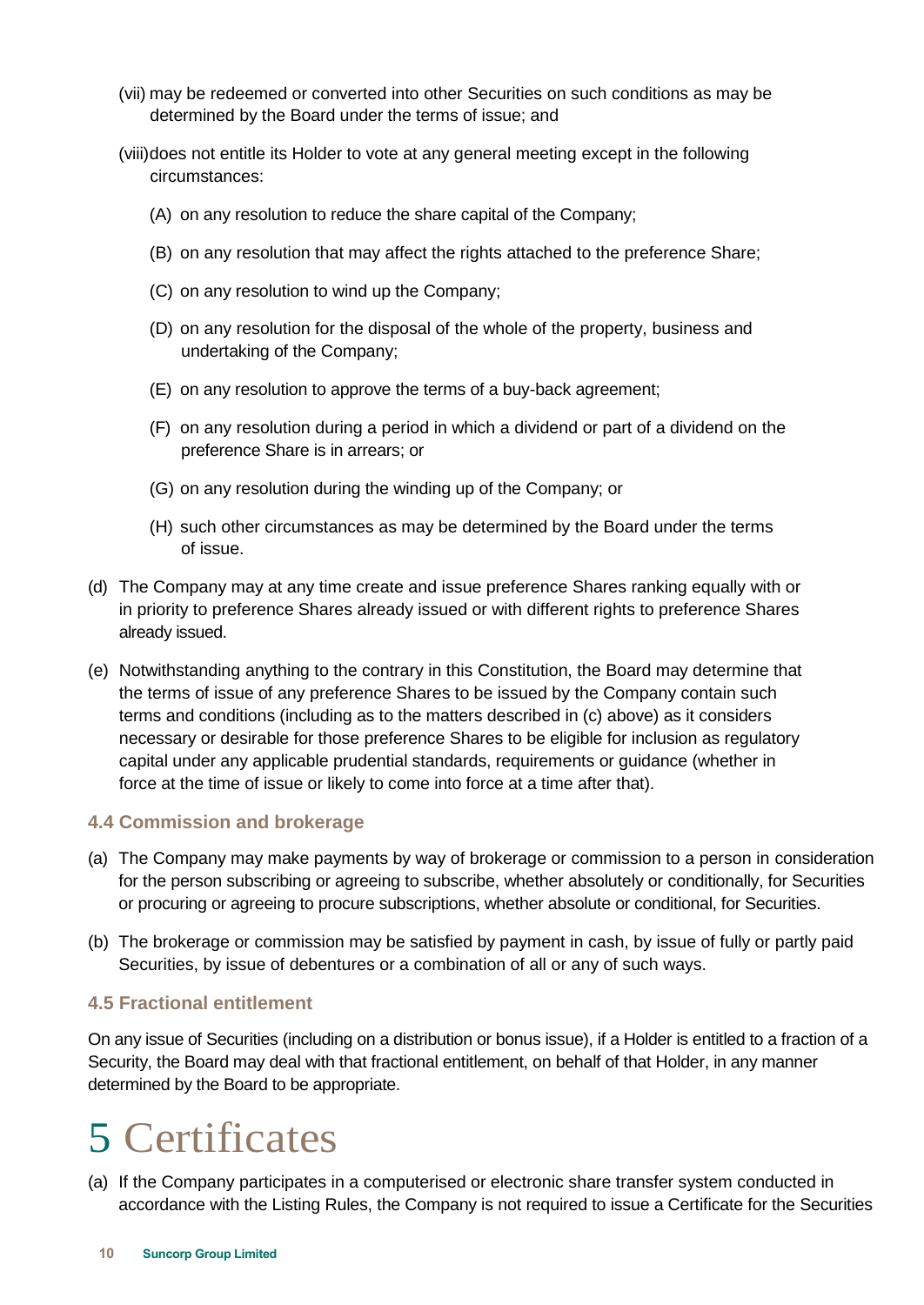held by a Holder and may cancel a Certificate without issuing another Certificate where the non issue of a Certificate is permitted by the Listing Rules or the Operating Rules. The Board may determine to issue a Certificate in respect of any Security or Securities, to cancel any Certificate and to replace any Certificate that is worn out, defaced, stolen, lost or destroyed.

- (b) If Securities are not subject to a computerised or electronic share transfer system, a Certificate for the Securities must be issued in accordance with the provisions of the Corporations Act, this Constitution and the Listing Rules.
- (c) Each Certificate must set out:
	- (i) the name of the Company and the fact that it is registered under the Corporations Act;
	- (ii) the class of the Securities; and
	- (iii) the amount (if any) unpaid on the Securities.
- (d) Where the Company has determined not to issue Certificates or to cancel existing Certificates, a Holder will have the right to receive such statements of holdings as are required to be distributed to a Holder under the Corporations Act, the Listing Rules or the Operating Rules.

### <span id="page-12-0"></span>6 Joint holders of Securities

Where two or more persons are registered as the joint holders of any Security:

- (a) subject to the Corporations Act, the Company will not register more than three people as joint holder of any Security;
- (b) they hold that Security as joint tenants with rights of survivorship;
- (c) each Certificate must set out the name of all joint holders;
- (d) on the death of any one or more of them, the survivor or survivors, as the case may be, are the only persons the Company recognises as having legal title to that Security;
- (e) if the Company is required by the Corporations Act or the Listing Rules to issue a Certificate in respect of a Security, the Company must issue one Certificate and must give notice to the joint holder whose name appears first in the Register;
- (f) each of them is jointly and severally liable to pay each call or instalment of each call and interest and any other amount payable in respect of that Security;
- (g) on transfer of that Security the instrument of transfer must be signed by all joint holders;
- (h) if the Board receives a request to convene a general meeting in accordance with this Constitution from any joint holder or any joint holders of that Security, the request must detail any proposed resolution, the name or names of the joint holder or holders requesting the meeting and be signed by all of the joint holders making the request. For this purpose, signatures of joint holders may be contained in more than one document;
- (i) if more than one joint holder attends a general meeting and purports to be entitled to vote on any resolution at that meeting, the joint holder whose name appears in the Register before the names of other joint holders attending the meeting may vote; and
- (j) any one of them may give a receipt for any amount paid in respect of that Security.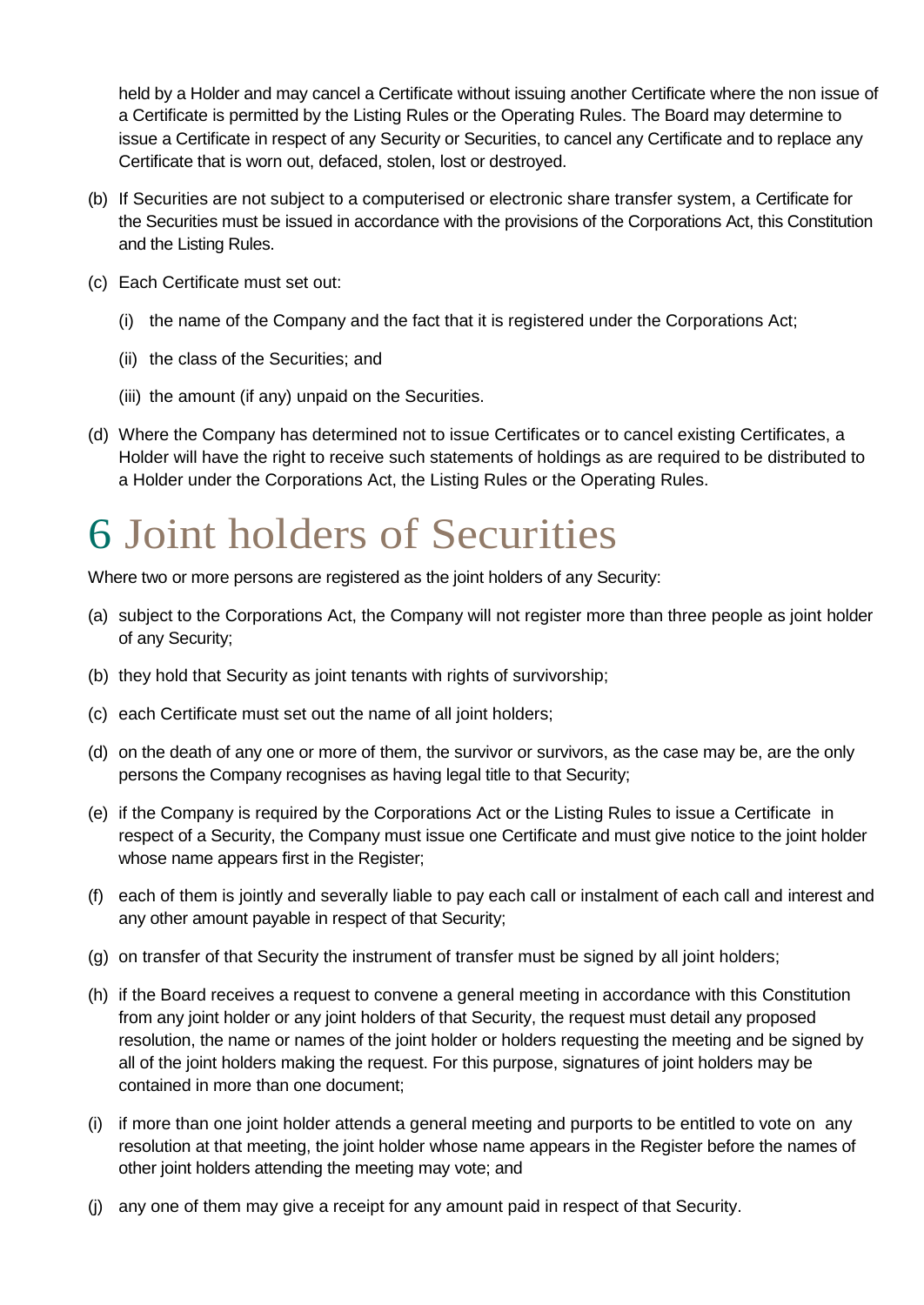# <span id="page-13-0"></span>7 Calls on Securities

#### <span id="page-13-1"></span>**7.1 Power to make calls**

Subject to the Corporations Act, the Listing Rules, this Constitution and the terms on which the Securities are on issue, the Board may make a call or calls on any Holder in respect of any amount unpaid on any Security held by that Holder.

#### <span id="page-13-2"></span>**7.2 Date of call and number of payments**

- (a) Subject to the terms on which the Securities are on issue, a call is made on the date the Board resolves to make a call or, where the date of any call is specified in the terms on which the Securities are on issue, on the date the Board allots the Securities.
- (b) Subject to the terms on which the Securities are on issue, a call may be payable in one payment or in instalments.

#### <span id="page-13-3"></span>**7.3 Notice of call**

- (a) Subject to the terms on which the Securities are on issue and the Listing Rules, at least 14 days' notice must be given to the Holder of the date on which the amount of the call or the instalment of the call must be paid.
- (b) Subject to the terms on which the Securities are on issue and the Listing Rules, the notice must state:
	- (i) the amount of the call or, as the case may be, the amount of each instalment;
	- (ii) the date (or dates) for payment;
	- (iii) the time (or times) for payment;
	- (iv) the place (or places) for payment;
	- (v) that interest may be payable if payment is not made on or before the date (or dates) for payment; and
	- (vi) that a lien will arise if the amount of the call or the instalment is not paid in accordance with the notice.
- (c) any unintentional omission or error in giving or not giving notice of a call or the non-receipt of notice of a call by any person entitled to receive notice does not invalidate the call.

#### <span id="page-13-4"></span>**7.4 Revocation, postponement or extension of calls**

Subject to the terms on which the Securities are on issue and the Listing Rules, before the Company receives any amount due under any call or instalment, the Board may determine to revoke, postpone or extend the period within which that call or instalment must be paid. If the Board so determines, the Board must notify all persons on whom the call was made.

#### <span id="page-13-5"></span>**7.5 Interest on unpaid calls**

(a) If an amount called is not paid on or before any date specified in the notice for payment, the Holder must pay interest on the amount unpaid from the date specified in the notice of the call for payment until and including the date of actual payment. The interest rate may be determined by the Board, or, if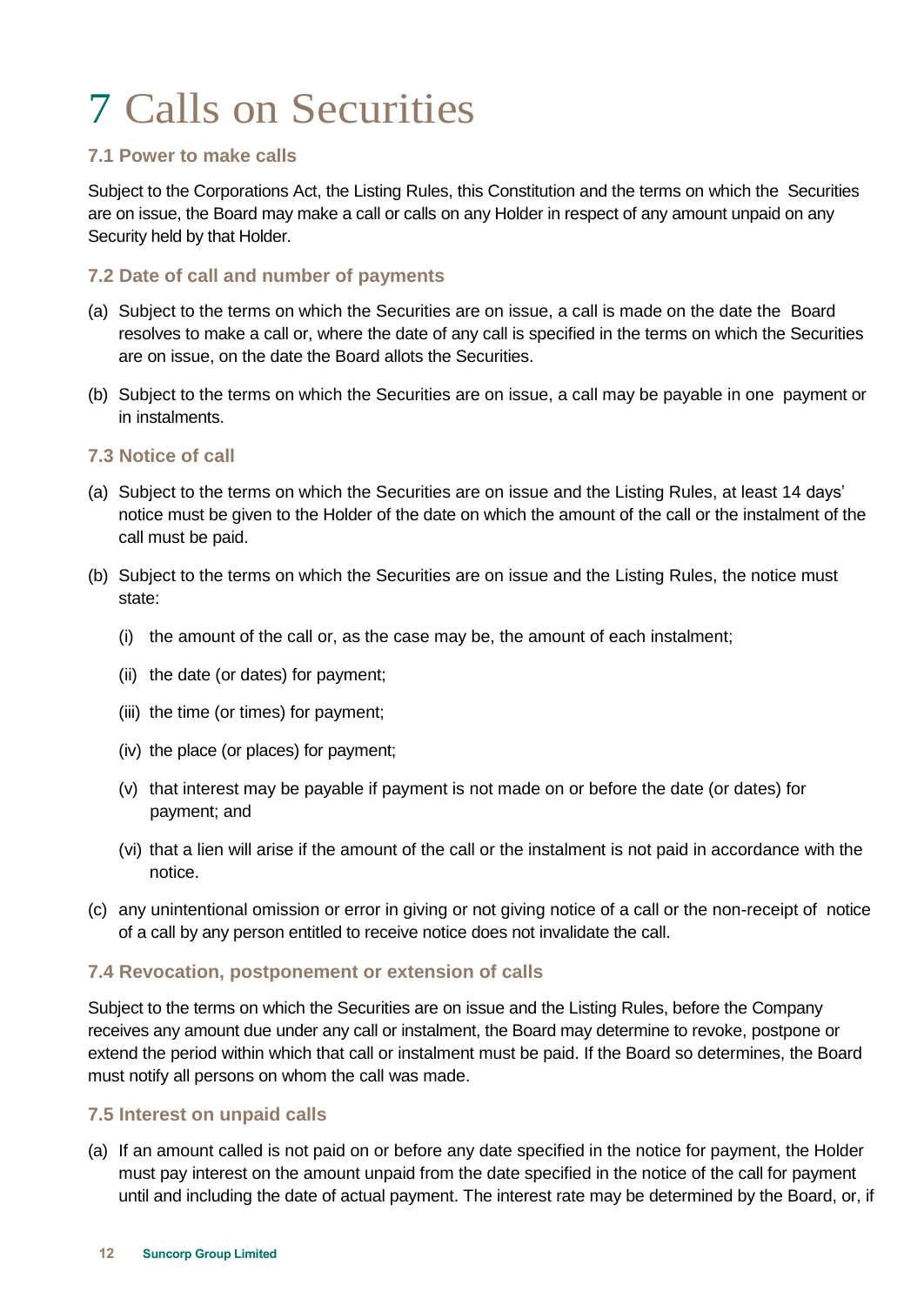the Board does not determine a rate, the interest rate is the Default Rate. Interest will accrue and compound daily.

(b) The Board may waive the right to require the payment of interest.

#### <span id="page-14-0"></span>**7.6 Differentiation between Holders of amounts payable on calls**

The terms on which Securities are on issue may differ between Holders as to the amount to be paid on any call or instalment and the date (or dates) on which payment is to be made.

#### <span id="page-14-1"></span>**7.7 Payment of calls in advance**

- (a) The Board may accept any sum in respect of any amount uncalled or called but not yet payable on any Security. The Board may authorise payment by the Company of interest upon the whole or any part of any sum so accepted until the date on which the sum paid is payable under a call. The interest rate will be determined by the Board.
- (b) Any sum so accepted is:
	- (i) to be treated as a loan to the Company, not as share capital of the Company until the date on which the sum is payable under a call or instalment; and
	- (ii) not to be taken into account in determining an entitlement to vote or the amount of any distribution in respect of any Security.
- (c) The Board may repay any sum so accepted at any time on giving the Holder not less than ten days' notice.

### <span id="page-14-2"></span>8 Payment of amounts required by law

The Company may make payment to any government authority (including any taxation authority) in respect of the Member, the death of the Member or any Security or distribution (including any dividend) if it is required by law to make payment. The Company may, but it is not obliged to notify the Member of its intention to make payment. The Member shall indemnify the Company in respect of any such payment.

### <span id="page-14-3"></span>9 Lien

#### <span id="page-14-4"></span>**9.1 Lien**

- (a) The Company has a first and paramount lien:
	- (i) on each partly paid Security in respect of any call (including any instalment) due and payable but unpaid;
	- (ii) on each Security in respect of any payment which the Company is required by law to pay (and has paid) in respect of the Security; and
	- (iii) on each Security acquired under an employee incentive scheme for any money payable to the Company in relation to them, including any loan under an employee incentive scheme.
- (b) In each case, the lien extends to all distributions (including dividends) from time to time payable in respect of the Securities and to interest (at such rate as the Board may determine or, if the Board does not determine a rate, at a rate equal to the Default Rate) and expenses incurred because the amount is not paid.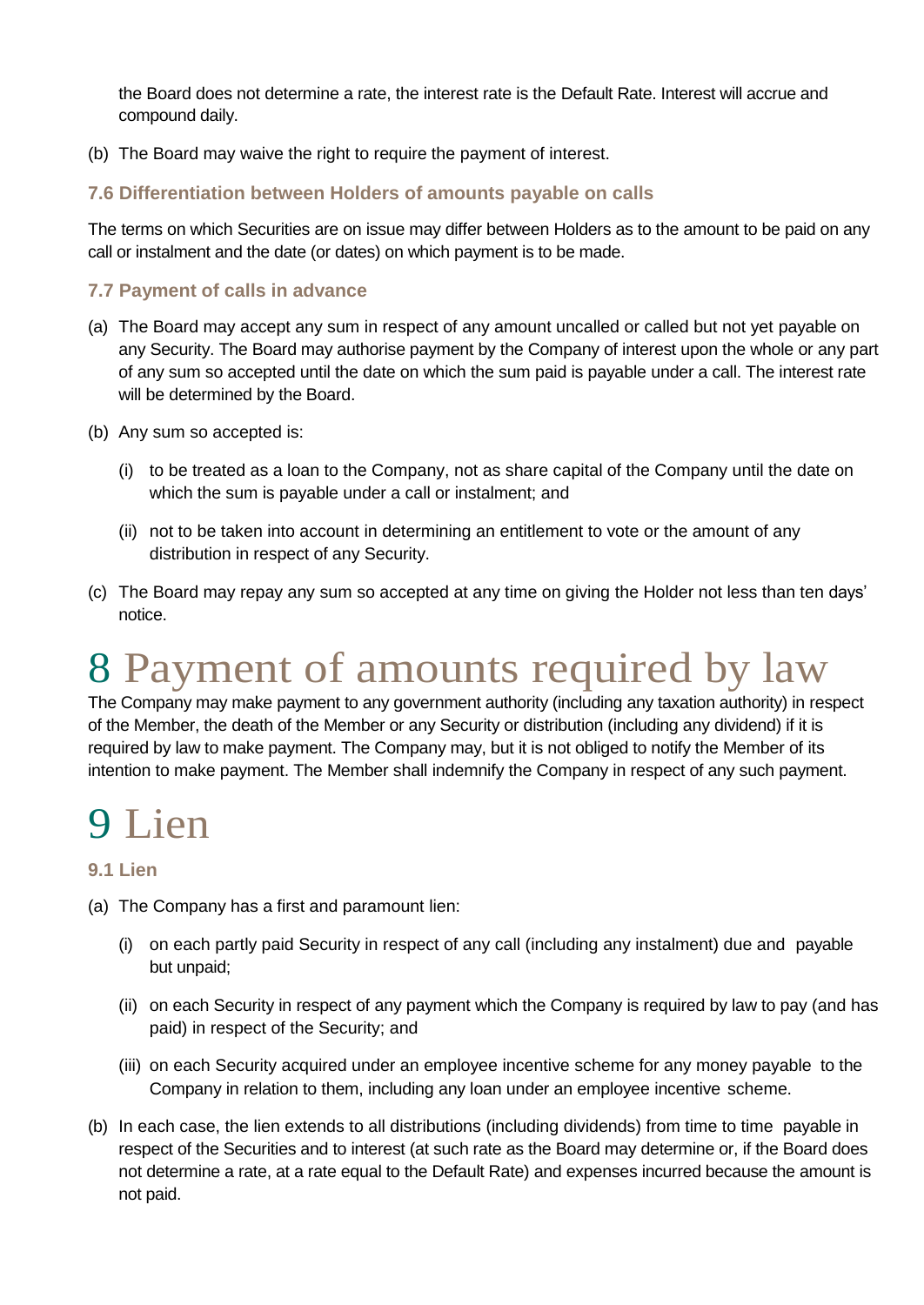- (c) The Company may do all things necessary or appropriate for it to do to protect any lien or other right to which it may be entitled under any law or this Constitution.
- (d) By notice, the Board may discharge or waive, in whole or in part, any lien or declare any Security to be wholly or partly exempt from a lien, but otherwise no act or omission is to be taken as discharging or a waiver or grant of an exemption from any lien. A lien may not be discharged or waived otherwise.
- (e) If any Security is subject to a lien and the Company registers the transfer of any Security subject to a lien without giving notice of the lien to the transferee of the Security, the lien is treated as waived as against the transferee.

#### <span id="page-15-0"></span>**9.2 Enforcement of lien**

- (a) The Board may sell or otherwise dispose of any Security the subject of a lien, if:
	- (i) a sum in respect of which the lien exists is due and payable but is unpaid;
	- (ii) the Company has provided notice to the Holder or if the Company has notice of the death, bankruptcy or the mental incapacity of the Holder, provided notice to the person entitled to be registered as the holder of that Security:
		- (A) setting out that amount due but unpaid, paid or required to be paid or outstanding;
		- (B) requiring payment of that amount; and
		- (C) stating that the Security is liable to be sold or otherwise disposed of if payment of that amount is not made within 14 days after the date of the notice; and
	- (iii) the amount specified in the notice is not paid in full in accordance with the notice.
- (b) The terms on which and manner by which any Security may be sold or otherwise disposed of are to be determined by the Board.
- (c) Interest accrues and compounds daily at the rate determined by the Board or, if no such rate is determined, at the Default Rate on the amount due but unpaid, costs and expenses paid in connection with the enforcement of the lien and the sale or other disposal of the Securities.
- (d) The Company may receive the net proceeds of the sale or other disposal of any Security and execute an instrument of transfer in respect of the Security. The Company must apply the net proceeds of the sale or disposal of any Security in or towards satisfaction of, firstly, costs and expenses paid or payable in connection with the enforcement of the lien and the sale or other disposal of that Security and secondly, all amounts due but unpaid and accrued interest on all those amounts.
- (e) The Company must pay any balance of the net proceeds of sale or other disposal to the person whose Security has been sold or otherwise disposed of.
- (f) The purchaser is entitled to assume that the proceeds of sale or other disposal have been applied in accordance with this Constitution and is not responsible for the application of the purchase money by the Company.

#### <span id="page-15-1"></span>**9.3 Continuing liability**

If the net proceeds from the sale or other disposal of any Security are less than the sum of the amount:

(a) due but unpaid in respect of that Security;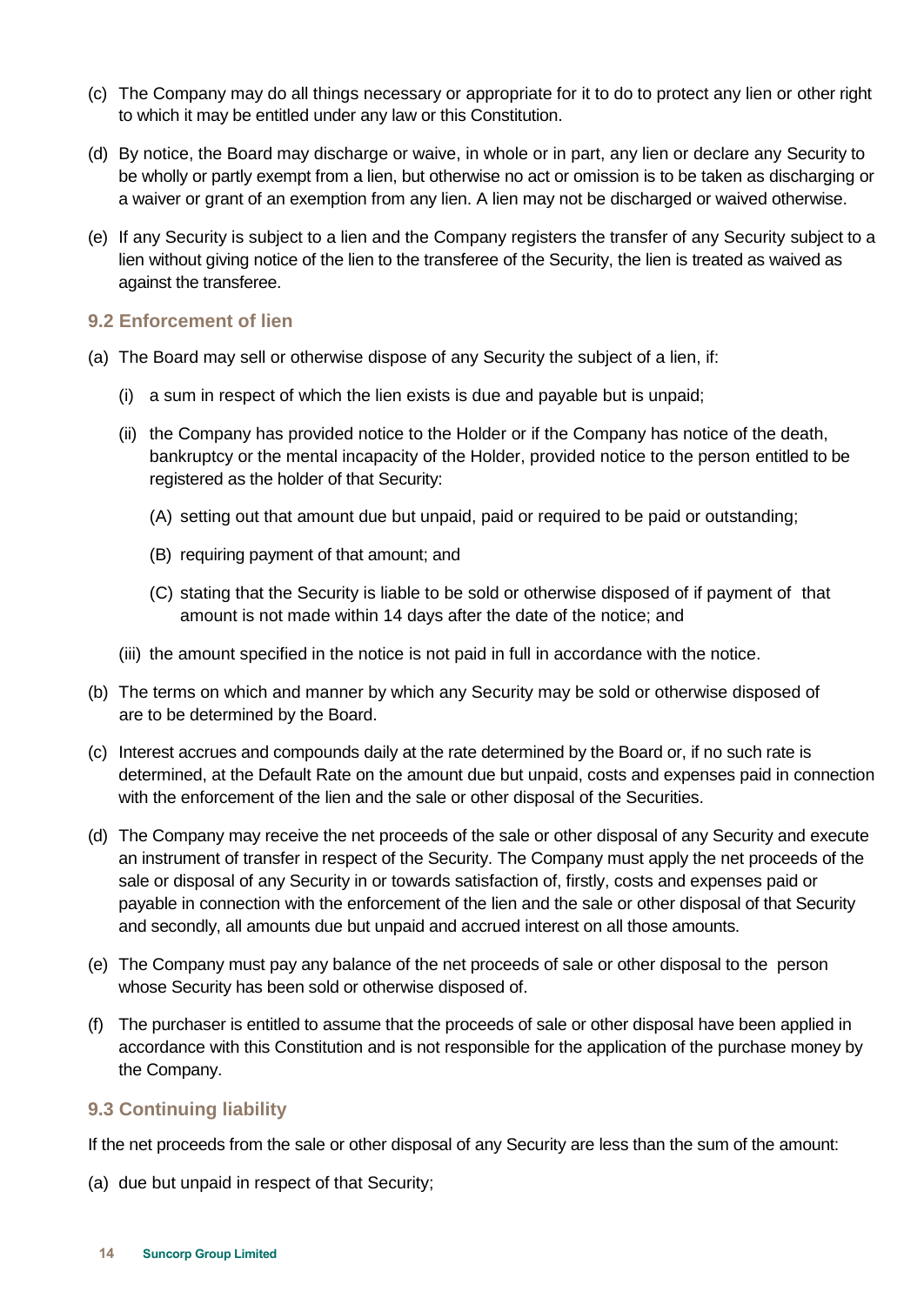- (b) the costs and expenses paid or payable in connection with the enforcement of the lien and the sale or other disposal; and
- (c) interest on those amounts (together the **Shortfall**),

the person, whose Security has been sold or otherwise disposed of, continues to be liable and must pay to the Company an amount equal to the Shortfall together with interest at the Default Rate.

### <span id="page-16-0"></span>10 Forfeiture

#### <span id="page-16-1"></span>**10.1 Notice regarding forfeiture**

If any Holder does not pay the amount of any call or instalment in respect of any Security when it is due, the Board may give notice to the Holder or if the Company has notice of the death, bankruptcy or the mental incapacity of the Holder, give notice to the person entitled to be registered as the holder of that Security:

- (a) requiring payment of:
	- (i) the unpaid call or instalment;
	- (ii) any costs and expenses incurred by the Company as a result of the non-payment of the call or instalment and the amount of the costs and expenses; and
	- (iii) interest that has accrued and compounded (on a daily basis) on the amount of the unpaid call or instalment;
- (b) demanding payment of those amounts within 14 days after the date of the notice;
- (c) stating the place where payment is to be made; and
- (d) stating that the Security and any distribution in respect of it not yet made are liable to be forfeited and that on forfeiture the Securities may be sold or otherwise disposed of if payment of the amount demanded is not made in full within 14 days after the date of the notice.

#### <span id="page-16-2"></span>**10.2 Forfeiture**

- (a) If payment of the amount demanded is not made in full in accordance with the notice, any Security or distribution the subject of the notice may be forfeited on a resolution of the Board to that effect.
- (b) The Board may accept the surrender of any Security which may be forfeited. If the Board accepts the surrender, that Security will be treated as having been forfeited.
- (c) If any Security is forfeited, notice of forfeiture will be given to the Holder of that Security and the date and details of the forfeiture will be recorded in the Register.
- (d) Subject to the Listing Rules, the Board may sell or otherwise dispose of any forfeited Security on behalf of the Holder of that Security. The terms and manner of sale or disposal are to be determined by the Board.
- (e) At any time before any forfeited Security is sold or otherwise disposed of, the Board may cancel the forfeiture on terms determined by it.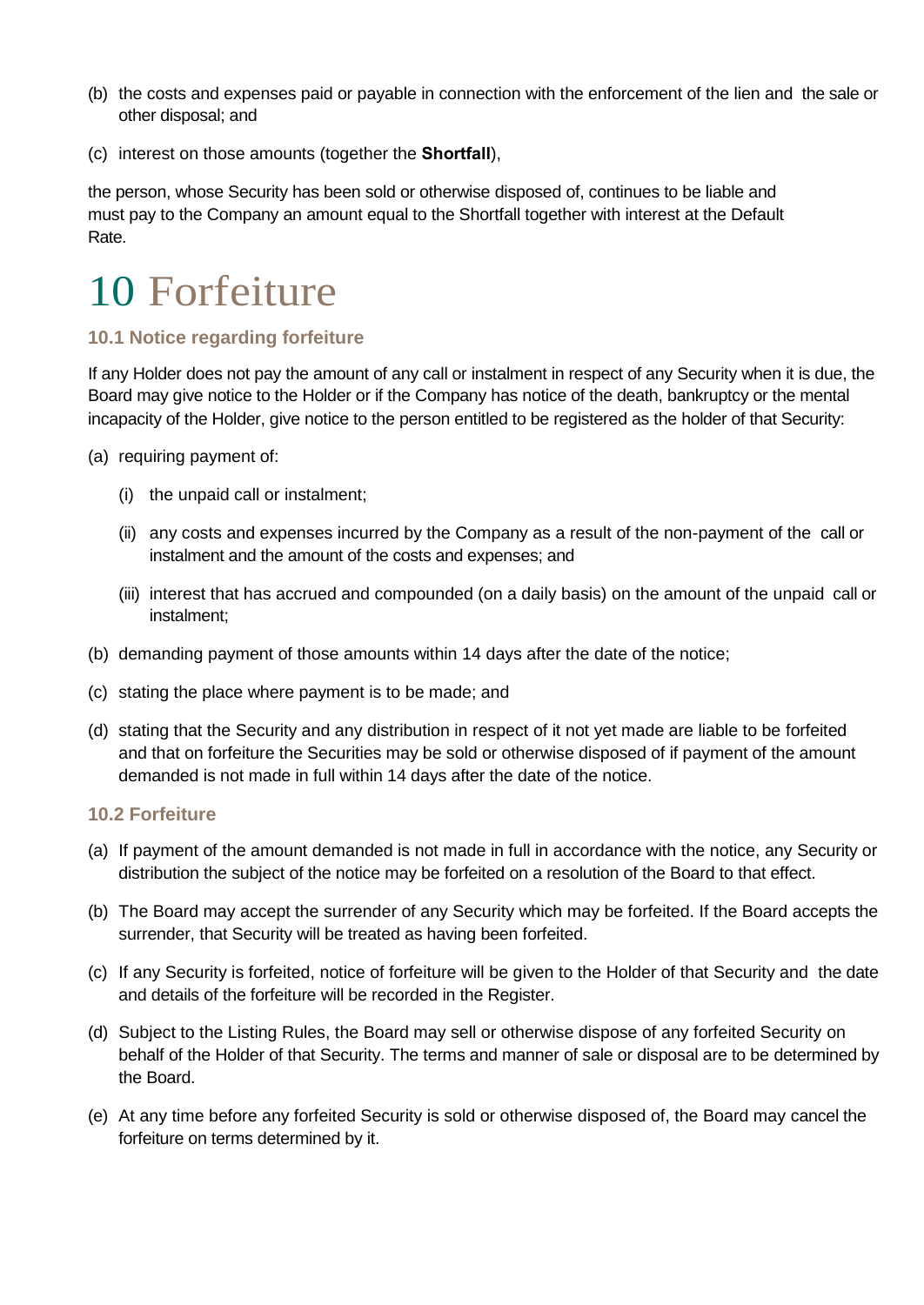- (f) On forfeiture of any Security, the holder of that Security ceases to be a Holder and ceases to have any right as a Holder in respect of that forfeited Security (including in respect of any distribution), but remains liable to pay the Company:
	- (i) all amounts payable by the former Holder to the Company at the date of forfeiture;
	- (ii) further costs or expenses incurred by the Company in respect of the forfeiture; and
	- (iii) interest to accrue and to compound daily at a rate determined by the Board or, if no such rate is determined, at the Default Rate on those amounts from the date of forfeiture until payment of amounts and accrued interest in full.
- (g) The liability of a Holder continues until:
	- (i) the Holder pays all those amounts and accrued interest in full; or
	- (ii) the Company receives and applies as the net proceeds from the sale or other disposal of the forfeited Security an amount which is equal to or greater than all those amounts and accrued interest.
- (h) The Company may receive the net proceeds from the sale or other disposal of any forfeited Security and execute an instrument of transfer in respect of the forfeited Security. The Company must apply the net proceeds of any sale or other disposal of any Security in or towards satisfaction of, firstly, costs and expenses paid or payable in connection with the enforcement of the forfeiture and the sale or other disposal of that Security and secondly, all amounts due but unpaid and accrued interest on all those amounts.
- (i) The Company must pay the balances (if any) of the net proceeds of sale or other disposal to the person whose forfeited Security has been sold or otherwise disposed of.
- (j) The purchaser of any forfeited Security is entitled to assume that the proceeds of the sale or other disposal have been applied in accordance with this Constitution and is not responsible for the application of the purchase money by the Company.

#### <span id="page-17-0"></span>**10.3 Continuing liability**

If the net proceeds from the sale or other disposal of any Security are less than the sum of the amount:

- (a) due but unpaid in respect of that Security;
- (b) the costs and expenses paid or payable in connection with the enforcement of the forfeiture and the sale or other disposal; and
- (c) interest on those amounts (together the **Shortfall)**,

the person, whose Security has been sold or otherwise disposed of, continues to be liable and must pay to the Company an amount equal to the Shortfall together with interest at the Default Rate.

#### <span id="page-17-1"></span>**10.4 Cancellation of forfeited Securities**

Subject to the Corporations Act and the Listing Rules, by resolution passed at a general meeting, the Company may cancel any forfeited Security. Liability for the amount called but unpaid in respect of the cancelled Security may not be released or waived without the approval of the holders of ordinary Shares given in accordance with the Listing Rules.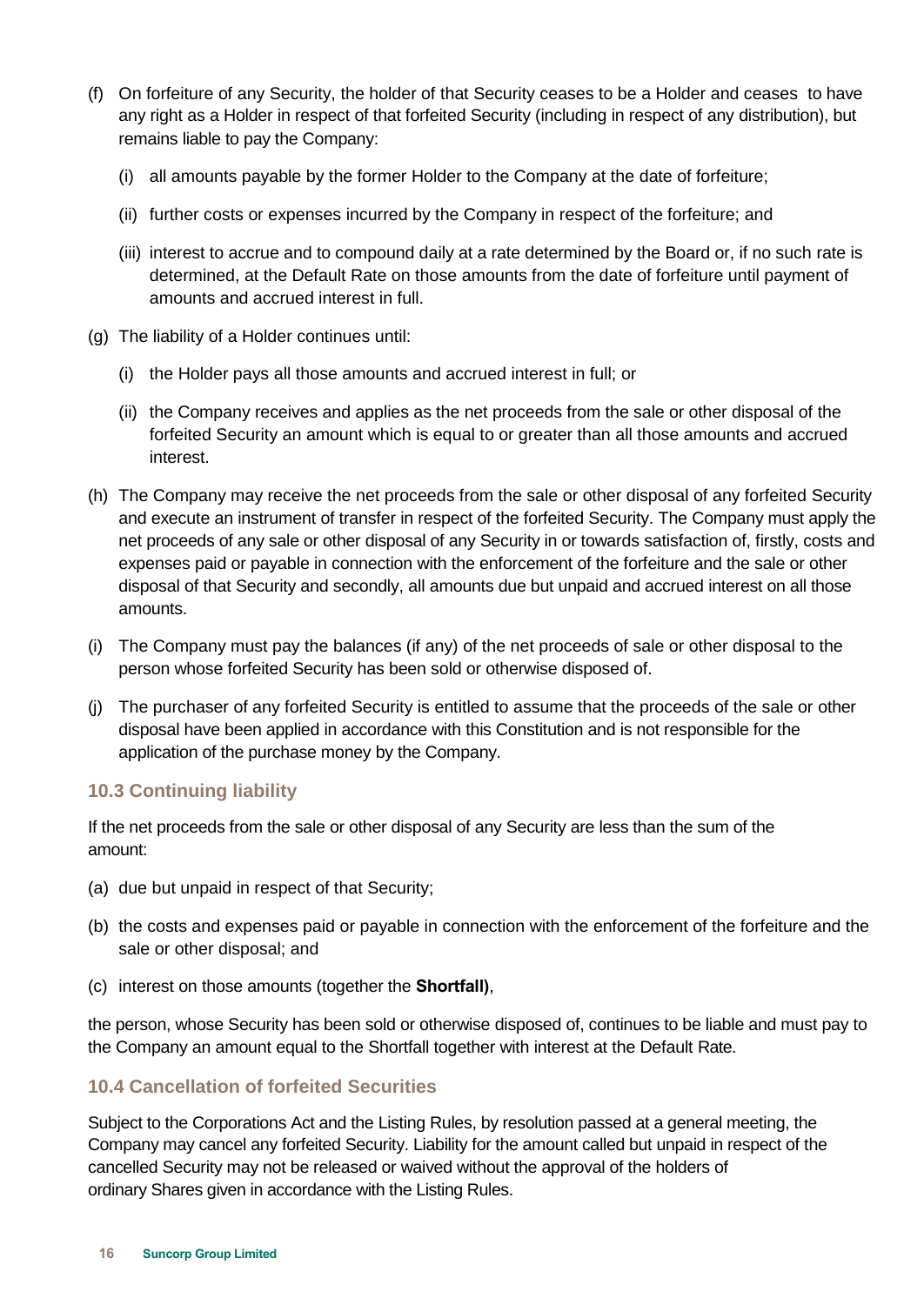# <span id="page-18-0"></span>11 Transfer of Securities

#### <span id="page-18-1"></span>**11.1 Participation in computerised or electronic systems**

The Board may do anything it considers necessary or desirable and that is permitted under the Corporations Act and the Listing Rules to facilitate the Company's participation in any computerised or electronic system established or recognised by the Corporations Act or the Listing Rules for the purposes of facilitating dealings in Securities.

#### <span id="page-18-2"></span>**11.2 Form of transfers**

- (a) Subject to this Constitution, a Holder may transfer all or any of the Holder's Securities by:
	- (i) any computerised or electronic system established or recognised by the Listing Rules or the Corporations Act for the purpose of facilitating dealings in Securities, including a transfer that may be effected under the Operating Rules or other electronic transfer process; or
	- (ii) an instrument of transfer in writing in any usual or common form or in any other form that the Board approves.
- (b) Except in the case of a Proper ASTC Transfer, the transferor remains the Holder of the Securities until the name of the transferee is entered in the Register in respect of those Securities.
- (c) In the case of a Market Transfer, the Company must comply with the obligations imposed on it by the Listing Rules and the Operating Rules and any applicable legislation in connection with any transfer of Securities.
- (d) Restricted Securities cannot be disposed of during the escrow period that applies in respect of those Securities except as permitted by the Listing Rules or ASX.

#### <span id="page-18-3"></span>**11.3 Registration procedure**

Where an instrument of transfer is used by a Holder to transfer Securities, the following provisions apply:

- (a) the instrument of transfer must be executed by or on behalf of both the transferor and the transferee unless it is a Proper ASTC Transfer;
- (b) the instrument of transfer must be delivered to the share registry of the Company for registration together with the Certificate (if any) for the Securities to be transferred and, subject to the Listing Rules, any other evidence the Directors may require to prove the title of the transferor to the Securities and the transferor's right to transfer the Securities;
- (c) a fee must not be charged on the registration of a transfer of the Securities unless the fee is permitted by the Listing Rules; and
- (d) on registration of a transfer of Securities, the Company must cancel the old Certificate (if any).

#### <span id="page-18-4"></span>**11.4 Transfers and Certificates**

Securities will be transferred and, subject to this Constitution, Certificates relating to them will be issued and delivered in accordance with the Corporations Act and the Listing Rules.

#### <span id="page-18-5"></span>**11.5 Directors' powers to apply a Holding Lock and to decline to register**

(a) If permitted to do so by the Listing Rules or the Operating Rules, the Board may: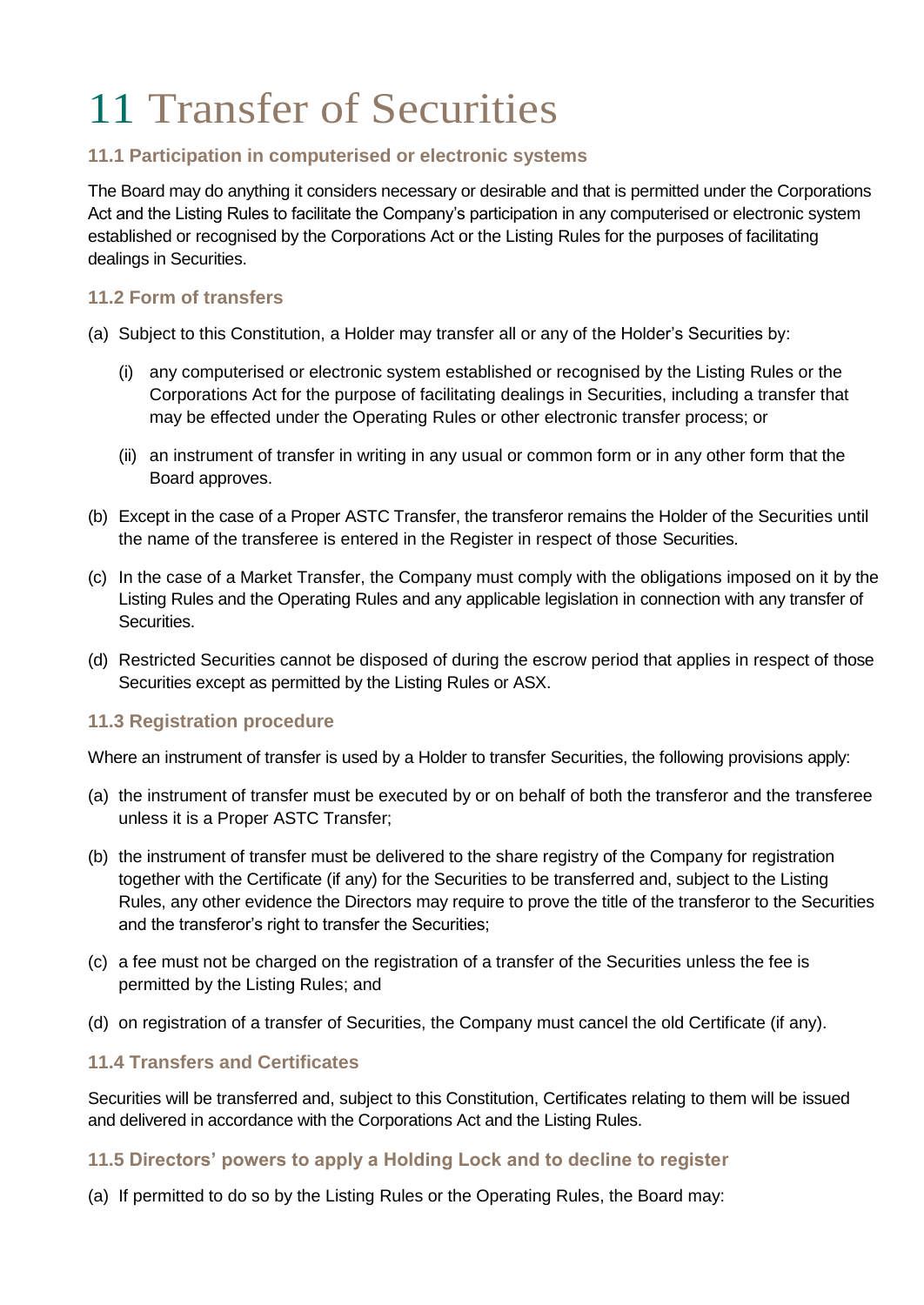- (i) request any applicable CS Facility Operator to apply a Holding Lock to prevent a transfer of CHESS Approved Securities registered on the CHESS Subregister; or
- (ii) decline to register any transfer of Securities.
- (b) The Board must:
	- (i) request any applicable CS Facility Operator to apply a Holding Lock to prevent transfer of CHESS Approved Securities registered on the CHESS Subregister; or
	- (ii) decline to register any transfer of Securities
	- if:
	- (iii) the Listing Rules require the Company to do so; or
	- (iv) the transfer is in breach of the Listing Rules or a Restriction Agreement.
- (c) If the Board requests the application of a Holding Lock to prevent a transfer of CHESS Approved Securities or refuses to register a transfer of a Security, it must give written notice to the Holder of the Security and the broker lodging the transfer, if any, of the refusal to transfer in accordance with the Listing Rules. If such notice is not given any act or decision of the Board is not invalid.

#### <span id="page-19-0"></span>**11.6 Non-interference with registration**

Other than as provided for in this Constitution or as required by the Listing Rules, the Company may not prevent, delay or interfere with the generation of a Proper ASTC Transfer or the registration of a paper-based transfer of any Security in registrable form.

#### <span id="page-19-1"></span>**11.7 Instruments of transfer retained**

All instruments of transfer that are registered will be retained by the Company but any instrument of transfer which the Board declines to register will, except in the case of fraud, or alleged fraud, upon demand in writing be returned to the party who delivered it. The Company may authorise the destruction of the instrument of transfer that is registered subject to the provisions of any applicable legislation and after at least three months from the date of registration of the instrument of transfer has passed.

### <span id="page-19-2"></span>12 Closure of Register

Subject to the Corporations Act, the Listing Rules and the Operating Rules, the Register may be closed during any time (not exceeding in aggregate 30 Business Days in each year) the Board thinks fit.

### <span id="page-19-3"></span>13 Transmission of Securities

#### <span id="page-19-4"></span>**13.1 Transmission of Securities on death**

- (a) On the death of a Holder who does not own Securities jointly, the Company will recognise only the personal representative of the deceased Holder as being entitled to the deceased's interest in Securities of the deceased Holder.
- (b) If the personal representative of the deceased Holder provides the Board with information it reasonably requires to establish conclusively that the personal representative is the personal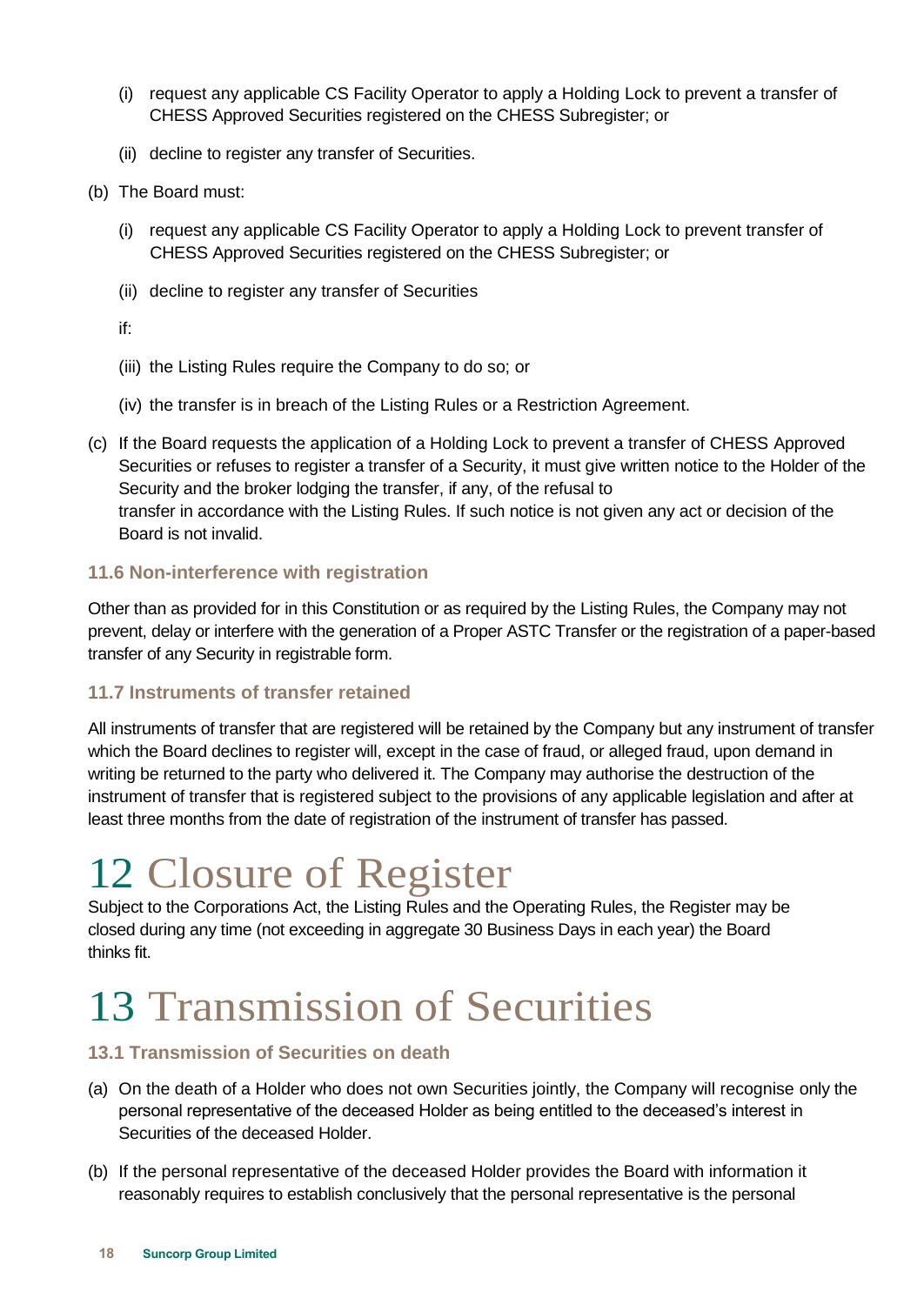representative of the deceased Holder, the Board will notify the personal representative of that entitlement and that the personal representative has the same rights as the deceased Holder. At any time after the Board so notifies the personal representative, the personal representative may:

- (i) by giving a signed notice to the Company, elect to be registered as the holder of any Security owned by the deceased; or
- (ii) subject to the provisions of this Constitution as to transfers, transfer any Security owned by the deceased to another person.
- (c) A trustee, executor or administrator of the estate of a deceased Holder may be registered as the holder of any Security owned by the deceased as trustee, executor or administrator of that estate.

#### <span id="page-20-0"></span>**13.2 Transmission of Securities on bankruptcy**

- (a) If a person entitled to any Security on the bankruptcy of a Holder provides the Board with information it reasonably requires to establish conclusively that the person is entitled to be registered as the holder of any Security owned by the bankrupt Holder, the Board will notify the person of that entitlement and that the person has the same rights as the bankrupt Holder. At any time after the Board so notifies the person, the person may:
	- (i) by giving a signed notice to the Company, elect to be registered as the holder of any Security owned by the bankrupt Holder; or
	- (ii) subject to the provisions of this Constitution as to transfers, transfer any Security owned by the bankrupt Holder to another person.
- (b) A trustee or administrator of a person who is bankrupt may be registered as the holder of any Security owned by that person as trustee or administrator of that person's affairs.
- (c) This rule is subject to the Bankruptcy Act 1966 (Cth).

#### <span id="page-20-1"></span>**13.3 Transmission of Securities on mental incapacity**

- (a) If a person, entitled to any Security because a Holder is subject to assessment or treatment under any mental health law, provides the Board with information it reasonably requires to establish conclusively that the person is entitled to be registered as the holder of any Security owned by the Holder, the Board will notify the person of that entitlement and that the person has the same rights as the Holder. At any time after the Board so notifies the person, the person may:
	- (i) by giving a signed notice to the Company, elect to be registered as the holder of any Security owned by the Holder; or
	- (ii) subject to the provisions of this Constitution as to transfers, by giving a proper instrument of transfer to the Company, transfer any Securities owned by the Holder to another person.
- (b) A trustee or administrator of a person who is mentally or physically incapable of managing his or her affairs, may be registered as the holder of any Security owned by that person as trustee or administrator of that person's affairs.

#### <span id="page-20-2"></span>**13.4 Operating Rules**

The provisions of this rule are subject to any provisions of the Operating Rules which deal with transmission on death or by operation of law.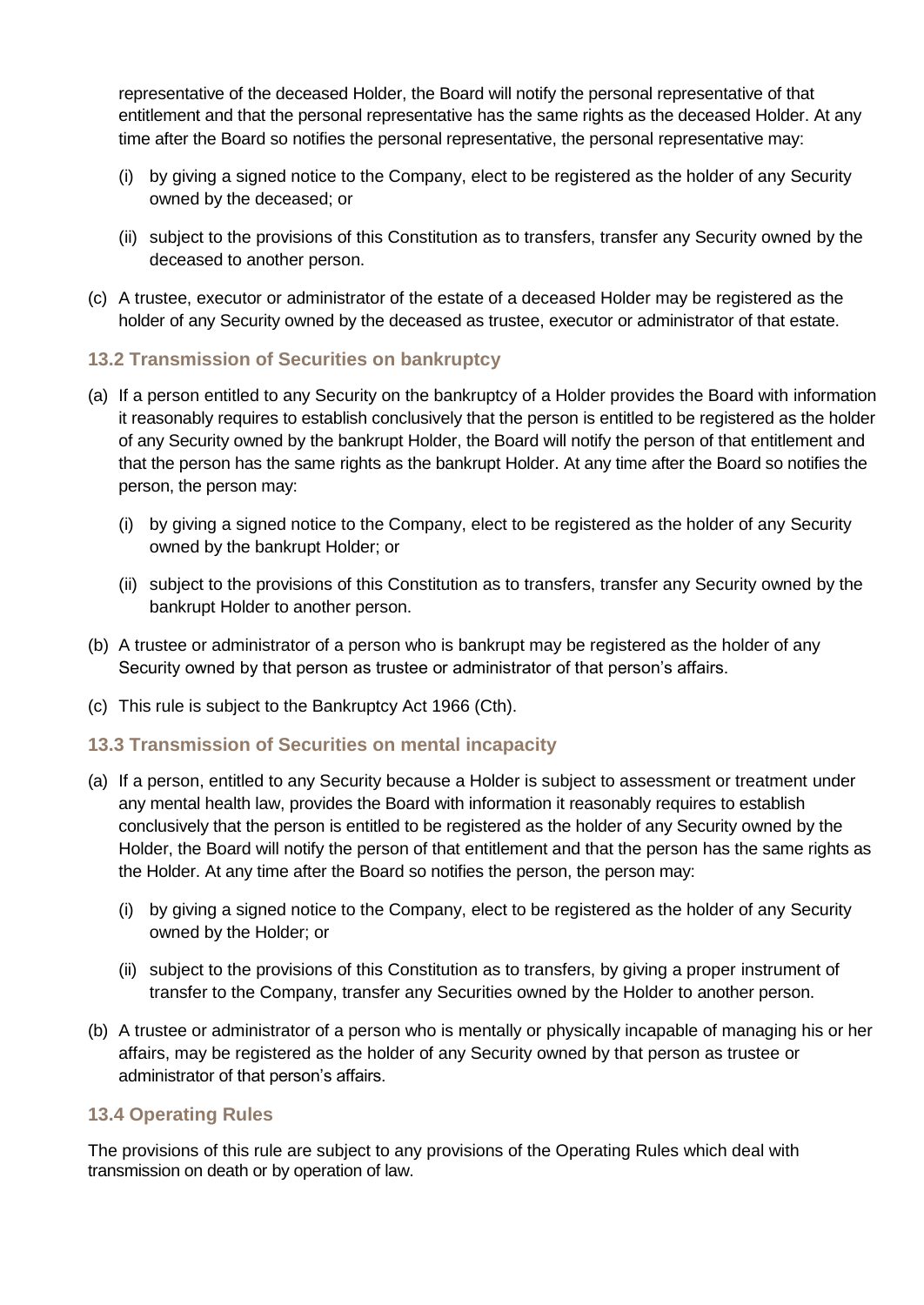# <span id="page-21-0"></span>14 Interests recognised

- (a) Subject to this Constitution, the Company is entitled to treat the Holder of any Security as the sole legal owner of that Security.
- (b) Subject to the Corporations Act and this Constitution, the Company is not required to recognise any other interest in respect of any Security of any other person.

# <span id="page-21-1"></span>15 Compliance with Operating Rules

Notwithstanding anything to the contrary in this Constitution, the Company must comply with the Operating Rules in relation to any of its Securities that are CHESS Approved Securities.

# <span id="page-21-2"></span>16 Sale of Non-Marketable Parcels

#### <span id="page-21-3"></span>**16.1 Definitions**

In this rule:

**Marketable Parcel** means the number of Securities which in aggregate constitutes a marketable parcel of Securities within the meaning of the Listing Rules.

**Minority Holder** means any Holder who from time to time holds a Non-Marketable Parcel.

**Non-Marketable Parcel** means a parcel of Securities that is less than a Marketable Parcel.

**Notice** means the notice given to Minority Holders in accordance with **rule [16.3.](#page-21-5)** 

**Notice Date** means the date a Notice is sent by the Company to a Minority Holder under **rule [16.3](#page-21-5)**.

**Sale Consideration** means the proceeds of any sale or other disposal of Securities under **rule [16.5](#page-22-1)**.

**Takeover** means:

- (a) a takeover bid; or
- (b) a similar bid under a foreign regime.

#### <span id="page-21-4"></span>**16.2 Power to sell Non-Marketable Parcels**

- (a) Subject to the Listing Rules, the Operating Rules, and this Constitution, the Company may dispose of the Non-Marketable Parcels of Minority Holders in the manner set out in this **rule [16.](#page-21-2)**
- (b) Subject to **rule [16.2\(c\)](#page-21-6)**, the Company may dispose of the Non-Marketable Parcels under this **rule [16](#page-21-2)** only once in any twelve month period.
- <span id="page-21-6"></span>(c) This **rule [16](#page-21-2)** ceases to have effect following the announcement of a Takeover, but begins to have effect again after the close of offers made under the Takeover.

#### <span id="page-21-5"></span>**16.3 Notice**

(a) The Company must not sell a Non-Marketable Parcel of a Minority Holder unless it has, not less than 42 days prior to the sale, given a Notice in writing to the Minority Holder of its intention to dispose of the Non-Marketable Parcel.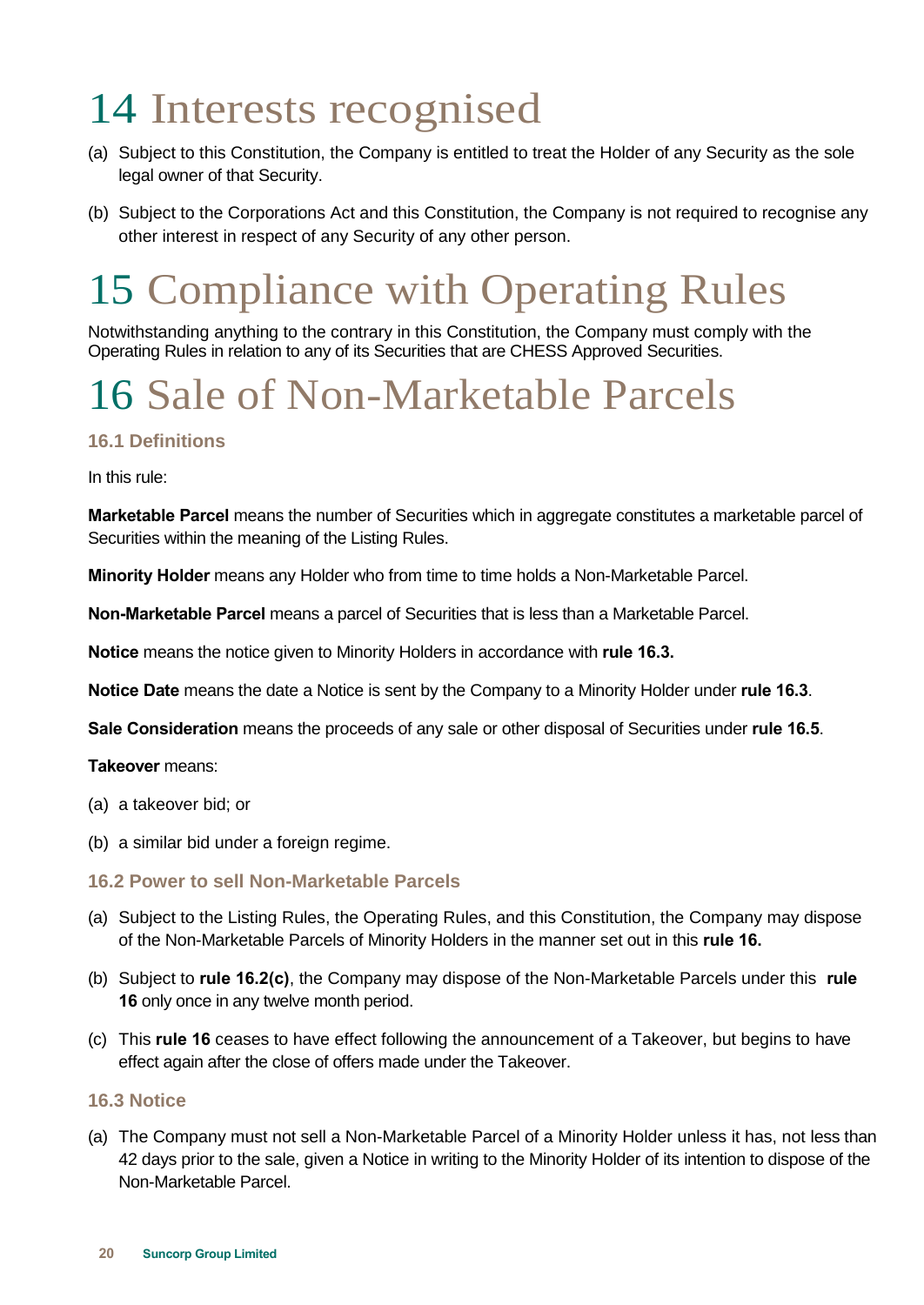(b) Each Minority Holder on whom a Notice has been served, may by notice in writing addressed to the Secretary and delivered to the registered office of the Company within 42 days after the Notice Date, request the Company not to sell the Minority Holder's Non-Marketable Parcel, in which event the provisions of this **rule [16](#page-21-2)** will not apply to that Minority Holder.

#### <span id="page-22-0"></span>**16.4 Procedure**

- (a) Each Minority Holder appoints the Company as the Minority Holder's agent to sell, within a reasonable period after the period ending 42 days after the Notice Date, the Minority Holder's Non-Marketable Parcel in the ordinary course of trading on the stock market conducted by ASX and acting in good faith and to receive the Sale Consideration on behalf of the Minority Holder.
- (b) Each Minority Holder appoints the Company and each of its Directors from time to time as the Holder's attorney in the name and on behalf of the Holder to effect all transfers and execute all deeds or other documents or instruments and do all things necessary to transfer the Non-Marketable Parcel from the Minority Holder to the transferee.
- (c) The transferee of Securities sold under this **rule [16](#page-21-2)** is not responsible for the regularity of proceedings or to the application of the purchase money in respect of the sale of a Non-Marketable Parcel. After the transferee's name has been entered in the Register in respect of the Securities, the validity of the sale or other disposal may not be impeached by any person and the remedy of any person aggrieved by the sale or other disposal will be in damages only and against the Company exclusively.
- (d) The Company may issue to the transferee such Certificates as may be required in order to vest title in the transferee. The title of the transferee to Securities sold under this **rule [16](#page-21-2)** will not be affected by any irregularity in connection with the sale or disposal of the Securities to the transferee.
- (e) If the relevant Securities are certificated, the Company must cancel the Certificates of all Minority Holders whose Securities are sold under this **rule [16](#page-21-2)**.
- (f) If all the Securities of two or more Minority Holders to whom this **rule [16](#page-21-2)** applies are sold to one purchaser the transfer may be effected by one transfer document.

#### <span id="page-22-1"></span>**16.5 Sale Consideration**

- (a) The Sale Consideration must be received by the Company and paid to the Minority Holder or as the Minority Holder may direct.
- (b) The Company must bear all costs as a result of the sale or disposal of Securities under this **rul[e 16](#page-21-2)**.
- (c) Payment by the Company of any consideration under this **rule [16](#page-21-2)** is at the risk of the Minority Holder to whom it is sent.
- (d) The Sale Consideration so received by the Company must be paid into a bank account opened and maintained by the Company for that purpose only.
- (e) The Company must hold the Sale Consideration so received in trust for a Holder whose Securities are sold under this **rule [16](#page-21-2)** pending distribution of the Sale Consideration. The Company must, as soon as practicable after the sale of the Securities of a Minority Holder, and to the extent that it may reasonably do so, distribute the Sale Consideration received to such Holder provided that the Company has received any Certificates issued to the Holder with respect to the Security or, in the case of loss or destruction of any such Certificate, any additional documentation required by the Corporations Act.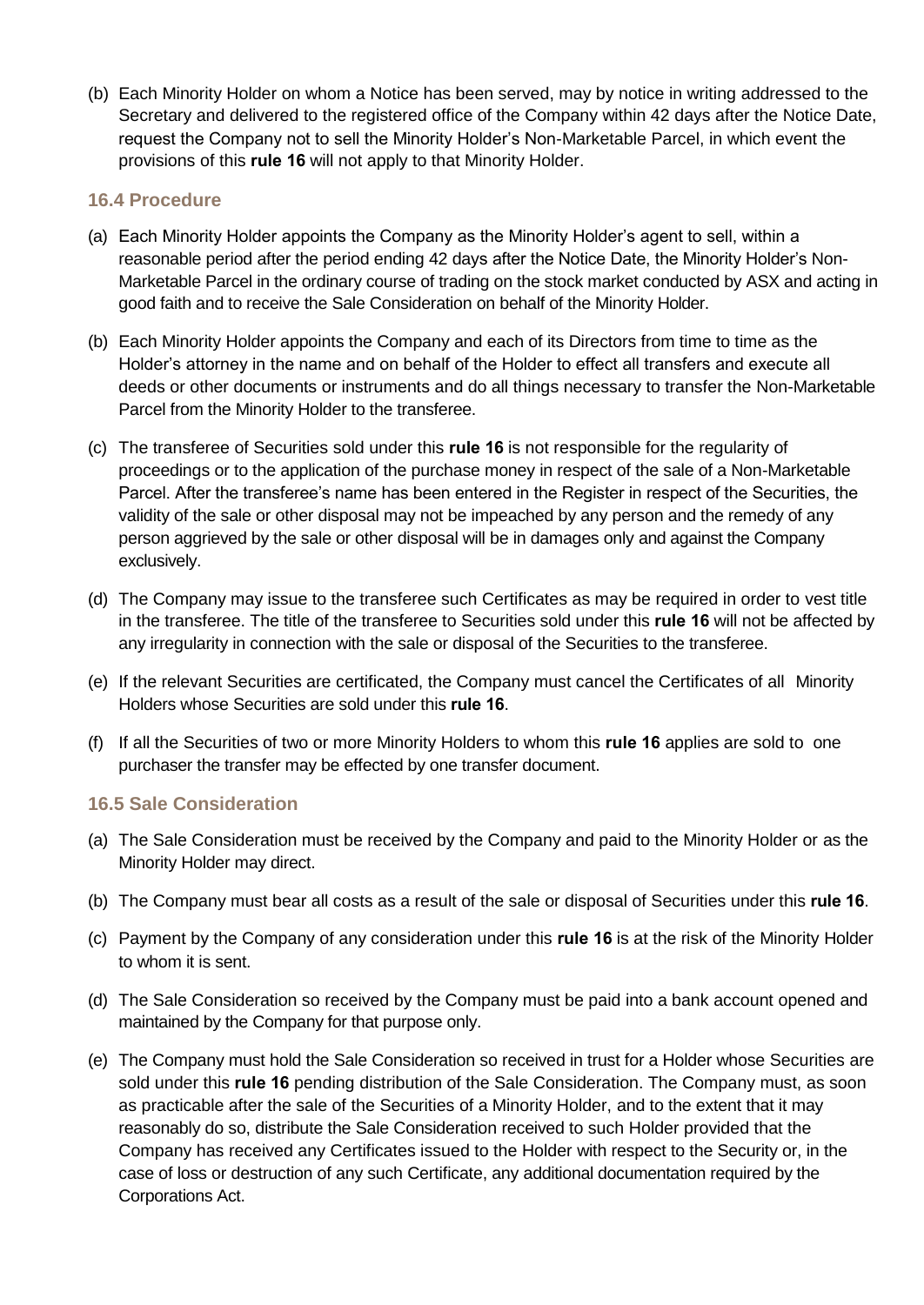(f) Where the Sale Consideration is held in trust by the Company under this **rule [16](#page-21-2)** and is unclaimed, the Company must pay the money in accordance with applicable legislative requirements.

#### <span id="page-23-0"></span>**16.6 Certificates**

A certificate in writing under the hand of any two Directors or of any one Director and Secretary that:

- (a) any notice required to be served by or on the Company was or was not served, as the case may be;
- (b) any advertisement required to be published was published; and
- (c) any resolution of Directors required to be made was made,

is, for the purpose of this **rule [16](#page-21-2)**, sufficient evidence of the facts stated as against all persons claiming to be entitled to such Securities and to the right and title of the Company to dispose of such Securities.

### <span id="page-23-1"></span>17 General meetings

#### <span id="page-23-2"></span>**17.1 Annual general meetings**

Annual general meetings must be held in accordance with the Corporations Act.

#### <span id="page-23-3"></span>**17.2 Business at annual general meeting**

- <span id="page-23-7"></span>(a) The ordinary business of an annual general meeting is to:
	- (i) consider the annual financial report, Directors' report and Auditor's report;
	- (ii) elect Directors; and
	- (iii) transact any other business which under the Corporations Act or this Constitution ought to be transacted at an annual general meeting.
- (b) All business that is transacted at an annual general meeting other than the ordinary business of an annual general meeting as provided in **rule [17.2\(a\)](#page-23-7)** and all business transacted at any other general meeting, will be treated as "special business" (**Special Business**).
- (c) Except in accordance with the Corporations Act, no Special Business may be transacted at any general meeting of Members except as has been specified in the notice convening it.

#### <span id="page-23-4"></span>**17.3 Director convening a general meeting**

Any Director or the Directors may convene a general meeting.

#### <span id="page-23-5"></span>**17.4 Meetings requested by Members**

The Board must convene a general meeting at the request of Members if required to do so in accordance with the Corporations Act.

#### <span id="page-23-6"></span>**17.5 Notice of general meeting**

- (a) Notice of a general meeting must be given to the Members, Directors and the Auditor in accordance with the Corporations Act and the Listing Rules.
- (b) A notice of meeting must be accompanied by a form of proxy which satisfies the requirements of the Listing Rules and the Corporations Act.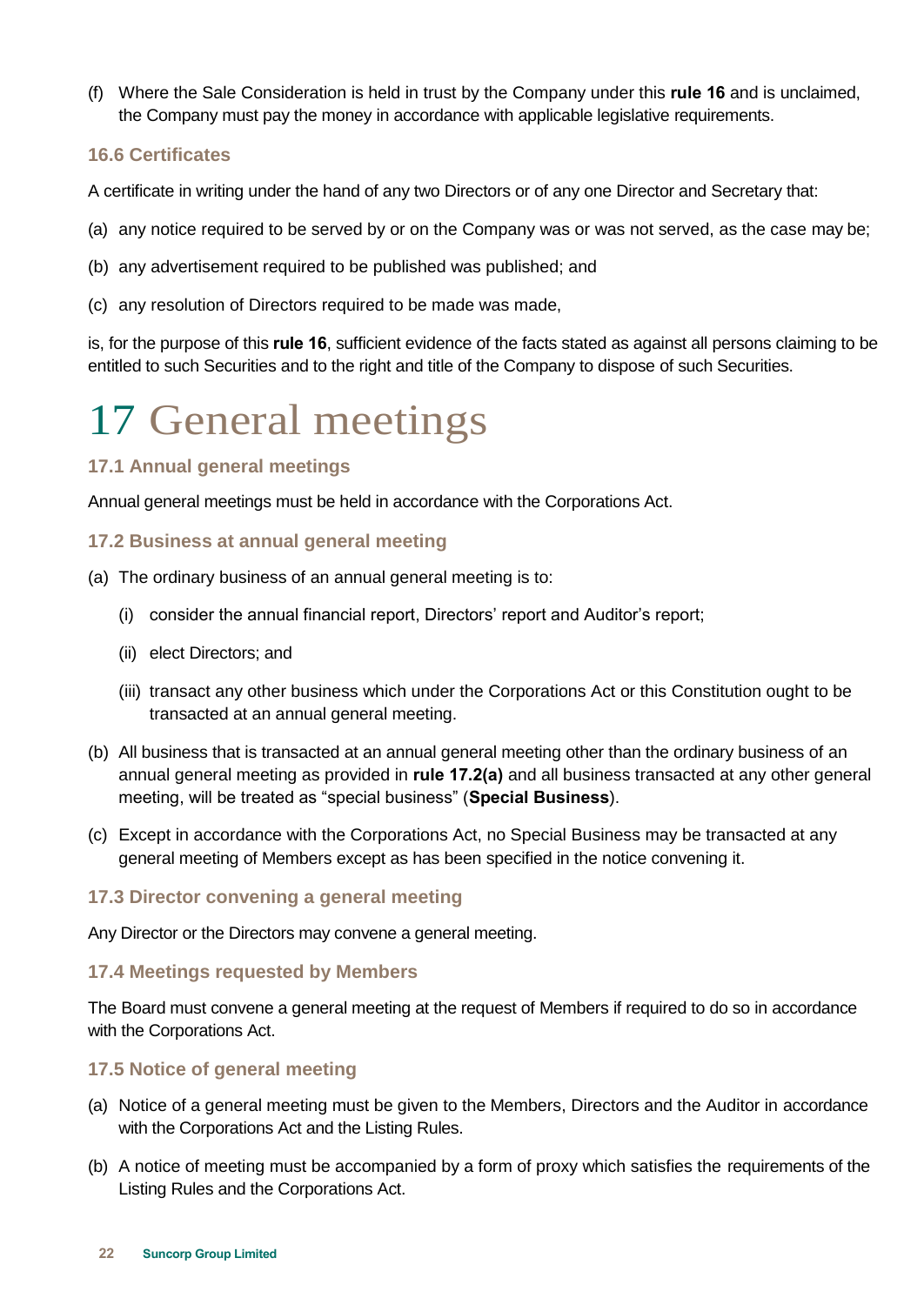#### <span id="page-24-0"></span>**17.6 Notice of resumption of an adjourned meeting**

If a general meeting is adjourned for 30 days or more, at least 30 days' notice must be given to the Members, Directors and Auditor of the date, time and place (or places) for the resumption of the adjourned general meeting.

#### <span id="page-24-1"></span>**17.7 General meetings at two or more places**

- (a) A general meeting may be held in two or more places. If a general meeting is held in two or more places, the Company must use technology that gives Members a reasonable opportunity to participate at that general meeting.
- (b) If the technology does not give Members a reasonable opportunity to participate, the chair may either adjourn the meeting until the technology gives Members a reasonable opportunity to participate or continue the meeting.

#### <span id="page-24-2"></span>**17.8 Postponement or cancellation of general meetings**

- (a) Subject to this Constitution and the Corporations Act, if the Directors have convened a general meeting, the Board may change the place (or places) of, or postpone or cancel a general meeting. If a Director has convened a general meeting, only the Director who convened the general meeting may change the place (or places) of the general meeting or postpone or cancel the general meeting.
- (b) If a general meeting is convened pursuant to a request by Members, the Board may not postpone or cancel the general meeting without the consent of the requesting Members.
- <span id="page-24-3"></span>**17.9 Notice of change, postponement or cancellation of meeting**
- (a) If the Board changes the place (or places) of a general meeting, notice must be given to each Member and each person entitled to receive notice of the meeting of the new place (or places) of the meeting.
- (b) If the Board postpones a general meeting, notice must be given to each Member and each other person entitled to receive notice of the new date, time and place (or places) of the meeting.
- (c) If the Board cancels a general meeting, notice must be given to each Member and each other person entitled to receive notice of general meetings.

#### <span id="page-24-4"></span>**17.10 Omission to give notice relating to general meeting**

No resolution passed at or proceedings at any general meeting will be invalid because of any unintentional omission or error in giving or not giving notice of:

- (a) that general meeting;
- (b) any change of place (or places) of that general meeting;
- (c) postponement of that general meeting, including the date, time and place (or places) for the resumption of the adjourned meeting; or
- (d) resumption of that adjourned general meeting.

### <span id="page-24-5"></span>18 Proceedings at general meetings

<span id="page-24-6"></span>**18.1 Quorum**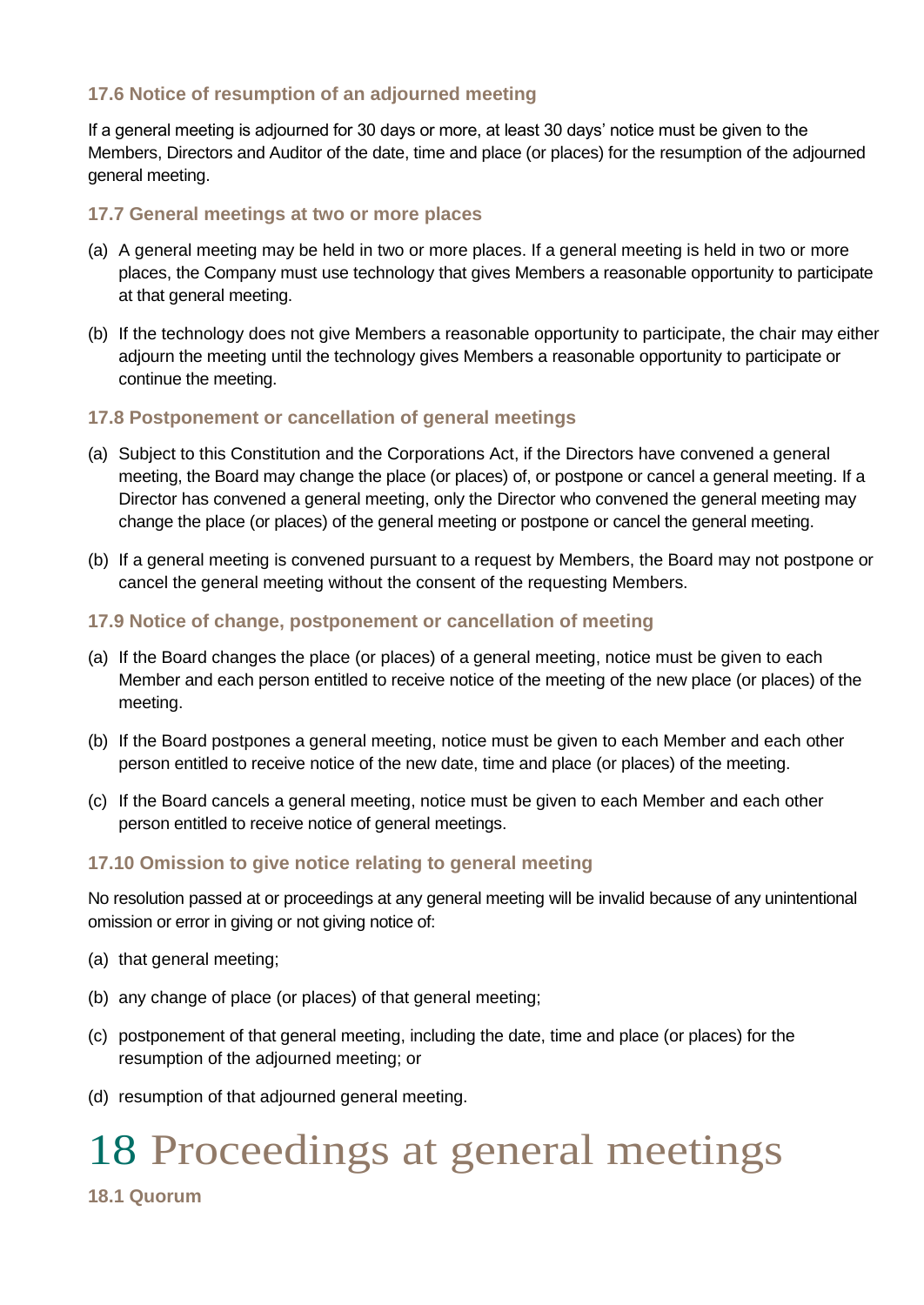- (a) A quorum at a general meeting is five or more Members present in person or by proxy and having the right to vote at the meeting. The quorum must be present when the meeting proceeds to business.
- (b) If a Member has appointed more than one proxy and two or more proxies attend a general meeting, only one proxy will be counted for the purposes of determining whether there is a quorum.

#### <span id="page-25-0"></span>**18.2 Lack of quorum**

- (a) If a quorum is not present within 30 minutes after the time appointed for a general meeting (or any longer period of time as the chair may allow) the general meeting:
	- (i) if convened on the request of Members, is dissolved; or (ii) in any other case:
		- (A) is adjourned to be resumed on a day, time and place (or places) as the chair determines or if the chair is not present as the Directors at the meeting determine; or
		- (B) if the Directors do not so determine, no Director is present, or no Director present determines:
			- (1) the date for the resumption of the adjourned general meeting will be on the same day in the next week;
			- (2) the time for the resumption of the adjourned general meeting will be at the same time as the adjourned meeting; and
			- (3) the place (or places) for the resumption of the adjourned general meeting, will be at the same place (or places) as the adjourned meeting.
- (b) If a quorum is not present within 30 minutes after the time appointed for the resumption of the adjourned general meeting:
	- (i) two Members present in person or by proxy and having the right to vote at the meeting shall constitute a quorum; and
	- (ii) if that quorum is not constituted within 30 minutes after the time appointed for the resumption of the adjourned general meeting (or any longer period of time as the chair may allow), the general meeting is dissolved.

#### <span id="page-25-1"></span>**18.3 Chairing general meetings**

- (a) The chair of the general meeting will be the Director elected for the time being as chair of the Board meetings.
- (b) If the chair is not present within 10 minutes after the time appointed for any general meeting or if the chair is unwilling or unable to act as chair for the whole or any part of that general meeting, the deputy chair of Board meetings (if any) will chair the general meeting, or if there is no deputy chair or if the deputy chair is not present or is unwilling or unable to act, the Members present in person or by proxy may elect a Director present to chair that general meeting.
- (c) If no Director is elected or if all the Directors present decline to take the chair for the whole or any part of that general meeting, the Members present in person or by proxy may elect a Member present (in person) to chair the whole or any part of that general meeting. If the Members do not so elect a chair, the meeting will be adjourned to be resumed on the same day, at the same time and at the same place (or places) in the following week.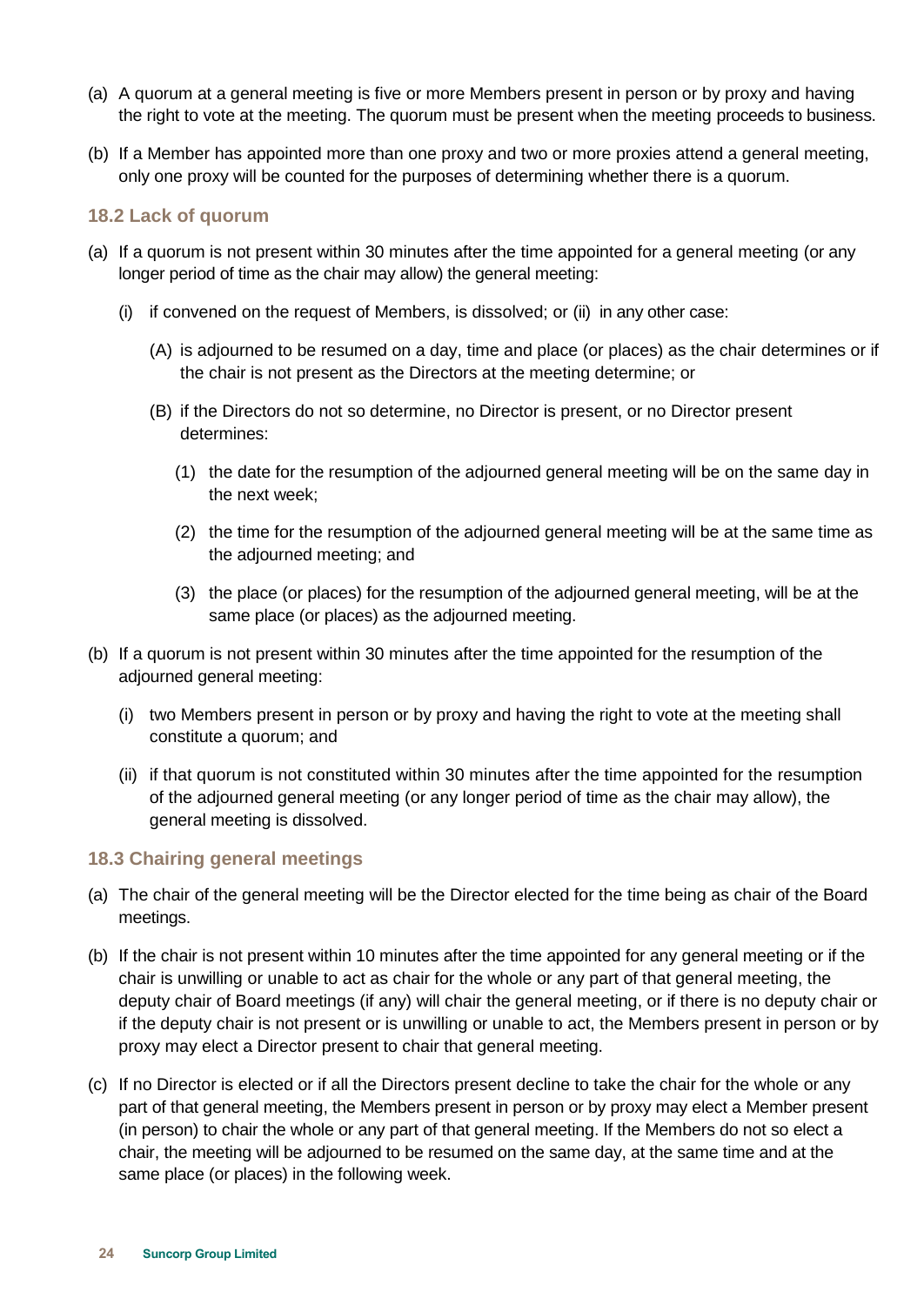#### <span id="page-26-0"></span>**18.4 Admission to and conduct of general meetings**

- (a) The chair of each general meeting may take any action the chair considers necessary to enable that meeting to be carried on in an orderly and proper manner and to ensure the safety of all persons at that meeting.
- (b) Without prejudice to the application of any other rule, the chair may:
	- (i) require any person not to enter or to leave the place (or any place) at which the meeting is to be held, including:
		- (A) any person in possession of any thing:
			- (1) allowing pictorial or sound recording; or
			- (2) that may be used in any demonstration or disruption, including any banner or placard;
		- (B) any person who does not permit inspection of any thing in that person's possession; or
		- (C) any person who the chair considers may disrupt that general meeting;
	- (ii) refuse entry to any person not entitled to receive notice of the meeting. The chair may require any person to determine whether a person should be admitted or not admitted to the general meeting.
- (c) The chair of each general meeting has charge of conduct of that meeting, including the procedures to be adopted and the application of those procedures at that meeting.
- (d) Without prejudice to the application of any other rule, the chair may:
	- (i) require the application of any proceeding that the chair considers necessary to allow proceedings at any meeting to be carried on in an orderly and proper manner, including orderly debate and discussion, and casting of votes on a show of hands or taking a poll; and
	- (ii) require any person to leave any meeting, and if that person does not leave as required, have that person removed from the meeting.
- (e) A determination by the chair for the purpose of this rule binds all Members and is final.
- (f) Without prejudice to the application of the Corporations Act, any Director and any person invited to speak at a general meeting (including by the chair during the general meeting) may speak at the general meeting. No other person may speak at the general meeting.

#### <span id="page-26-1"></span>**18.5 Adjournment**

- (a) The chair of a general meeting at which a quorum is present may, with the consent of the Members present in person or by proxy adjourn the meeting to another date, time and place (or places).
- (b) No business may be transacted on the resumption of an adjourned or postponed general meeting other than the business left unfinished at the adjourned general meeting.

#### <span id="page-26-2"></span>**18.6 Postponement**

Without prejudice to the application of any other rule, except where the general meeting has been convened by a court, the chair may cancel or postpone any general meeting, if at the place (or a place) and the time for that general meeting it appears to the chair that there is insufficient space for the Members who wish to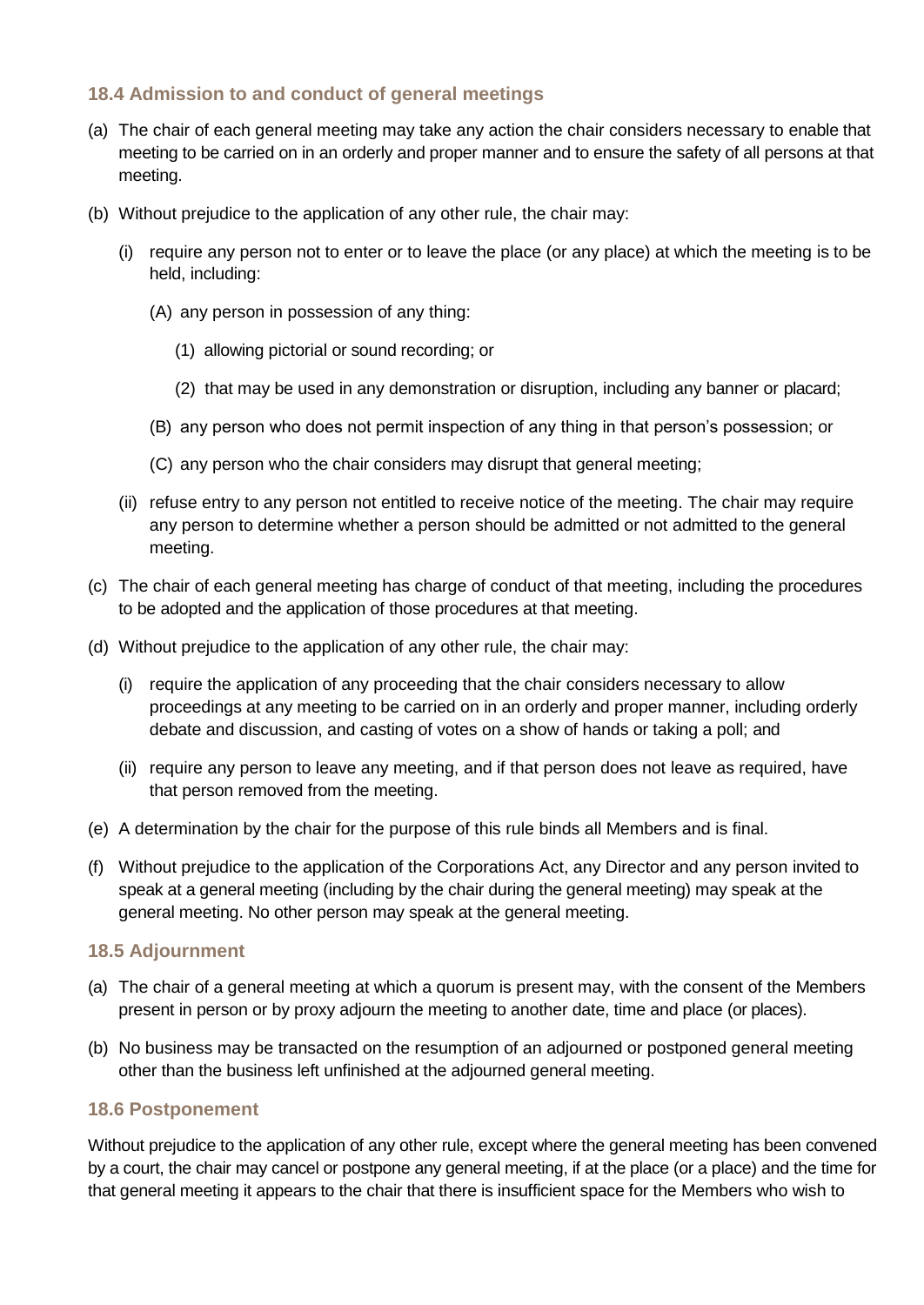attend the Meeting or the cancellation or postponement of the Meeting is necessary because the business of the meeting is unlikely to be capable of being carried on in an orderly and proper manner, including because of the behaviour of any person present.

# <span id="page-27-0"></span>19 Proxy

#### <span id="page-27-1"></span>**19.1 Appointment of proxy**

- (a) A Member who is entitled to attend and to vote at a general meeting of the Company may appoint a person as proxy to attend, speak and vote for that Member. The instrument appointing a proxy may restrict the exercise of any power.
- (b) A proxy may be, but does not have to be, a Member.
- (c) An appointment of a proxy may be a standing one.
- (d) If a Member is entitled to cast two or more votes at a meeting, the Member may appoint two proxies. If the Member appoints two proxies and the appointment does not specify the proportion or the number of votes each proxy may exercise, each proxy may exercise half the votes.
- (e) If a Member appoints two proxies, neither proxy may vote for that Member on a show of hands.

#### <span id="page-27-2"></span>**19.2 Proxy instruments**

- (a) Subject to the Corporations Act and the Listing Rules, an appointment of a proxy must be in writing and be signed by the Member appointing the proxy or by the duly authorised attorney of the Member and state:
	- (i) the Member's name and address;
	- (ii) the Company's name;
	- (iii) the proxy's name or the name of the office held by the proxy; and
	- (iv) the general meeting at which the proxy may be used, or if the appointment is a standing one, a clear statement to that effect.
- (b) Where a proxy is signed pursuant to a power of attorney, a copy of the power of attorney (certified as a true copy of the original) must be attached to the proxy instrument sent to the Company.
- (c) An instrument appointing a proxy may direct the way in which a proxy is to vote on a particular resolution. If an instrument contains a direction, the proxy must vote as directed in the instrument, and is not entitled to vote on the proposed resolution except as directed in the instrument. If an instrument does not contain a direction, the proxy is entitled to vote on the proposed resolution as the proxy considers appropriate.
- (d) If a proxy is appointed to vote on a particular resolution by more than one Member, that proxy:
	- (i) may vote on a show of hands in the same way if each instrument appointing the proxy directs the proxy to vote in the same way or does not direct the proxy how to vote;
	- (ii) may not vote on a show of hands unless each instrument appointing the proxy and directing the proxy to vote in a particular way directs the proxy to vote in the same way.

#### <span id="page-27-3"></span>**19.3 Proxy to be received by Company**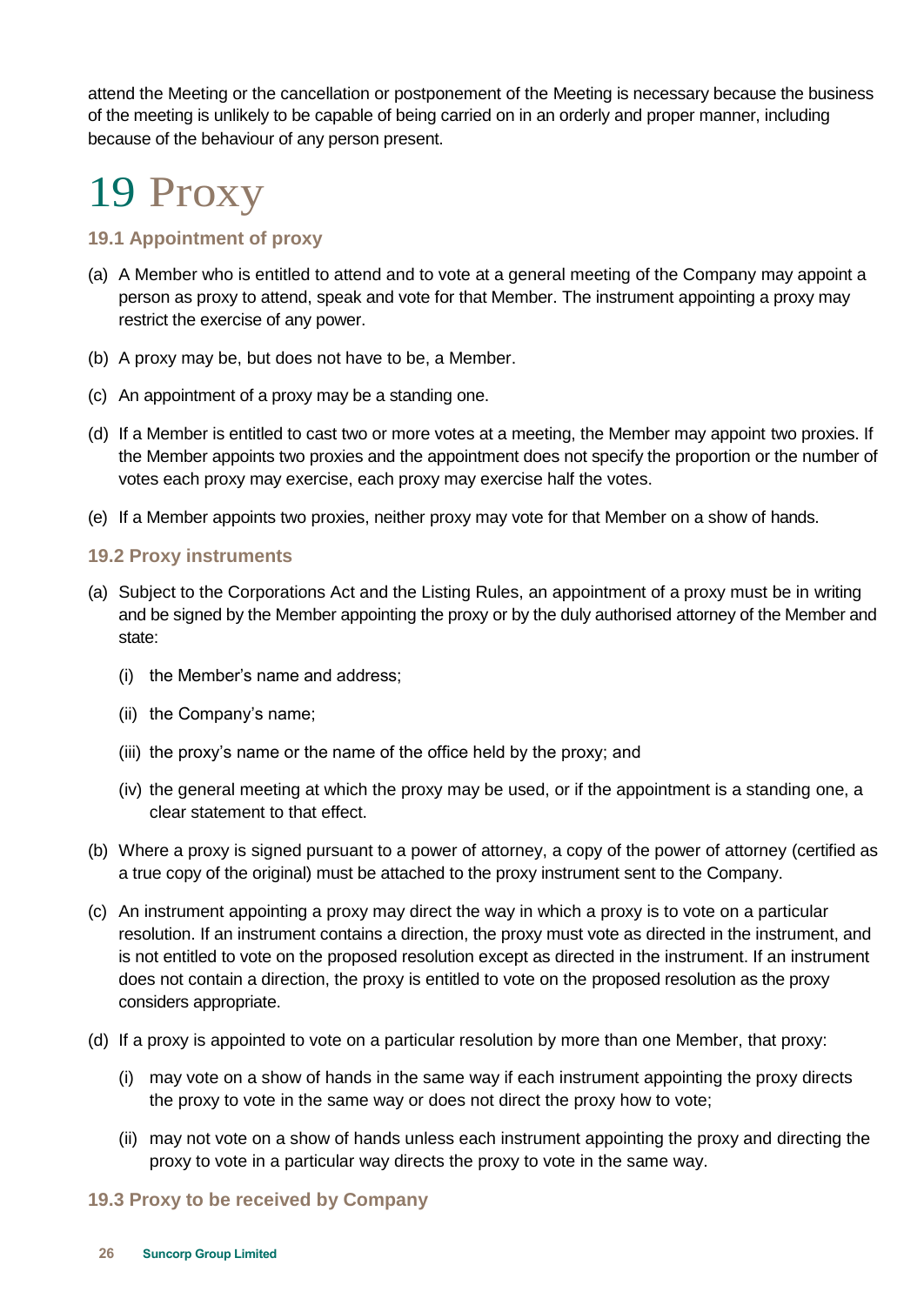An instrument purporting to appoint a proxy is not effective unless it is received, together with any additional documentation, including a copy of the power of attorney (certified as a true copy of the original), by the Company:

- <span id="page-28-5"></span>(a) at least 48 hours before the general meeting or, as the case may be, the resumption of an adjourned general meeting; or
- <span id="page-28-6"></span>(b) where **rule [19.8](#page-28-4)** applies, such shorter period as the Company determines before the time for holding the general meeting or, as the case may be, resuming an adjourned general meeting,

at any of the following:

- (c) the registered office;
- (d) a facsimile number at the registered office; or
- (e) a place, facsimile number or electronic address specified for that purpose in the notice of the general meeting.

#### <span id="page-28-0"></span>**19.4 Power to demand poll**

A proxy may demand, or join in demanding, a poll.

#### <span id="page-28-1"></span>**19.5 Revocation of proxy**

The appointment of a proxy may be revoked by the Member who appointed the proxy by notice to the Company from the Member or, as the case may be, the duly authorised attorney of the Member, stating that the appointment of a proxy is revoked or by appointing a new proxy.

#### <span id="page-28-2"></span>**19.6 Validity of votes of proxy**

A vote cast by a proxy will be valid unless not less than 48 hours before the start of a general meeting (or, in the case of an adjourned or postponed general meeting, not less than 48 hours before the resumption of the adjourned or postponed general meeting) at which a proxy votes:

- (a) the Member who appointed the proxy ceases to be a Member; or
- (b) the Company receives notice of:
	- (i) the revocation of the instrument appointing the proxy; (ii) the appointment of a new proxy; or
	- (ii) the revocation of any power of attorney under which the proxy was appointed.

#### <span id="page-28-3"></span>**19.7 No liability**

The Company is not responsible for ensuring that any directions provided in the instrument appointing the proxy or the way in which a proxy is to vote on a particular resolution are complied with, and accordingly is not liable if those directions are not complied with.

#### <span id="page-28-4"></span>**19.8 Clarification of proxy instructions**

(a) Without limiting **rule [19.7,](#page-28-3)** the Company is entitled to clarify with any Member any instruction on an instrument appointing a proxy which is received by the Company within the period specified in **rule [19.3\(a\)](#page-28-5)** by written or verbal communication and make any amendment to the instrument required to reflect any clarification provided by the Member and the Member at that time shall be taken to have appointed the Company as its attorney for this purpose.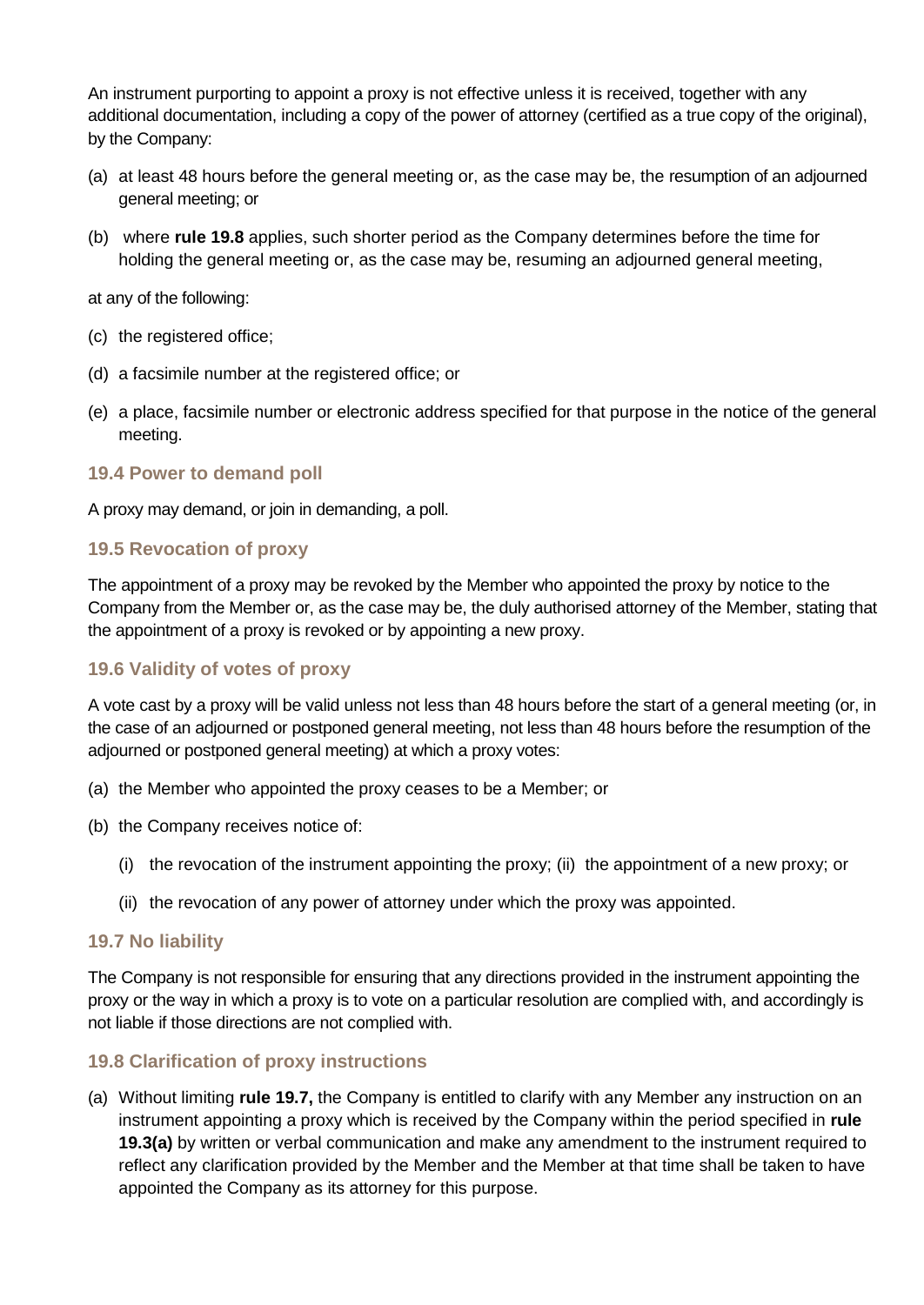- <span id="page-29-5"></span>(b) Where an instrument appointing a proxy has been received by the Company within the period specified in **rule [19.3\(a\)](#page-28-5)** and the Company considers that the instrument or the associated power of attorney has not been duly executed, the Company may in its discretion return the instrument with the certified copy of the power of attorney to the Member and request that the Member duly execute the instrument or the power of attorney or both (as applicable) and return the instrument or a copy of the power of attorney (certified as a true copy of the original) or both (as applicable) to the Company within the period determined by the Company under **rule [19.3\(b\)](#page-28-6)** and notified to the Member.
- (c) An instrument appointing a proxy which is received by the Company in accordance with **rule [19.8\(b\)](#page-29-5)** is taken to have been validly received by the Company.

### <span id="page-29-0"></span>20 Direct voting

The Directors may determine that at any general meeting or class meeting a Member who is entitled to attend and vote on a resolution at that meeting is entitled to a direct vote in respect of that resolution. A "direct vote" includes a vote delivered to the Company by post, fax or other electronic means approved by the Directors. The Directors may prescribe regulations, rules and procedures in relation to direct voting, including specifying the form, method and timing of giving a direct vote at a meeting in order for the vote to be valid.

# <span id="page-29-1"></span>21 Body corporate representative

#### <span id="page-29-2"></span>**21.1 Appointment of corporate representative**

- (a) If a Member is a body corporate, it may appoint a natural person as its representative to exercise on its behalf any or all of the powers it may exercise:
	- (i) at meetings of the Members;
	- (ii) at meetings of creditors or debenture holders; or
	- (iii) relating to resolutions to be passed without meetings.
- (b) The appointment of a corporate representative may be a standing one.

#### <span id="page-29-3"></span>**21.2 Authority to act as corporate representative**

- (a) An appointment of a corporate representative must be in writing and be signed by the body corporate appointing the representative and state:
	- (i) the Member's name and address;
	- (ii) the Company's name;
	- (iii) the representative's name or the name of the office held by the representative; and (iv) the general meeting at which the representative may act, or if the appointment is a standing one, a clear statement to that effect.
- (b) The instrument appointing the corporate representative may restrict the exercise of any power.

#### <span id="page-29-4"></span>**21.3 Revocation of appointment of corporate representative**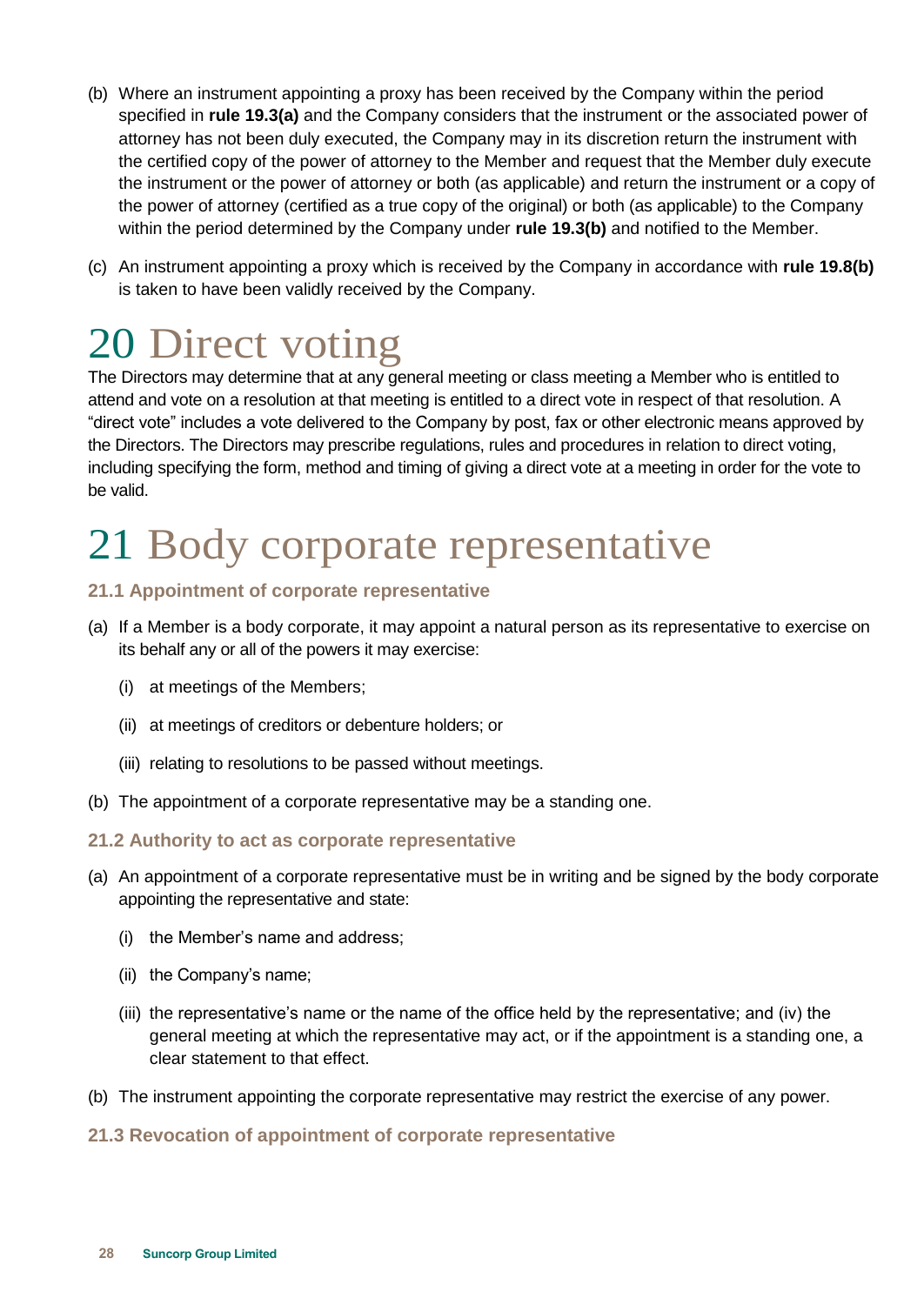The appointment of a corporate representative may be revoked by the Member who appointed the corporate representative by notice to the Company from the Member stating that the appointment of the corporate representative is revoked.

#### <span id="page-30-0"></span>**21.4 Validity of votes of corporate representative**

A vote cast by a corporate representative will be valid unless before the start of the general meeting (or, in the case of an adjourned or postponed general meeting, before the resumption of the adjourned or postponed general meeting) at which a corporate representative votes:

- (a) the Member who appointed the corporate representative ceases to be a Member; or
- (b) the Company has received notice of the revocation of the instrument appointing the corporate representative.

#### <span id="page-30-1"></span>**21.5 No liability**

The Company is not responsible for ensuring that the terms of appointment of a corporate representative are complied with, and accordingly is not liable if those terms are not complied with.

# <span id="page-30-2"></span>22 Voting

#### <span id="page-30-3"></span>**22.1 Entitlement to vote**

- (a) Subject to this Constitution and the terms on which Securities are issued each Member entitled to vote at a general meeting may vote:
	- (i) in person or by proxy;
	- (ii) on a show of hands, and each Member has one vote; and
	- (iii) on a poll, and each Member has one vote for each fully paid Security held and a fraction of a vote for each partly paid Security equivalent to the proportion calculated in accordance with **paragraph (b)**. Amounts paid in advance in relation to a call will be ignored when calculating the proportion.
- (b) If a Member holds any partly paid Security, the aggregate number of votes that Member is entitled to cast on a poll in respect of those partly paid Securities is equal to **A**. **A** is determined as follows:

$$
\mathbf{A} = \frac{B}{D} \times C
$$

Where:

- (i) *B* is the number of partly paid Securities held by the Member;
- (ii) *C* is the amount actually partly paid up (not credited) on the Securities; and
- (iii) *D* is an amount equal to the fully paid up issue price of the number of partly paid Securities held by the Member.
- If **A** is not a whole number, the number of votes must be rounded down to the next whole number.

#### <span id="page-30-4"></span>**22.2 Unpaid calls**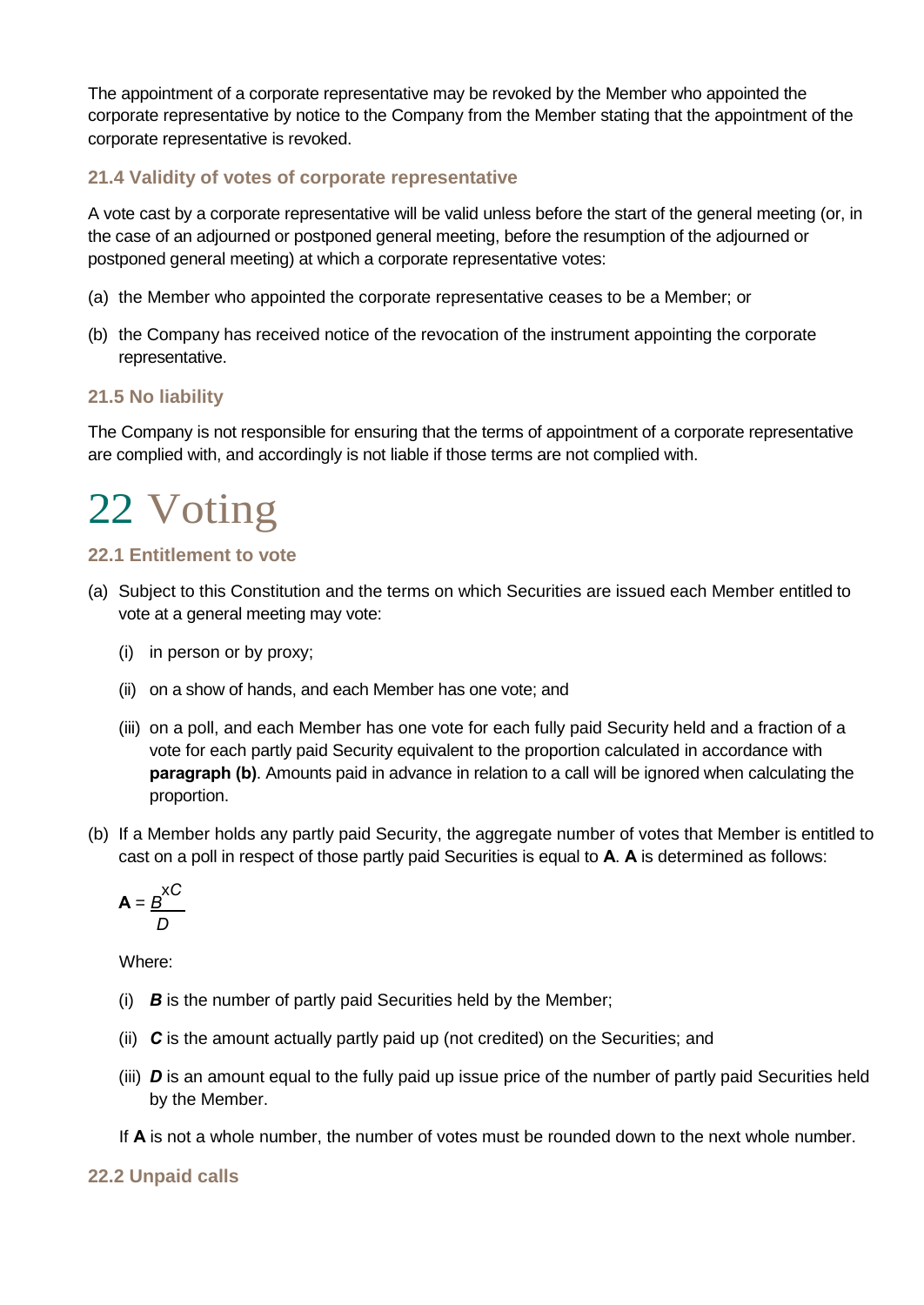A Member is not entitled to vote in respect of any Security on which a call or instalment of a call is due and payable but is unpaid.

#### <span id="page-31-0"></span>**22.3 Restricted Securities**

During a breach of the Listing Rules relating to Restricted Securities, or a breach of a Restriction Agreement relating to Restricted Securities, the Holder of the Restricted Securities is not entitled to any voting rights in respect of the Restricted Securities.

#### <span id="page-31-1"></span>**22.4 Casting vote**

If on any ordinary resolution an equal number of votes is cast for and against a resolution, the chair has no casting vote.

#### <span id="page-31-2"></span>**22.5 Proxy vote to be identified**

Before a vote is taken the chair must inform the Members present whether any proxy votes have been received and, if so, how the proxy votes are to be cast.

#### <span id="page-31-3"></span>**22.6 Voting on resolution**

At any general meeting, a resolution put to a vote must be determined by a show of hands unless a poll is demanded in accordance with this Constitution.

#### <span id="page-31-4"></span>**22.7 Vote of Member who is a minor**

A parent or guardian of a natural person that is a minor may vote at any general meeting in respect of securities registered in the name of the minor if the parent or the guardian produces evidence required by the Board to demonstrate parenthood or appointment as guardian. Any vote cast by a parent or guardian in respect of any Security registered in the name of the minor that has produced such evidence will be counted, any vote cast by the minor will not be counted.

#### <span id="page-31-5"></span>**22.8 Vote of Member who is of unsound mind**

- (a) A person who, in accordance with law, has management of the affairs and estate of a Member who is subject to any law relating to mental health may vote at any general meeting in respect of Securities registered in the name of the Member subject to any law relating to mental health if that person produces evidence required by the Board to demonstrate that the Member is subject to a law relating to mental health and that the person has management of the affairs and estate of the member.
- (b) Any vote cast by the person in respect of any Security registered in the name of the Member subject to any law relating to mental health will be counted, any vote cast by the Member will not be counted.

#### <span id="page-31-6"></span>**22.9 Objection to right to vote**

- (a) A challenge to a right to vote at a general meeting:
	- (i) may only be made at that general meeting; and
	- (ii) must be determined by the chair.
- (b) A determination made by the chair in relation to a challenge to a right to vote is binding on all Members and is final.

#### <span id="page-31-7"></span>**22.10 Membership at a specified time**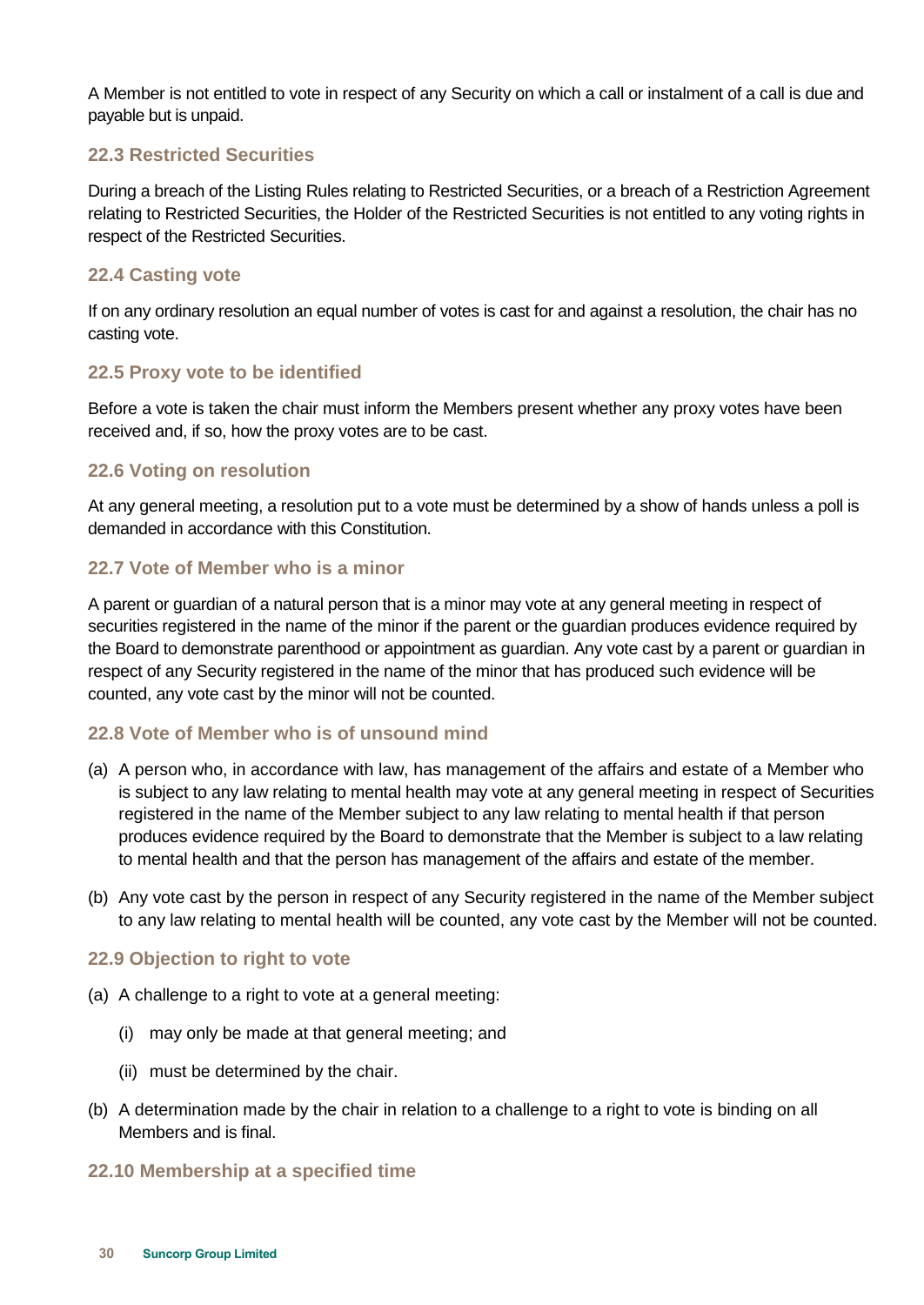The Board may determine, for the purposes of a particular meeting of Members, that all Securities that are quoted on ASX at a specified time before the meeting are taken to be held at the time of the meeting by the persons who hold them at the specified time. The determination must be made in accordance with the Corporations Act.

#### <span id="page-32-0"></span>**22.11 Minutes**

- (a) Unless a poll is demanded in accordance with this Constitution, a declaration by the chair that a resolution has, on a show of hands, been:
	- (i) carried;
	- (ii) carried unanimously;
	- (iii) carried by a particular majority; or
	- (iv) lost or not carried by a particular majority,

is conclusive evidence of the fact declared. An entry to that effect made in the minutes book of the Company signed by the chair is evidence of that fact unless the contrary is proved.

- (b) Within one month after each general meeting, the Directors must record or cause to be recorded in the minutes book:
	- (i) the proceedings and resolutions of each general meeting;
	- (ii) any declarations at each general meeting; and
	- (iii) any information in relation to proxy votes which is required by the Corporations Act.
- (c) The chair, or the chair of the next meeting, must sign the minutes within one month after the general meeting.
- (d) The minute books must be kept at the registered office.
- (e) Members may inspect the minute books between the hours of 9:00am and 5:00pm on any Business Day. No amount may be charged for inspection.

#### <span id="page-32-1"></span>**22.12 Disputes to be resolved by chair**

The chair will determine any dispute in relation to any vote, and the determination of the chair is binding on all Members and is final.

### <span id="page-32-2"></span>23 Poll

#### <span id="page-32-3"></span>**23.1 Chair may determine to take a poll**

The chair of a general meeting may determine that a poll be taken on any resolution.

#### <span id="page-32-4"></span>**23.2 Right to demand poll**

A poll may be demanded on any resolution at a general meeting other than the election of a chair or the question of an adjournment by:

(a) at least five Members entitled to vote on the resolution; or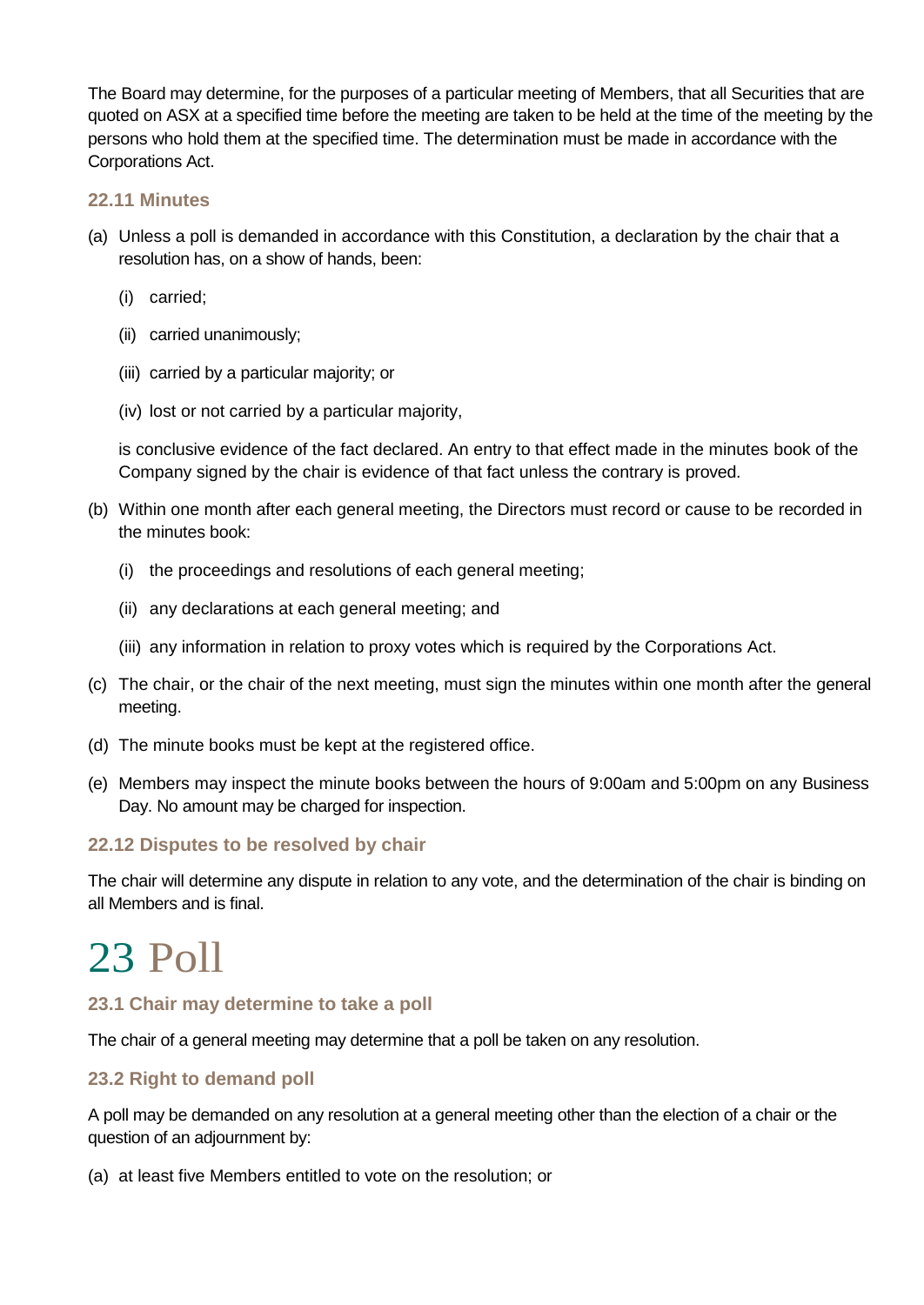- (b) Members with at least five percent of the votes that may be cast on the resolution on a poll.
- <span id="page-33-0"></span>**23.3 Procedure for demanding poll**
- (a) A poll may be demanded:
	- (i) before a vote on a show of hands is taken;
	- (ii) before the result of a vote on a show of hands is declared; or
	- (iii) immediately after the result of a vote on a show of hands is declared.
- (b) If a poll is demanded, it may be taken in the manner and at the time and place (or places) as the chair directs.
- (c) A demand for a poll may be withdrawn at any time by the person or persons who demanded it. A demand for a poll which is withdrawn does not invalidate the result of a show of hands declared before the demand for the poll was made.
- (d) A demand for a poll does not prevent the general meeting continuing for the transaction of any business other than the question on which a poll has been duly demanded.

### <span id="page-33-1"></span>24 Appointment and removal of Directors

#### <span id="page-33-2"></span>**24.1 Number of Directors**

The number of Directors (not counting alternates) must not be less than five or more than ten, unless the Company in general meeting resolves otherwise.

#### <span id="page-33-3"></span>**24.2 Appointment of Directors**

- (a) Subject to this Constitution, the Company may by resolution at a general meeting appoint a natural person as a Director. The Board must accept nominations for the election of new directors up to 45 Business Days (in the case of a meeting convened at the request of Members in accordance with the Corporations Act, 30 Business Days) before the date of a general meeting at which Directors may be elected.
- (b) Subject to this Constitution, the Board may by resolution appoint a natural person as a Director, as an additional Director or to fill the office of a Director vacated when a Director ceases to be a Director.
- (c) An appointment of a person as a Director is not effective unless a signed consent to the appointment is provided by that person to the Company. The appointment of a person as a Director will take effect on the later of the date of appointment and the date on which the Company receives the signed consent.

#### <span id="page-33-4"></span>**24.3 Confirmation of appointment**

Subject to this Constitution, if a person is appointed as a Director by the Board, the Company must confirm the appointment at the next annual general meeting. If the appointment is not confirmed, the person ceases to be a Director at the conclusion of the annual general meeting.

#### <span id="page-33-5"></span>**24.4 Removal of Director**

(a) The Company may by resolution at a general meeting: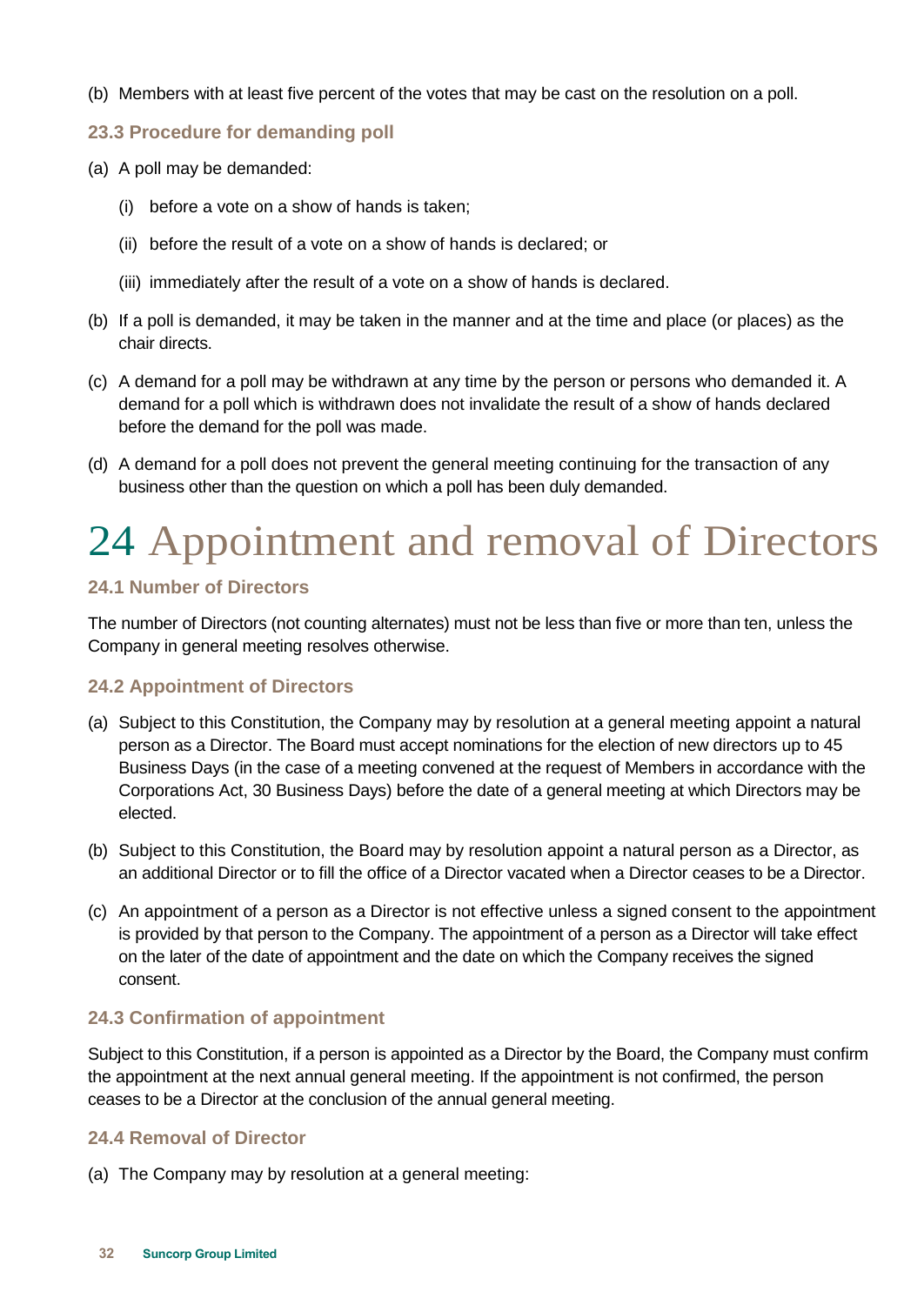- (i) remove a Director from office before the end of the Director's term of office; and
- (ii) appoint another person in the Director's place.
- (b) At least two months' notice must be given to the Company of the intention to move a resolution to remove a Director at a general meeting.
- (c) If notice of intention to move a resolution to remove a Director at a general meeting is received by the Company, a Director must be given a copy of the notice as soon as practicable.
- (d) The Director must be informed that the Director may:
	- (i) submit a written statement to the Company for circulation to the Members before the meeting at which the resolution is put to a vote; and
	- (ii) speak to the motion to remove the Director at the general meeting at which the resolution is to be put to a vote.
- (e) A person appointed as a Director under **paragraph (a)(ii)** will hold office for such time only as the Director in whose place the person is appointed would have held office had the Director not been removed.

#### <span id="page-34-0"></span>**24.5 Cessation of Directorship**

A person ceases to be a Director and the office of Director is vacated if the person:

- (a) is removed from office as a Director by a resolution of the Company at a general meeting;
- (b) resigns as a Director in accordance with this Constitution;
- (c) is subject to assessment or treatment under any mental health law and the Board resolves that the person should cease to be a Director;
- (d) dies;
- (e) is disqualified from acting as a Director under the Corporations Act or any other relevant legislation;
- (f) is absent from Board meetings (even if an alternate of the Director attends) for a continuous period of three months without leave of absence from the Board and the Board does not resolve that the Director should not cease to be a Director; or
- (g) being an Executive Director, ceases to be an employee of the Company or a related body corporate of the Company and the Board does not resolve that the Director should not cease to be a Director.

#### <span id="page-34-1"></span>**24.6 Election of Directors**

- <span id="page-34-2"></span>(a) No Director (except one Managing Director) may retain office for more than three years or until the third annual general meeting following the Director's appointment, whichever is the longer. An election of Directors must take place each year.
- (b) To the extent that the Listing Rules require an election of Directors to be held and no Director would otherwise be subject to retirement under **rule [24.3](#page-33-4)** or **[24.6\(a\)](#page-34-2)**, the Director to retire is any Director who wishes to retire whether or not he or she intends to stand for re-election and otherwise it is the Director who has been in office the longest as Director.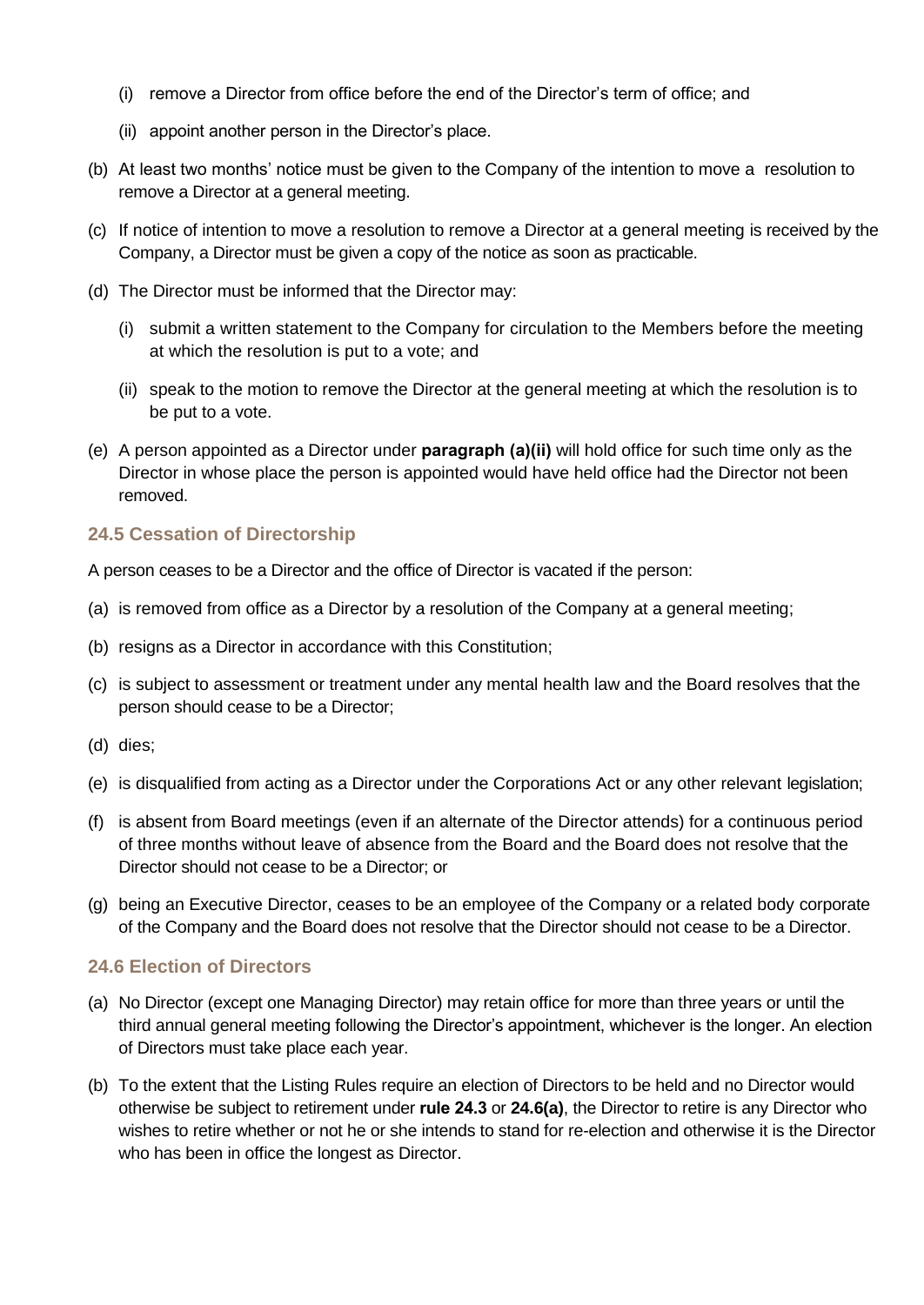- (c) If there are two or more Directors that have been in office for an equal amount of time, and an agreement cannot be reached between those Directors on who will retire, the Director or Directors who will retire will be determined in any manner determined by the chair and if the chair is not able and/or willing to act, by the deputy chair (if any).
- (d) A retiring Director is eligible for re-appointment.
- (e) A retirement at a general meeting does not become effective until the end of the meeting.

#### <span id="page-35-0"></span>**24.7 Resignation of Directors**

A Director may resign from the office of Director by giving notice of resignation to the Company at its registered office.

### <span id="page-35-1"></span>25 Powers and duties of Board

- (a) Subject to this Constitution, the Corporations Act and the Listing Rules, the activities of the Company are to be managed by, or under the direction of, the Board.
- (b) Subject to this Constitution, the Corporations Act and the Listing Rules, the Board may exercise all powers of the Company that are not required to be exercised by the Company in a general meeting.
- (c) The powers of the Board include the power to:
	- (i) borrow or otherwise raise money;
	- (ii) mortgage, charge (including in the form of a floating charge) any of the Company's assets (both present and future); and
	- (iii) issue debentures and other securities, and any instrument (including any bond).
- (d) The Board may delegate any of its powers to:
	- (i) a Director;
	- (ii) a committee of Directors;
	- (iii) an employee of the Company; or
	- (iv) any other person.

### <span id="page-35-2"></span>26 Negotiable instruments

All negotiable instruments and all receipts for money paid to the Company must be signed, drawn, accepted, endorsed or otherwise executed in such manner as the Board may determine.

### <span id="page-35-3"></span>27 Managing Director

- (a) The Board may appoint one or more of the Directors to the office of Managing Director for such period, and on such terms (including as to remuneration), as the Board determines.
- (b) A Managing Director must be ordinarily resident in Queensland.
- (c) The Board may confer on a Managing Director any of the powers that the Board may exercise.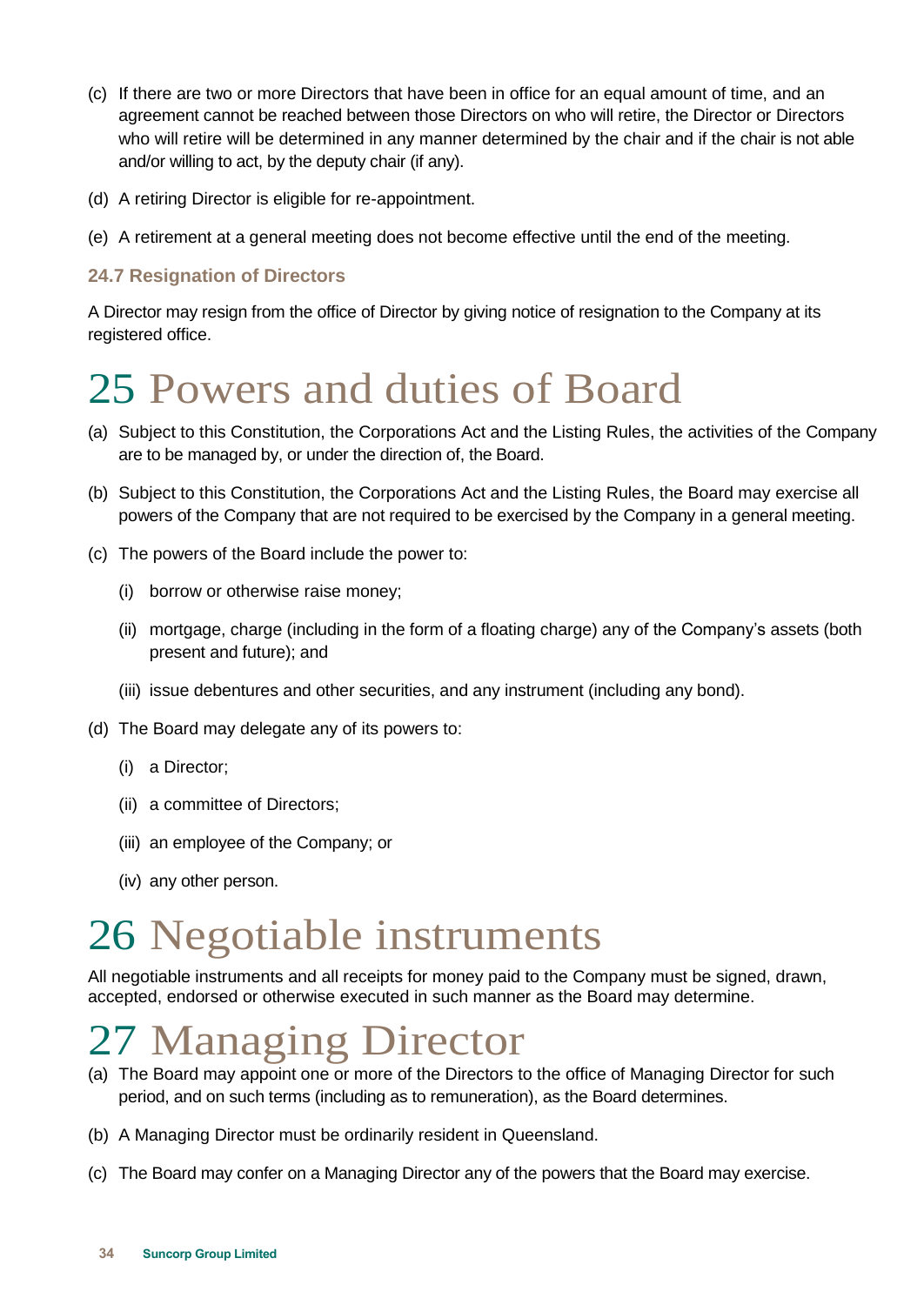- (d) The Board may vary or revoke a conferral of any power on a Managing Director.
- (e) The Board may at any time vary or revoke an appointment of a Managing Director.
- (f) A person ceases to be a Managing Director if they cease to be a Director.
- <span id="page-36-3"></span>(g) Subject to **paragraph [\(h\)](#page-36-2)**, a Managing Director is not subject to retirement under **rule [24.3](#page-33-4)** or **[24.6](#page-34-1)**.
- <span id="page-36-2"></span>(h) Where there is more than one Managing Director:
	- (i) only one of them is entitled not to be subject to retirement under **rules [24.3](#page-33-4)** and **[24.6](#page-34-1)**;
	- (ii) in the absence of agreement between them, the Managing Director to whom the exemption in **paragraph [\(g\)](#page-36-3)** applies shall be determined by lot;
	- (iii) after a determination has been made under **paragraph [\(h\)\(ii\)](#page-36-2)**, the exemption in **paragraph [\(g\)](#page-36-3)** will not apply to any other Managing Director until the Managing Director first determined to have the benefit of the exemption ceases to be a Managing Director; and
	- (iv) if, at the time a Director ceases to have the benefit of the exemption in **paragraph [\(g\)](#page-36-3)**, the period since that Director was last appointed is greater than that provided in **rule [24.6](#page-34-1)** for Directors who do not have the benefit of the exemption in **paragraph [\(g\)](#page-36-3)**, that Director is eligible for appointment and must submit himself or herself for appointment as a Director at the next annual general meeting of the Company.

### <span id="page-36-0"></span>28 Alternate Directors

#### <span id="page-36-1"></span>**28.1 Appointment and terms of appointment**

- (a) If a Director wishes to appoint a person as an alternate, that Director must give notice to the Company detailing:
	- (i) the name, experience and qualifications of the person;
	- (ii) the terms upon which the Director intends to appoint the person as an alternate, including whether the person is to exercise some or all of the powers of the Director and the proposed terms of the appointment; and
	- (iii) whether or not the alternate is to get notice of each meeting the Director is entitled to attend.
- (b) The Board may ask for further information from the alternate in relation to the alternate's qualifications and experience.
- (c) If the alternate is a Director, the appointment will take effect immediately.
- (d) If the alternate is not a Director, at the first meeting of the Board after the notice of the proposed appointment has been received by the Board, the Board must consider the proposed appointment and either accept or reject the appointment. If the Board accepts the appointment of the alternate, the Director may appoint the person on the terms notified.
- (e) Where the alternate is not a Director, an appointment of a person as an alternate is not effective until a signed consent to the appointment is provided by that person to the Company. Accordingly, such an appointment will take effect on the later of the date of appointment and the date on which the Company received the signed consent.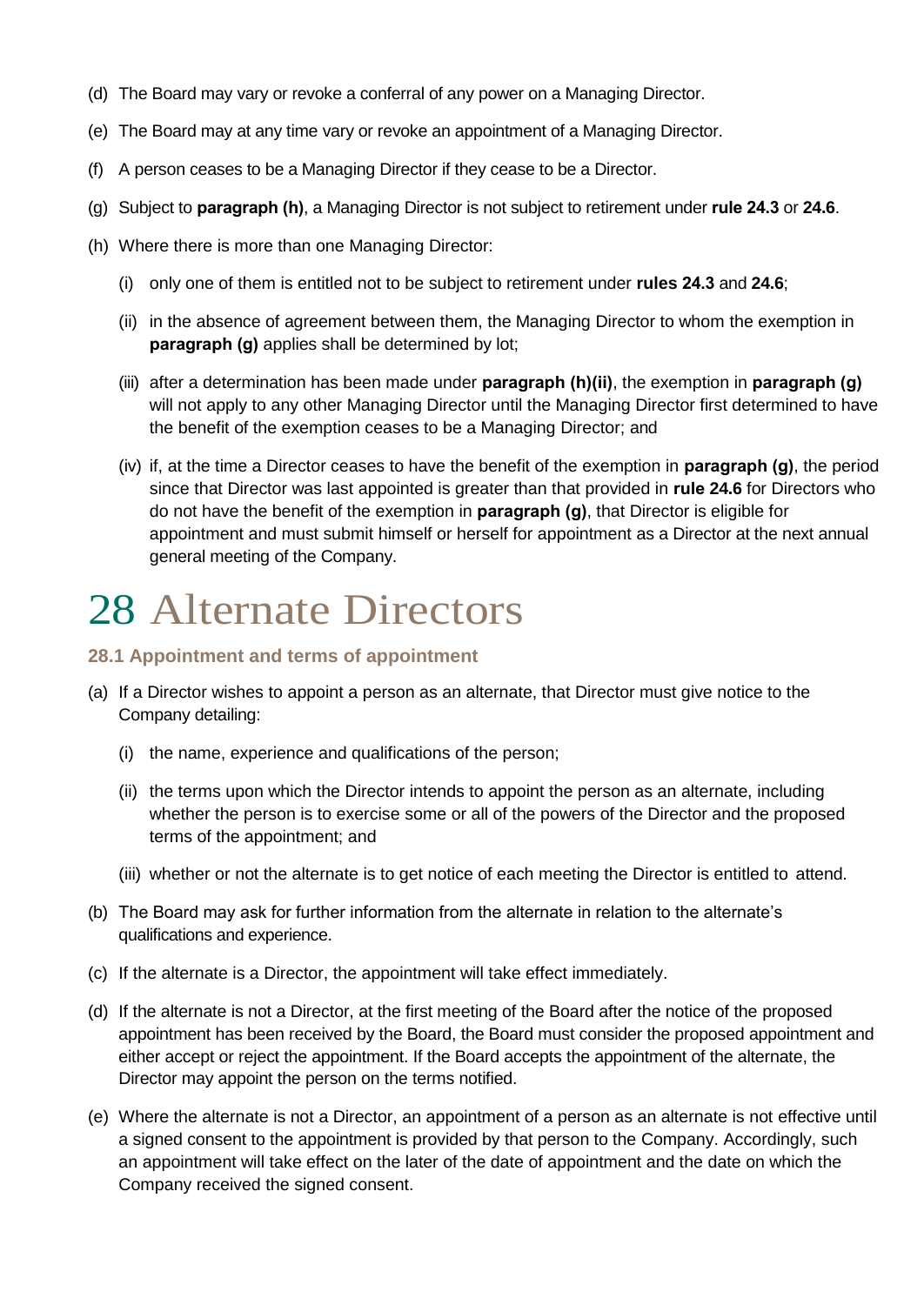(f) An alternate is not an agent of the Director appointing the alternate.

#### <span id="page-37-0"></span>**28.2 No liability**

The Company is not responsible for ensuring that the terms of appointment of an alternate are complied with and accordingly, is not liable if those terms are not complied with.

#### <span id="page-37-1"></span>**28.3 Remuneration of alternate**

An alternate is not entitled to receive any fee (or other remuneration) from the Company for services performed as an alternate.

#### <span id="page-37-2"></span>**28.4 Notice and attendance at Board meetings**

If the notice appointing the alternate provides that the alternate is to receive notice of Board meetings, the Company must provide each alternate with notice. By notice to the Company, the Director who appointed an alternate may at any time require that the notice of Board meetings cease to be given to the alternate. An alternate may not attend any Board meeting at which the Director who appointed the alternate is present, except where the alternate is appointed by more than one Director and the alternate is attending that Board meeting in respect of a Director who is not present.

#### <span id="page-37-3"></span>**28.5 Voting of alternate**

An alternate is entitled to a vote for each Director that the alternate represents in addition to any vote the alternate may have as a Director in the alternate's own right.

#### <span id="page-37-4"></span>**28.6 Termination of appointment of alternate**

- (a) A Director who appointed an alternate may terminate the appointment of the alternate at any time by notice to the alternate, the Directors and the Company.
- (b) An alternate may terminate the alternate's appointment at any time by notice to the Directors and the Company.
- (c) A termination of appointment does not take effect until the Company has received notice of termination.
- (d) A Director who appointed an alternate must terminate the appointment of the alternate if a majority of the Directors other than a Director who appointed an alternate request in writing that the appointment be terminated.

#### <span id="page-37-5"></span>**28.7 Cessation of appointment of alternate**

An alternate ceases to be an alternate if the person who appointed that alternate ceases to be a Director.

### <span id="page-37-6"></span>29 Remuneration and reimbursement for expenses

#### <span id="page-37-7"></span>**29.1 Remuneration of Director**

(a) The Directors will be remunerated for their services as Directors by an aggregate amount or value of remuneration (if any) not exceeding the maximum amount or value as the Company in general meeting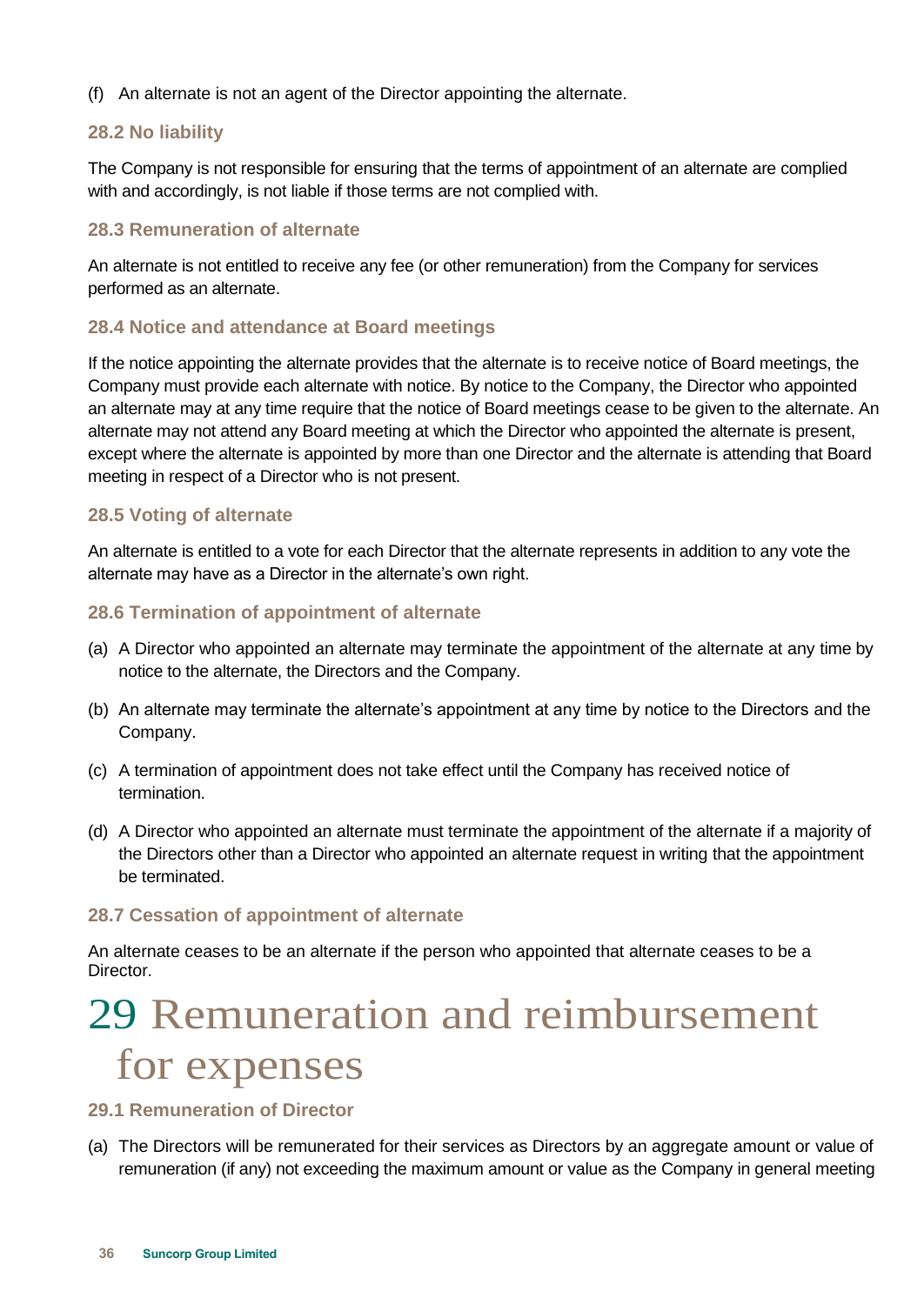determines, to be divided among them in such proportion and manner as they agree or if they do not agree, equally.

- (b) The remuneration for Directors must be a fixed amount or value and not a commission on or percentage of profits or operating revenue.
- (c) The aggregate maximum amount of remuneration for Directors must not be increased except with the prior approval of the Company in general meeting. Particulars of the amount of the proposed increase and the new maximum amount or value that may be paid to the Directors as a whole must be detailed in the notice convening the meeting.
- (d) The aggregate amount or value of remuneration for Directors includes superannuation contributions made by the Company or any of its Child Entities for the benefit of the Directors and any fees which a Director agrees to sacrifice on a pre-tax basis.
- (e) This **rule [29.1](#page-37-7)** does not apply to the salary of an executive Director.

#### <span id="page-38-0"></span>**29.2 Reimbursement of expenses**

Directors and alternates are entitled to be reimbursed by the Company for reasonable costs and expenses incurred or to be incurred in connection with attendance at meetings of the Board and committees of the Board.

### <span id="page-38-1"></span>30 Board meetings

#### <span id="page-38-2"></span>**30.1 Convening meetings**

- (a) In the ordinary course, the Secretary will convene Board meetings in accordance with the determinations of the Board.
- (b) A Director may at any time convene a Board meeting by notice to the other Directors.

#### <span id="page-38-3"></span>**30.2 Notice of meetings**

- (a) Reasonable notice of each Board meeting must be given to the Directors and each alternate entitled to receive notice (if any).
- (b) Each notice must state:
	- (i) the date, time and place (or places) of the Board meeting; and
	- (ii) the general nature of the business to be conducted at the Board meeting.

#### <span id="page-38-4"></span>**30.3 Omission to give notice**

No resolution passed at or proceedings at any Board meeting will be invalid because of any unintentional omission or error in giving or not giving notice of:

- (a) that Board meeting;
- (b) any change of place (or places) of that Board meeting;
- (c) postponement of that Board meeting; or
- (d) resumption of that adjourned Board meeting.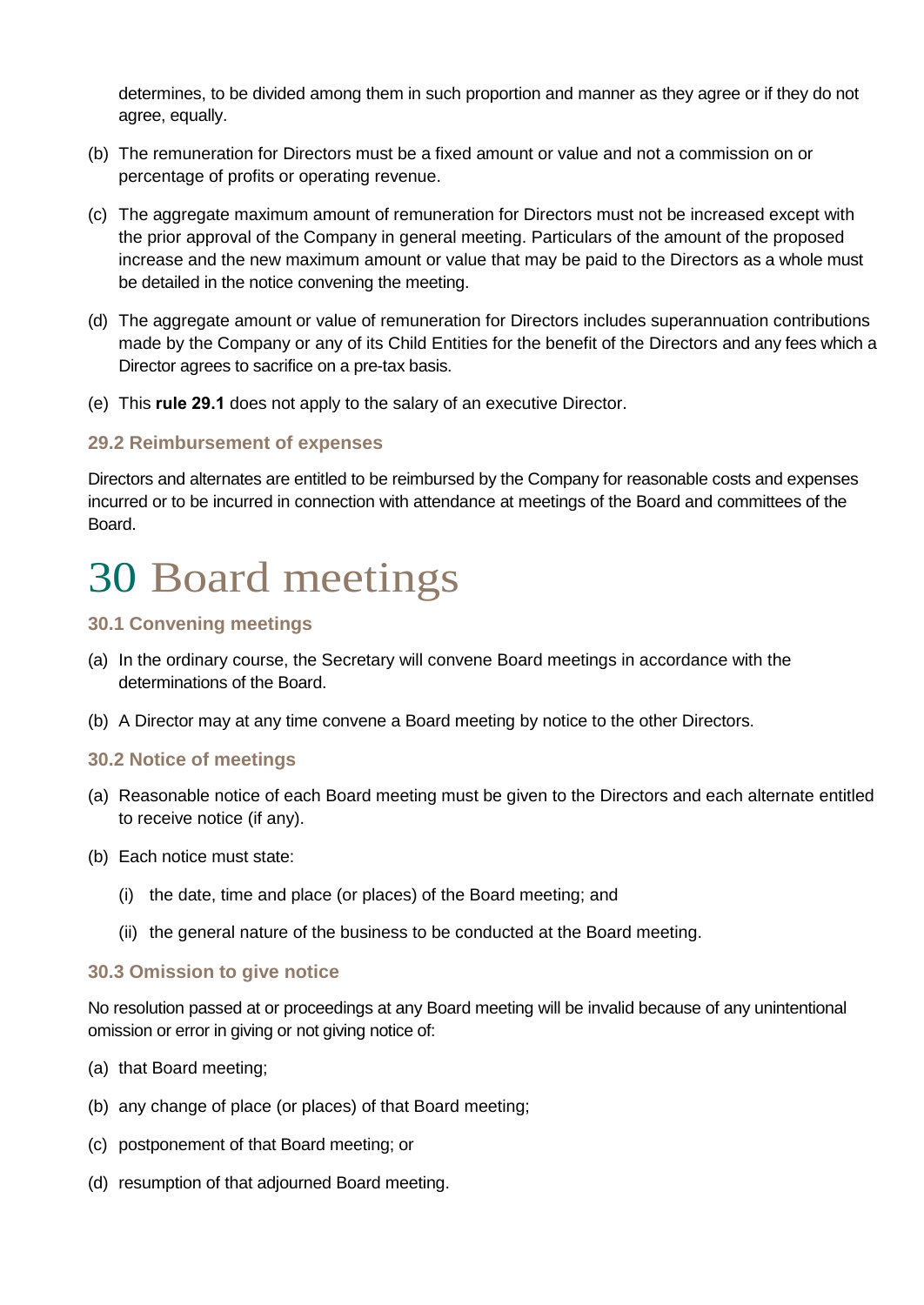#### <span id="page-39-0"></span>**30.4 Use of technology**

- (a) A Board meeting may be convened or held using any technology consented to by all Directors. The consent may be a standing one. A Director may withdraw consent to the use of a particular technology within a reasonable time period before a Board meeting.
- (b) If a number of Directors equal to the quorum is able to hear or to see and to hear each other Director contemporaneously using any technology consented to by all Directors, there is a meeting and a quorum is present. The rules relating to meetings of Directors apply to each such meeting to the extent appropriate.
- (c) A Director participating at a meeting using technology consented to by all Directors is treated as being present in person at the meeting.
- (d) A meeting using technology consented to by all Directors is to be taken to be held at the place determined by the chair of the meeting.

#### <span id="page-39-1"></span>**30.5 Quorum at meetings**

A quorum at a Board meeting is at least a majority in number of the Directors (not counting alternates) present in person or by alternate. The quorum must be present when the meeting proceeds to business.

#### <span id="page-39-2"></span>**30.6 Chair of meetings**

- (a) The Directors may elect a Director to chair Board meetings by a majority vote. The person that has been elected as chair may chair each Board meeting. At any subsequent Board meeting, a new chair may be elected if at least ten days' notice of the proposal to elect a new chair has been given to all Directors. On the election of the new chair, the new chair will chair subsequent Board meetings. The Directors may from time to time appoint a deputy chair who in the absence of the chair at a meeting of the Board may exercise all the powers and authorities of the chair.
- (b) If the chair is not present within 30 minutes after the time appointed for a Board meeting or if the chair is unwilling or unable to act as chair for the whole or any part of that Board meeting, the Directors present may elect a Director present to chair that Board.

#### <span id="page-39-3"></span>**30.7 Passing resolutions at meetings**

- (a) A resolution of the Board must be passed by a majority of the votes cast by the Directors entitled to vote on the resolution.
- (b) Each Director present in person or by alternate is entitled to vote and has one vote.

#### <span id="page-39-4"></span>**30.8 Casting vote**

- (a) Subject to **paragraph (b)**, if on any resolution an equal number of votes is cast for and against a resolution, the chair has a casting vote in addition to any vote cast by the chair as a Director.
- (b) Where only two Directors are present and form a quorum or when only two Directors present are competent to vote on the question at issue, the chair does not have a casting vote and the proposal will be deemed to have been lost or not carried.

#### <span id="page-39-5"></span>**30.9 Conduct of meetings**

The chair of each Board meeting has charge of conduct of that meeting, of the procedures to be adopted and the application of those procedures at that meeting.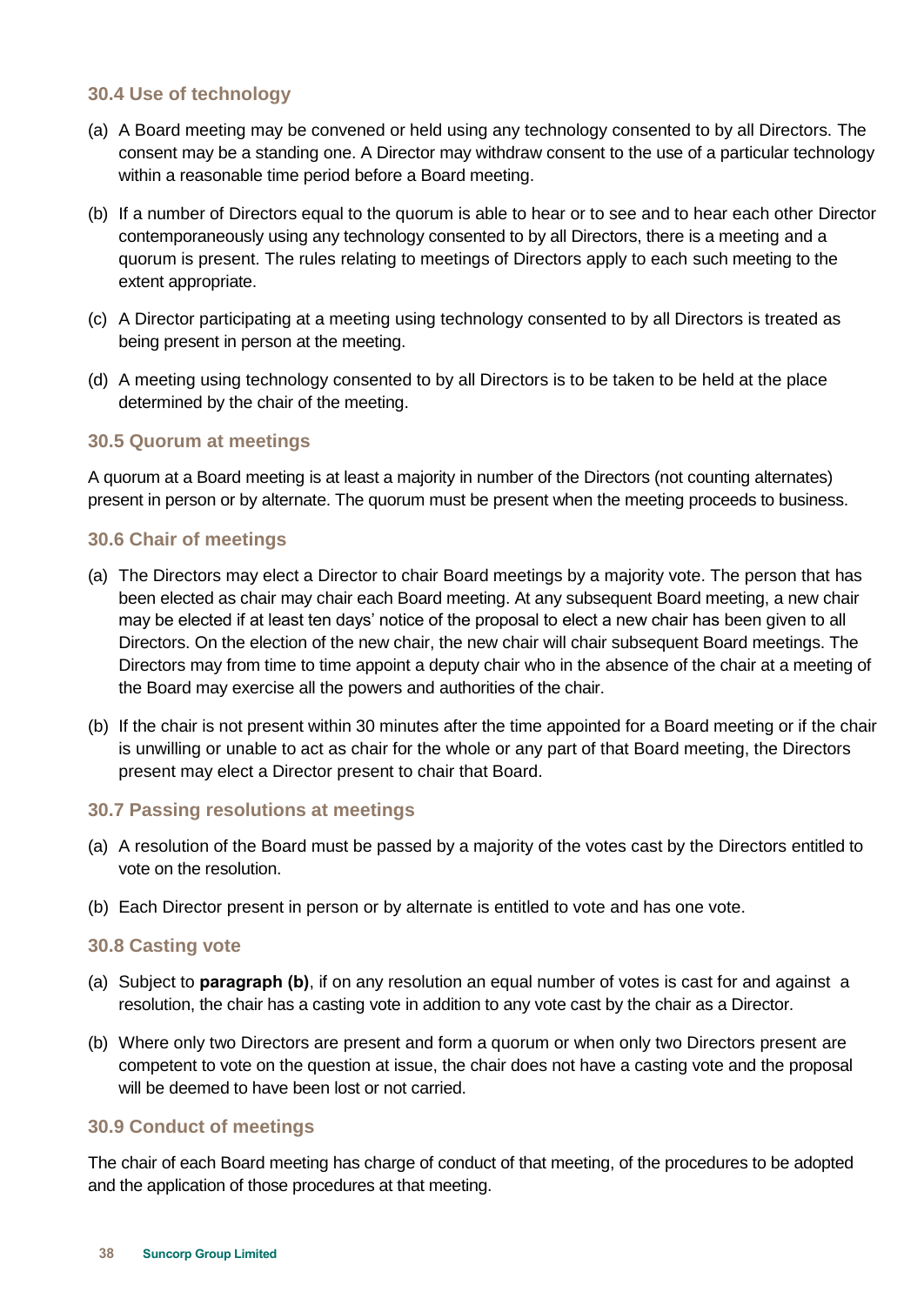#### <span id="page-40-0"></span>**30.10 Written resolutions**

- (a) The Board may pass a resolution without a Board meeting being held if:
	- (i) all the Directors who would be entitled to receive notice of a meeting of the Directors and to vote on a resolution are given a document setting out that resolution;
	- (ii) at least 75% of all the Directors entitled to vote on the resolution sign a document containing a statement that they are in favour of the resolution set out in the document;
	- (iii) the Directors who sign a document include the chair, or if the chair is not entitled to vote or is on approved leave of absence, the deputy chair (if any); and
	- (iv) the Directors who sign a document would have constituted a quorum at a meeting of Directors held to consider that resolution.
- (b) For the purposes of **paragraph (a)**:
	- (i) signatures can be contained in more than one document, with each document to be materially identical to each other document;
	- (ii) a facsimile transmission, email or other document which is:
		- (A) produced by mechanical or electronic means under the name of the Director and with the Director's authority; and
		- (B) which is received by the Company,

is deemed to be a document signed by that Director; and

- (iii) a resolution is deemed to have been passed at the later of:
	- (A) the date specified in it as the date from which it shall be effective; or
	- (B) the date on which the last director signed the document.

#### <span id="page-40-1"></span>**30.11 Minutes of meetings**

- (a) Within one month after each Board meeting, the Directors must record or cause to be recorded in the minutes book:
	- (i) the proceedings and resolutions of each Board meeting; and
	- (ii) all resolutions passed without a Board meeting.
- (b) The chair, or the chair of the next Board meeting, must sign the minutes within a reasonable time after the meeting.
- (c) The minutes book must be kept at the registered office.
- (d) The Directors may inspect the minutes book at any reasonable time. No amount may be charged for inspection.

#### <span id="page-40-2"></span>**30.12 Committee meetings**

The rules of this Constitution relating to meetings (including resolutions and minutes) and proceedings of the Board with any necessary modifications apply to the meeting of any committee of the Board except that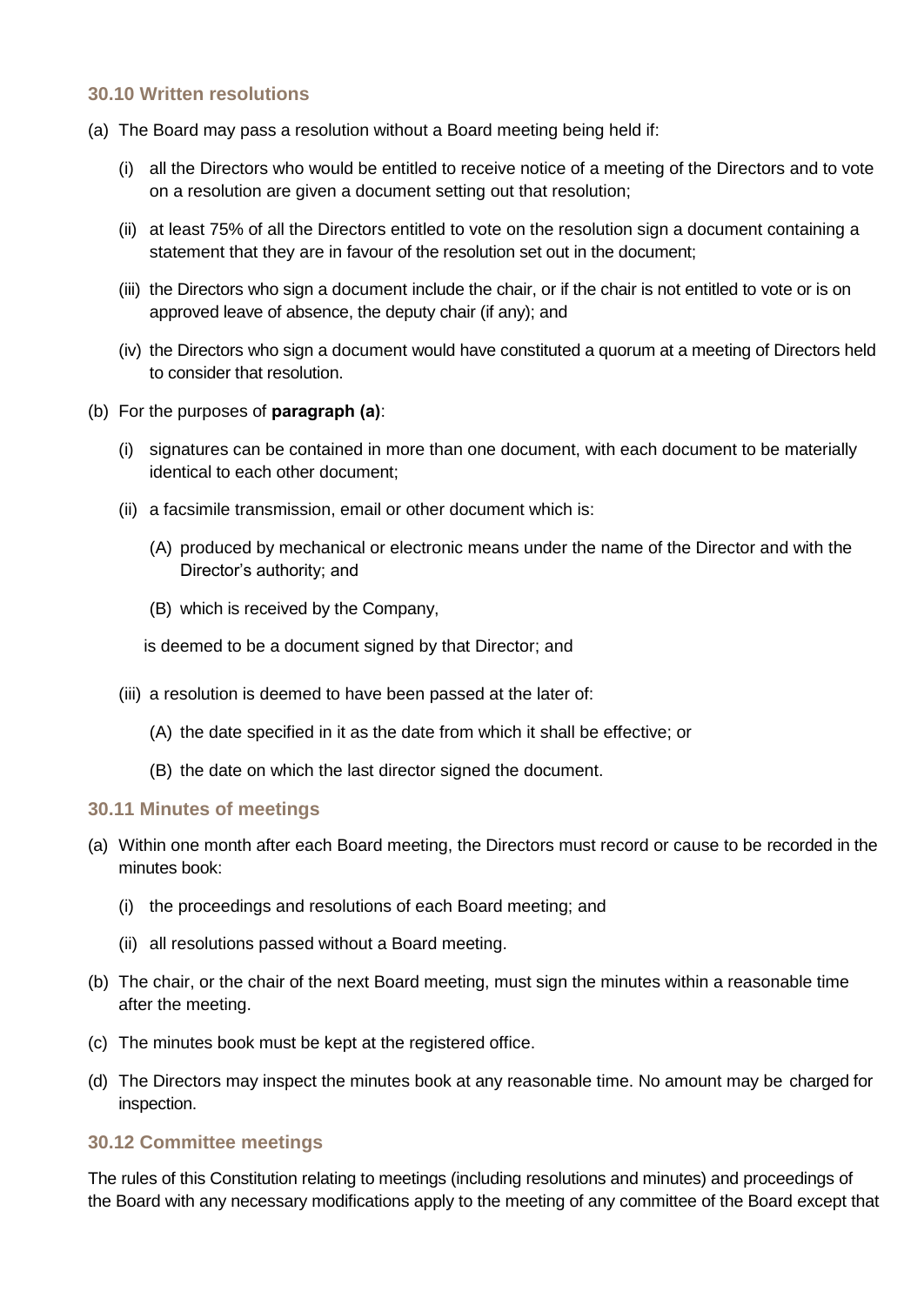a quorum for a meeting of any committee is from time to time to be determined by the Board.

### <span id="page-41-0"></span>31 Director's interests

#### <span id="page-41-1"></span>**31.1 Declaration of interest**

- <span id="page-41-6"></span>(a) Any Director who has a material personal interest in a contract or proposed contract of the Company, holds any office or owns any property such that the Director might have duties or interests which conflict or may conflict either directly or indirectly with the Director's duties or interests as a Director, must give the Board notice of the interest at a Board meeting.
- (b) A notice under **rule [31.1\(a\)](#page-41-6)** must set out:
	- (i) the nature and extent of the interest; and
	- (ii) the relation of the interest to the affairs of the Company.
- (c) The notice must be provided to the Board at a Board meeting as soon as practicable.

#### <span id="page-41-2"></span>**31.2 Director may contract with the Company**

- (a) A Director is not disqualified from contracting or entering into an arrangement with the Company as vendor, purchaser or in another capacity, merely because the Director holds office as a Director or because of the fiduciary obligations arising from that office.
- (b) A contract or arrangement entered into by or on behalf of the Company in which a Director is in any way interested is not invalid or voidable merely because the Director holds office as a Director or because of the fiduciary obligations arising from that office.

#### <span id="page-41-3"></span>**31.3 Director not liable to account**

A Director who is interested in any arrangement involving the Company is not liable to account to the Company for any profit realised under the arrangement merely because the Director holds office as a Director or because of the fiduciary obligations arising from that office, provided that the Director complies with the disclosure requirements applicable to the Director under **rule [31.1](#page-41-1)** and under the Corporations Act regarding that interest.

#### <span id="page-41-4"></span>**31.4 Director may hold other office of profit in the Company**

A Director may hold any other office or position (except auditor) in the Company in conjunction with his or her directorship and may be appointed to that office or position on terms (including remuneration and tenure) the Directors decide.

#### <span id="page-41-5"></span>**31.5 Director may hold any other office**

A Director may be or become a director of or hold any other office or position in:

- (a) any corporation promoted by the Company, or in which the Company may be interested, whether as a vendor or shareholder or otherwise; or
- (b) any other corporation or organisation.

The Director is not accountable for any benefits received as a shareholder, director or holder of any other office or position in any other corporation or organisation.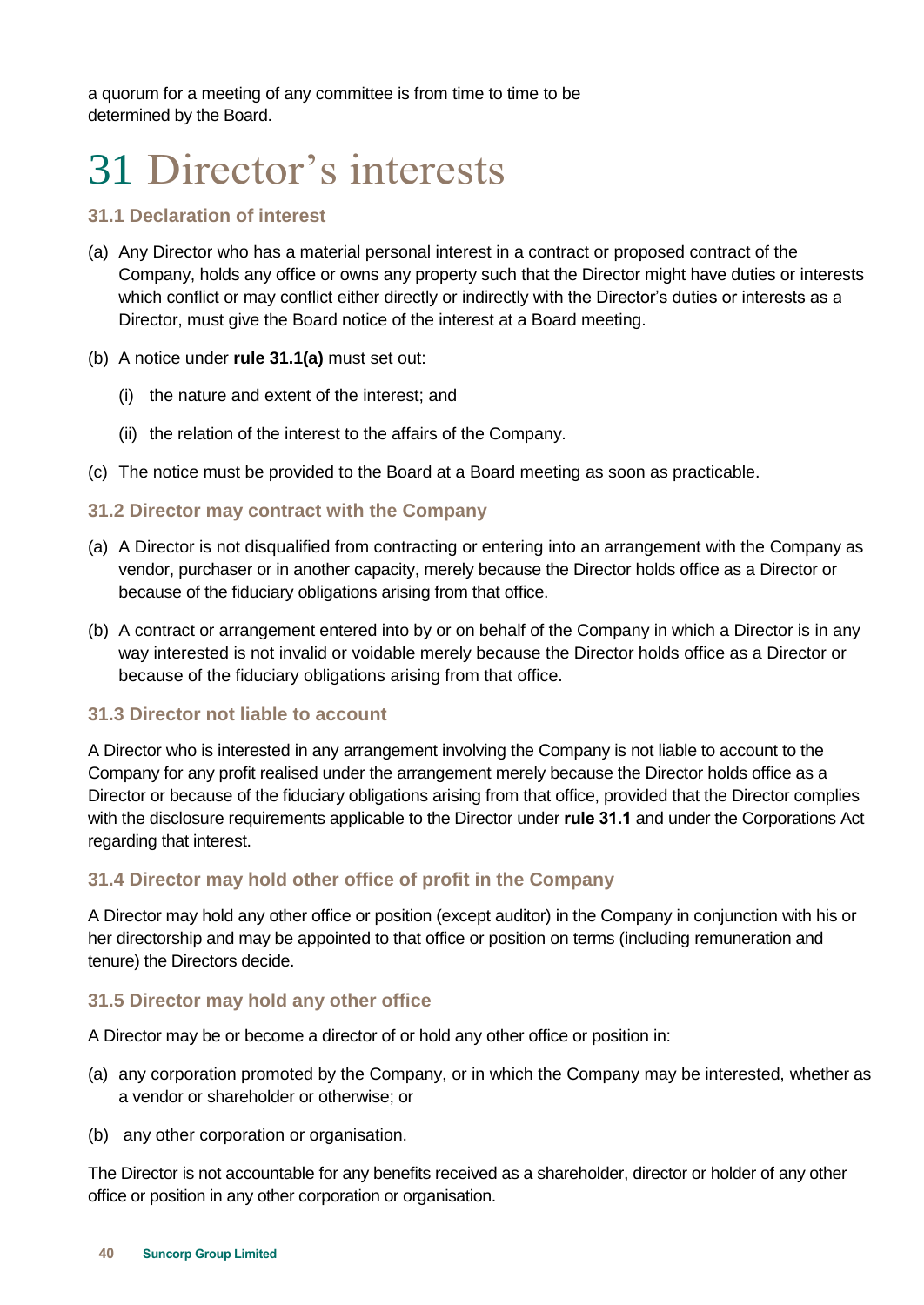#### <span id="page-42-0"></span>**31.6 Director's right to vote**

- (a) A Director who has an interest in a matter that is being considered at a meeting of Directors may, despite that interest, vote, be present and be counted in a quorum at the meeting, unless that is prohibited by the Corporations Act. No act, transaction, agreement, instrument, resolution or other thing is invalid or voidable only because a Director fails to comply with that prohibition.
- (b) The Directors may exercise the voting rights given by shares in any corporation held or owned by the Company in any way the Directors decide. This includes voting for any resolution appointing a Director as a director or other officer of that corporation or voting for the payment of remuneration to the directors or other officers of that corporation. A Director may, if the law permits, vote for the exercise of those voting rights even though he or she is, or may be about to be appointed, a director or other officer of that other corporation and, in that capacity, may be interested in the exercise of those voting rights.

#### <span id="page-42-1"></span>**31.7 Director may affix seal notwithstanding interest**

A Director who is interested in any contract or arrangement may, despite that interest, witness the fixing of the seal to any document evidencing or otherwise connected with that contract or arrangement.

### <span id="page-42-2"></span>32 Appointment of Secretary

- (a) The Company must have at least one Secretary. The Board has the power to appoint a natural person to act as Secretary on the terms and for such period as the Board may determine.
- (b) Any Secretary appointed may be removed at any time by the Board.

### <span id="page-42-3"></span>33 Head office, local boards and branch offices

- <span id="page-42-4"></span>(a) The head office of the Company must at all times be located in Queensland.
- (b) For the purposes of **rule [33\(a\)](#page-42-4)**, the head office of the Company is located in Queensland only if:
	- (i) the principal operational offices of the following Company personnel, however described, are located in Queensland:
		- (A) chairman;
		- (B) chief executive officer;
		- (C) chief financial officer;
		- (D) chief operating officer; and
	- (ii) the principal operational offices for the following Company services, however described, are located in Queensland:
		- (A) treasury operations;
		- (B) information technology management;
		- (C) marketing management;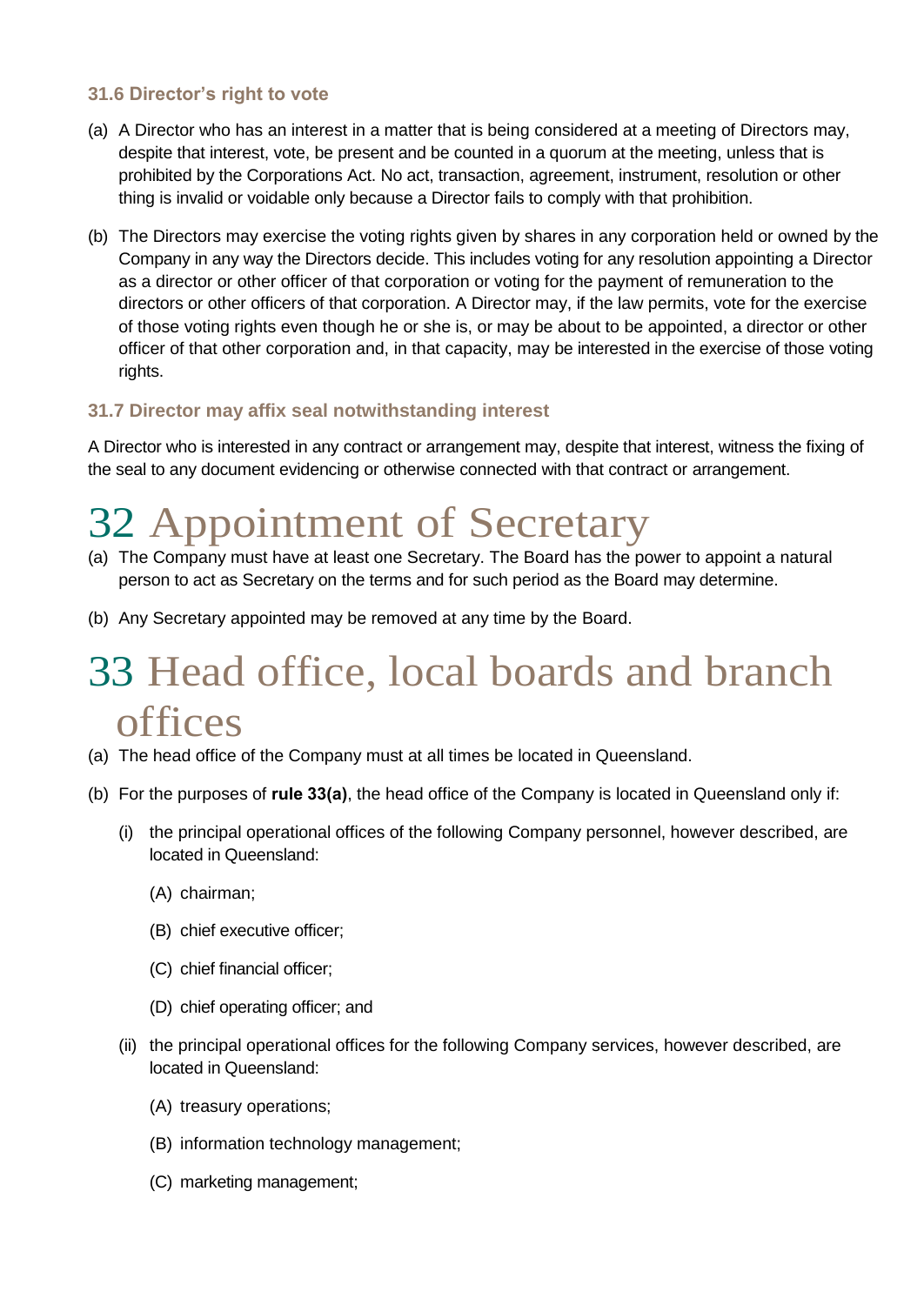- (D) credit control operation;
- (E) human resource management;
- (F) account processing;
- (G) corporate services department;
- (H) purchasing department; and
- (iii) the usual location for the holding of Board meetings is in Queensland.

### <span id="page-43-0"></span>34 Seal

- (a) If the Company has a Seal the Directors must provide for the safe custody of the Seal (and any duplicate of it).
- (b) The Seal (and any duplicate of it) must not be used without the prior authority of the Board, and when used, the Seal must be used in accordance with any direction of the Board.
- (c) If a document is to be executed by the use of the Seal, the fixing of the Seal must be witnessed by two Directors, a Director and Secretary or two persons authorised by the Board to witness the fixing of the Seal.

### <span id="page-43-1"></span>35 Financial records

#### <span id="page-43-2"></span>**35.1 Member's access to financial records**

The Board may determine whether and, if so, the extent to which and at what times and which place and under what conditions any financial record or other records of the Company may be inspected by Members.

#### <span id="page-43-3"></span>**35.2 Directors' access to financial records**

Any Director may at any time access and inspect any financial record and any other record of the Company.

#### <span id="page-43-4"></span>**35.3 Access to financial records after ceasing to be a Director**

The Board may determine that any person who is to cease or has ceased to be a Director may continue to have access to and inspect any financial record of the Company relating to the time during which the person was a Director.

### <span id="page-43-5"></span>36 Distributions

#### <span id="page-43-6"></span>**36.1 Payment of dividends**

The Company may only pay a dividend in the circumstances provided in the Corporations Act.

#### <span id="page-43-7"></span>**36.2 Provisions and reserves**

- (a) Subject to this Constitution, the Board may determine to set aside out of the profits of the Company, any provision or reserve as it determines.
- (b) The Board may appropriate to the Company's profits any amount previously set aside as a provision or reserve.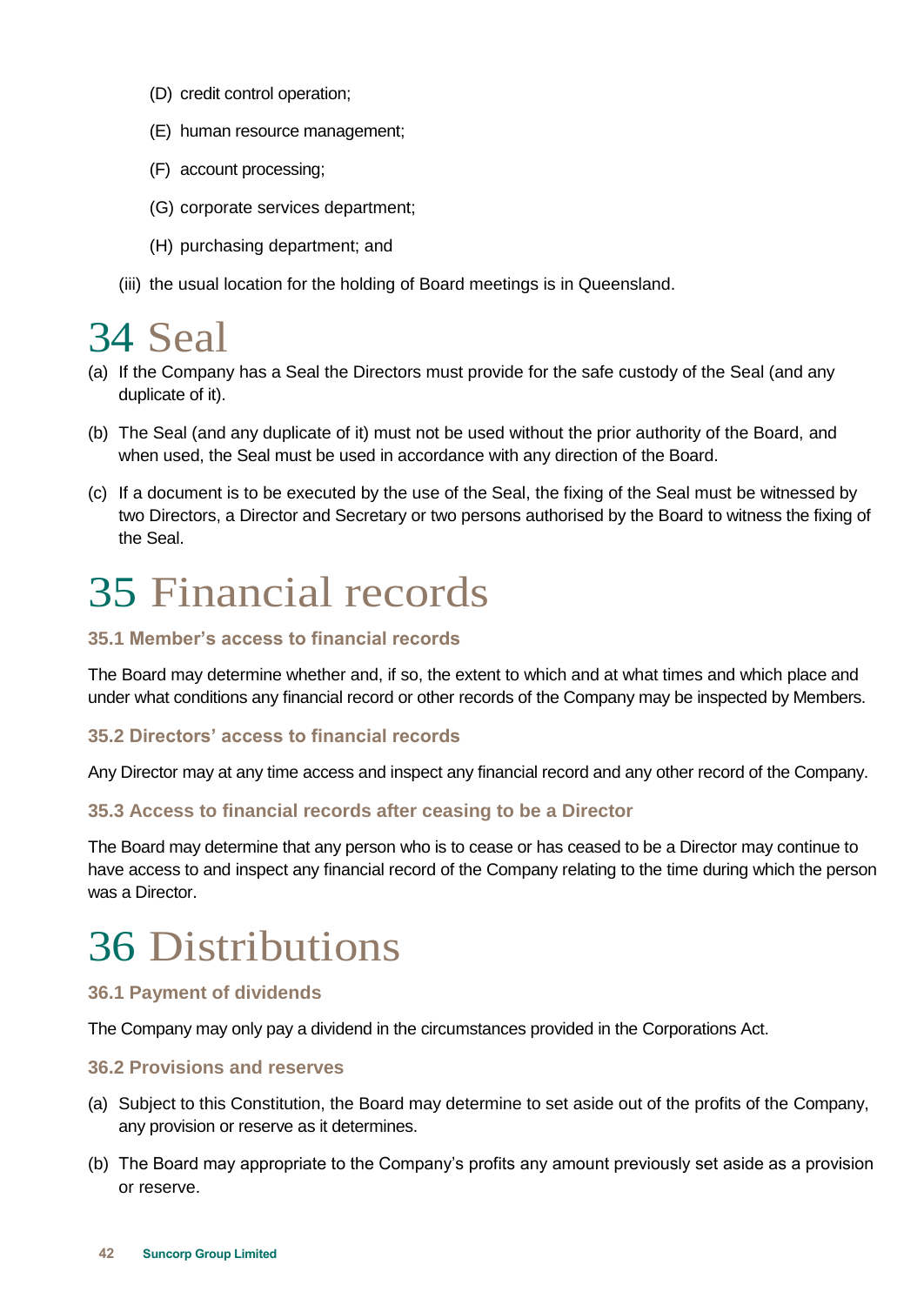(c) Any amount set aside as a provision or reserve does not have to be kept separate from any other asset of the Company and such amount may be used as the Board determines.

#### <span id="page-44-0"></span>**36.3 Deductions from dividends**

Without prejudice to the application of any other rule of this Constitution, the Board may deduct from any dividend payable to any Member any amount presently due but unpaid by that Member to the Company.

#### <span id="page-44-1"></span>**36.4 Unpaid calls**

Without prejudice to the application of any other rule of this Constitution, the Board may retain the dividends payable on Securities in respect of which there are any unpaid calls.

#### <span id="page-44-2"></span>**36.5 Restricted Securities**

During a breach of the Listing Rules relating to Restricted Securities, or a breach of a Restriction Agreement relating to the Restricted Securities, the Holder of the Restricted Securities is not entitled to any dividend in respect of the Restricted Securities.

#### <span id="page-44-3"></span>**36.6 Determination of dividend**

- (a) Subject to the Corporations Act, the Listing Rules and this Constitution, the Board may either determine or declare that a dividend (whether interim, final or otherwise) is payable and fix:
	- (i) the amount of the dividend;
	- (ii) the time for payment; and
	- (iii) the method of payment.
- (b) The Board will determine the method of payment of a dividend which may include the payment of cash, the issue of Securities, the grant of Options or the distribution of assets.
- (c) Interest is not payable on a dividend.
- <span id="page-44-4"></span>**36.7 Place to which payment to be paid**
- <span id="page-44-7"></span>(a) A dividend payable in cash may be paid:
	- (i) by cheque sent by post or by courier to the addresses of each Member or to an address directed by that Member or joint holder, as the case may be;
	- (ii) by electronic funds transfer to an account nominated by and in the name of each Member, and in the case of any joint holder of any Share, to the account nominated by and in the name of the joint holder whose name appears first in the Register of Members, as the case may be; or
	- (iii) in any other manner determined by the Board.
- <span id="page-44-5"></span>(b) If the Board determines that payment of a dividend will be made by electronic funds transfer to an account nominated by the Member but no such account is nominated by the Member or an electronic funds transfer into an electronic account is rejected or refunded, the Company may credit the amount payable to an account of the Company until the Member nominates a valid account.
- <span id="page-44-6"></span>(c) Where a Member does not have a registered address or the Company believes that a Member is not known at the Member's registered address or at the address directed by the Member, the Company may credit an amount payable in respect of the Member's Shares to an account of the Company to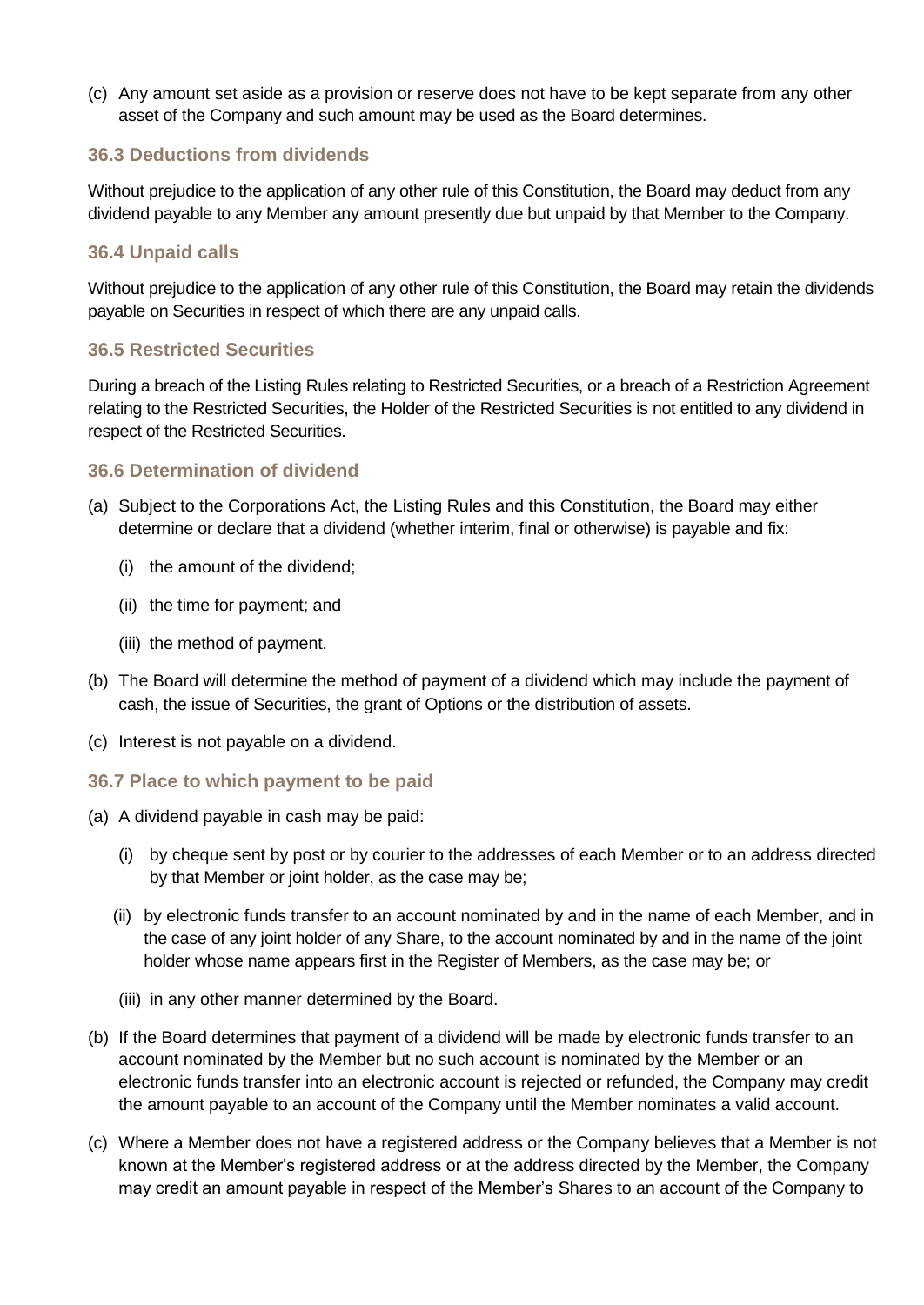be held until the Member claims the amount payable or nominates an account into which a payment may be made.

- (d) An amount credited to an account under **rules [36.7\(b\)](#page-44-5)** or **[\(c\)](#page-44-6)** is to be treated as having been paid to the Member at the time it is credited to that account. The Company will not be a trustee of the money and no interest will accrue on the money.
- <span id="page-45-3"></span>(e) If a cheque for an amount payable under **rule [36.7\(a\)\(i\)](#page-44-7)** is not presented for payment for at least 11 calendar months after issue or an amount is held in an account under **rules [36.7\(b\)](#page-44-5)** or **[\(c\)](#page-44-6)** for at least 11 calendar months, the Company may reinvest the amount, after deducting reasonable expenses, into Shares in the Company on behalf of , and in the name of, the Member concerned and may stop payment on the cheque. The Shares may be acquired on market or by way of new issue at a price the Company accepts is market price at the time. Any residual sum which arises from the reinvestment may be carried forward or donated to charity on behalf of the Member, as the Company decides. The Company's liability to provide the relevant amount is discharged by an application under this **rule [36.7\(e\)](#page-45-3)**. The Company may do anything necessary or desirable (including executing any document) on behalf of the Member to effect the application of an amount under this **rule [36.7\(e\)](#page-45-3)**. The Company may determine other rules to regulate the operation of this rule and may delegate its power under this rule to any person.

#### <span id="page-45-0"></span>**36.8 Transfer of assets**

- (a) The Board may direct payment of the dividend wholly or partly by the distribution of specific assets (including fully paid Securities and fully paid debentures or any other security) to some or all of the Members. The Board may determine in respect of the payment of any dividend to allow Members to elect to receive the amount of the dividend to which that Member is entitled in fully paid Securities instead of in cash.
- (b) To give effect to any direction, the Board may do all things that it considers appropriate including:
	- (i) fixing the value for distribution of any specific asset or any part of any such asset; or
	- (ii) making a cash payment to any Member to adjust the value of distributions made to Members.
- (c) If the Company distributes to its Members, by way of dividend, shares in another corporation:
	- (i) the Members will be deemed to have agreed to become members of that corporation; and
	- (ii) each Member appoints the Company or any of the Directors as its agent to execute any transfer of shares or other document required to effect the distribution of shares to the Members.

#### <span id="page-45-1"></span>**36.9 Record Date**

The Board will determine the date (**Record Date**) which will be the date on which persons who are Members at midnight at the end of that date will be entitled to receive the dividend.

#### <span id="page-45-2"></span>**36.10 Entitlement to dividends**

- (a) If any Security is fully paid during the whole period to which the dividend relates, the full amount of the dividend is payable in respect of that Security.
- (b) If any Security is partly paid during the whole period to which the dividend relates, the amount of the dividend payable in respect of that Security is in proportion to the amount partly paid (being the amount actually paid not credited as paid) on that Security and the fully paid issue price of that Security.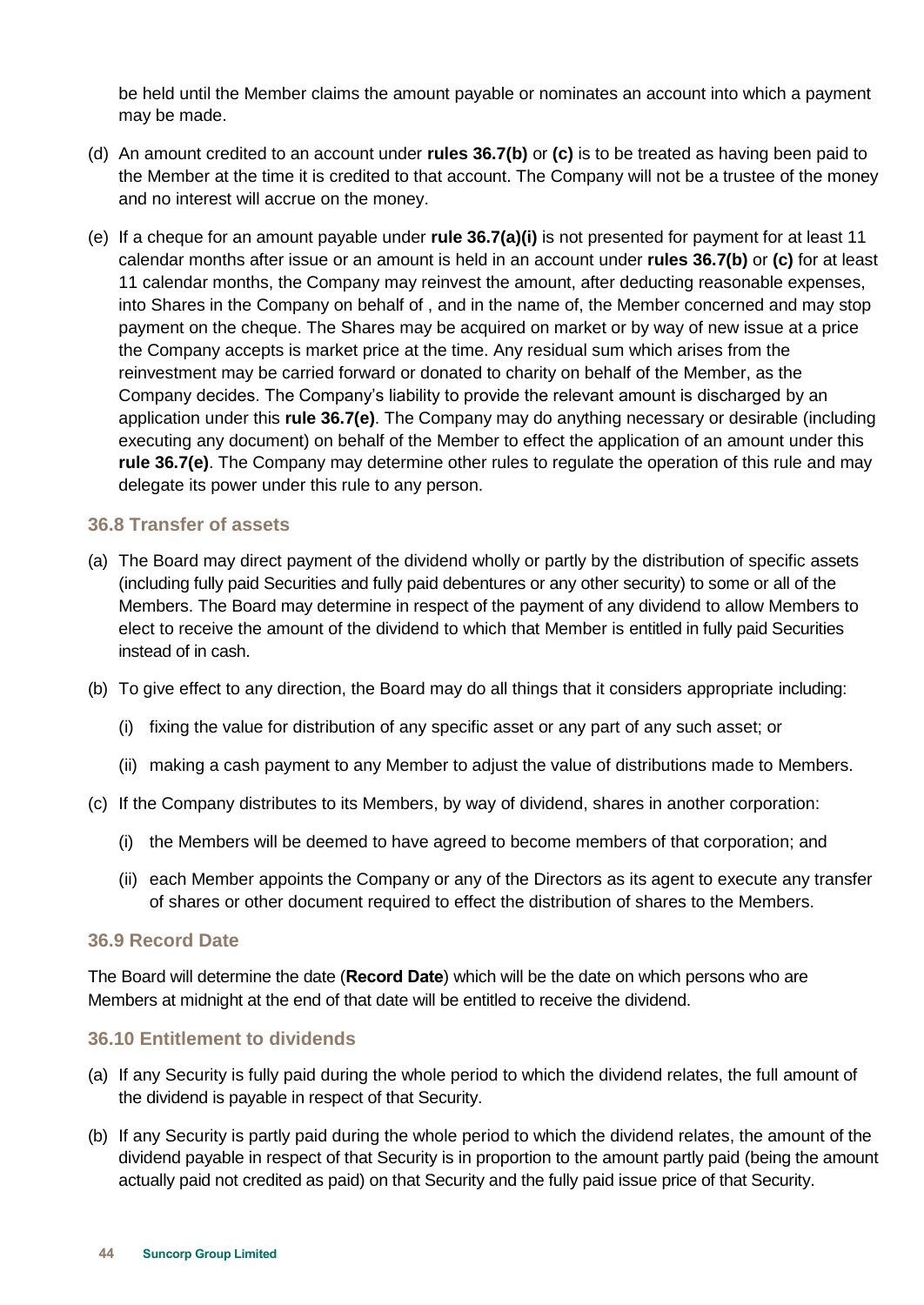- (c) If any Security is fully paid for part of the period to which the dividend relates, the amount of the dividend payable in respect of that Security (in respect of that part of the period) is in proportion to the number of days that Security was fully paid during that part of the period and the number of days in the period.
- (d) If any Security is partly paid for part of the period to which the dividend relates, the amount of the dividend payable in respect of that Security (in respect of that part of the period) is in proportion to the amount partly paid (being the amount actually paid not credited as paid) during that part of the period and the fully paid issue price of that Security multiplied by the number of days during that part of the period divided by the number of days in the period.

#### <span id="page-46-0"></span>**36.11 Unclaimed dividends**

Subject to the Corporations Act and any other applicable law, the Board may invest or otherwise apply the amount of unclaimed dividends for the benefit of the Company.

#### <span id="page-46-1"></span>**36.12 Capitalisation of profits**

- (a) Subject to the Corporations Act, this Constitution, the Listing Rules and the terms of issue of Securities, the Board may determine to capitalise any amount available for distribution to Members by:
	- (i) paying up any amount unpaid on any Security;
	- (ii) paying up in full unissued Securities to be issued to Members as fully paid; or
	- (iii) partly paying up any amount unpaid on any Security and paying up in full unissued Securities to be issued as fully paid.
- (b) Each Member is entitled to benefit from any such capitalisation on the same basis that that Member is entitled to dividends.
- (c) To give effect to any direction, the Board may do all things that it considers appropriate including:
	- (i) disregarding any fractional entitlement to any Security;
	- (ii) making a cash payment in respect of any fractional entitlement;
	- (iii) fixing the value for distribution of any specific asset or any part of any such asset; or
	- (iv) making a cash payment to any Member to adjust the value of distributions made to Members.

#### <span id="page-46-2"></span>**36.13 Dividend reinvestment and employee incentive plans**

- (a) Subject to the Corporations Act, the Listing Rules and the terms of issue of any Shares, the Directors may:
	- (i) establish one or more plans (**Plan**) under which some or all Members may elect in terms of one or more of the following for a period or periods as provided in the Plan:
		- (A) that dividends to be paid in respect of some or all of the Shares held by the Members may be satisfied by the issue of fully paid ordinary Shares or preference Shares as the case may be; and
		- (B) that dividends are not to be declared or paid in respect of some or all of the Shares held by the Member, but that the Member is to receive an issue of fully paid ordinary Shares or preference Shares as the case may be;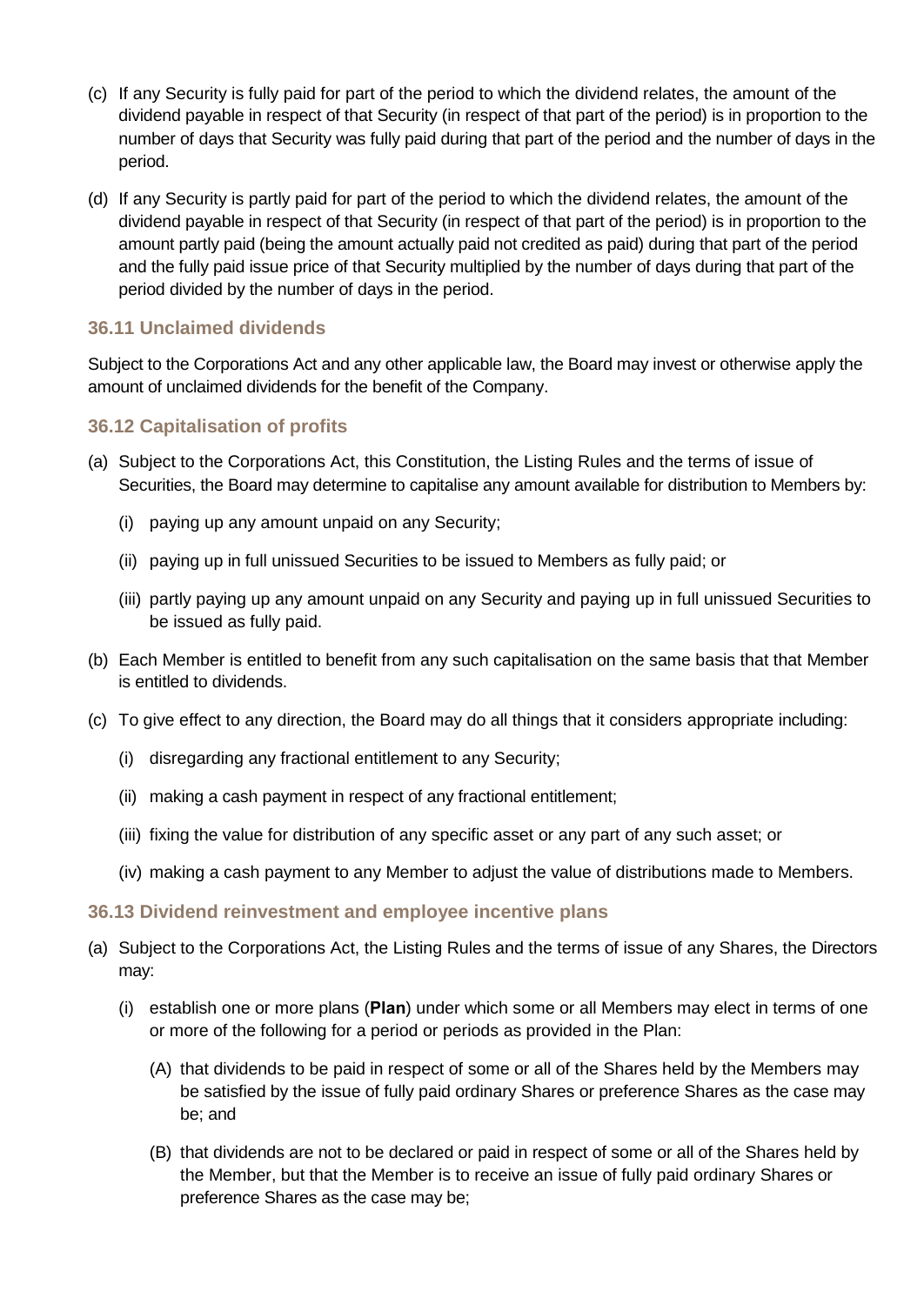- (ii) vary, suspend or terminate the Plan.
- (b) Subject to the Corporations Act and the Listing Rules, the Directors may:
	- (i) establish a plan that Shares be offered or issued to some or all employees of the Company whether or not for consideration; or
	- (ii) vary, suspend or terminate a Plan.
- (c) Any Plan has effect in accordance with its terms and the Directors must do all things necessary and convenient for the purpose of implementing the Plan, including, without limitation, the making of each necessary allotment of Shares and of each necessary appropriation, capitalisation, application, payment and distribution of funds which lawfully may be appropriated, capitalised, applied, paid or distributed for the purpose of the allotment.
- (d) For the purpose of giving effect to any Plan, the Directors may make an appropriation, capitalisation, application, payment or distribution and the powers of the directors may be exercised (and with adjustments as may be required) even if only some of the Members or holders of Shares of any class participate in the appropriation, capitalisation, application, payment or distribution.
- (e) In offering opportunities to Members or employees to participate in any Plan, the Directors may give any information that in their opinion may be useful to assist Members or employees in assessing the opportunity and making requests to their best advantage. The Directors, the Company and its officers are not responsible for, nor are they obliged to provide, any legal, taxation or financial advice in respect of the choices available to Members or employees.
- (f) The Directors are under no obligation:
	- (i) to admit any Member or employee as a participant in any Plan; or
	- (ii) to comply with any request made by a Member or employee who is not admitted as a participant in any Plan.
- (g) In establishing and maintaining any Plan, the Directors must act in accordance with the Listing Rules and this Constitution, and may exercise all or any of the powers conferred on them by the terms of the Plan, by this Constitution or by the Corporations Act.

### <span id="page-47-0"></span>37 Reductions of capital

- (a) Subject to the Corporations Act and the Listing Rules, the Company may reduce its share capital in any manner.
- (b) Without limiting the generality of **paragraph (a)**, the Company when reducing its share capital may resolve that such reduction be effected wholly or in part by the distribution of specific assets (whether held in the name of the Company or in the name of any wholly owned subsidiary of the Company) including fully paid Securities and fully paid debentures or any other security of any other corporation or in any one or more of such ways.
- (c) Where the Company pursuant to a reduction of its share capital distributes to its Members shares in another corporation:
	- (i) the Members will be deemed to have agreed to become members of that corporation; and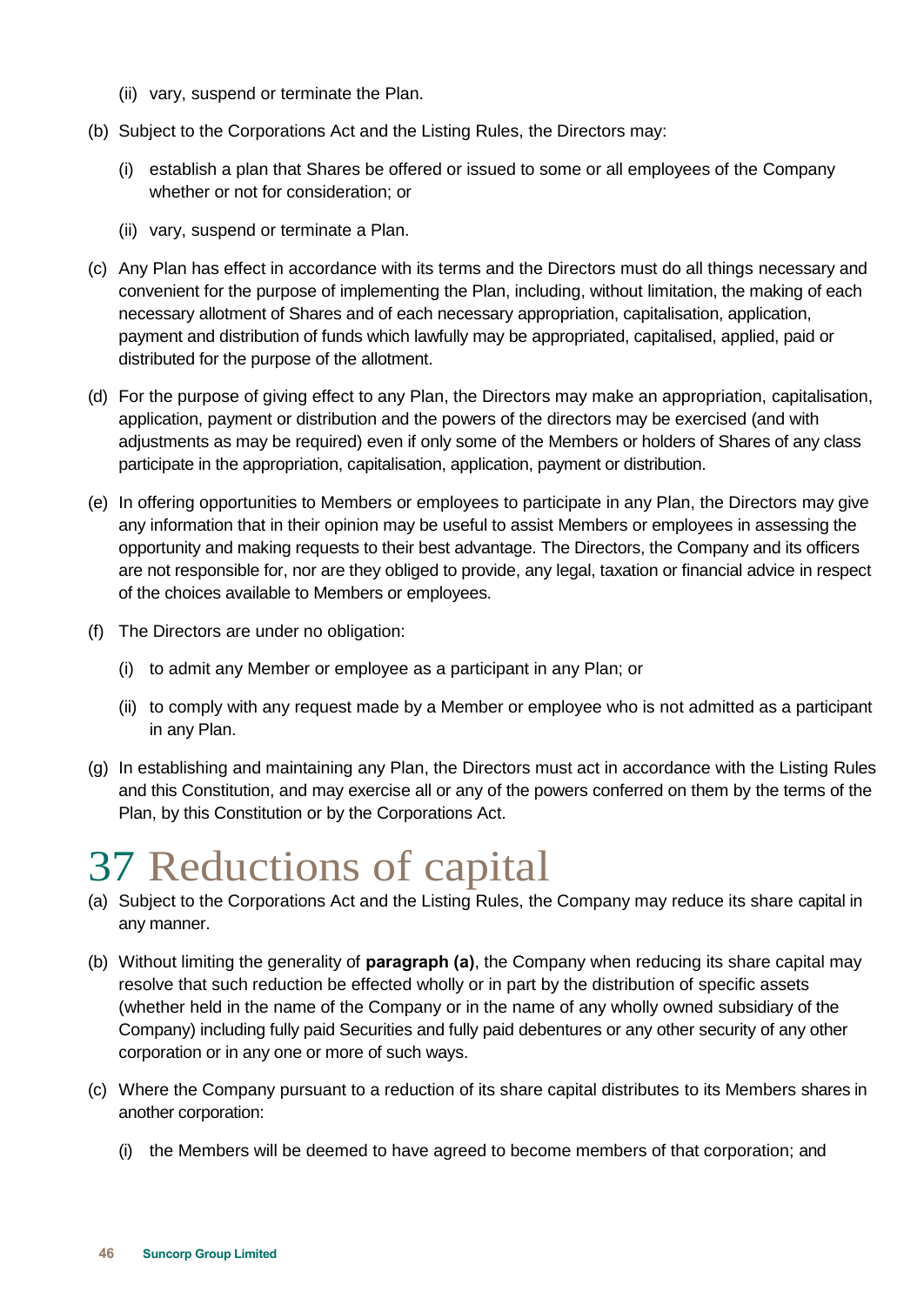(ii) each of the Members appoints the Company or any of the Directors as its agent to execute any transfer of shares or other document required to effect the distribution of shares to that Member.

### <span id="page-48-0"></span>38 Notices

#### <span id="page-48-1"></span>**38.1 General**

Any notice, statement or other communication under this Constitution must be in writing, except that any notice convening a Board meeting does not need to be in writing.

#### <span id="page-48-2"></span>**38.2 How to give a communication**

- (a) In addition to any other way allowed by the Corporations Act, a notice or other communication may be given by being:
	- (i) personally delivered;
	- (ii) left at the person's current address as recorded in the Register;
	- (iii) sent to the person's address as recorded in the Register by pre-paid ordinary mail or, if the address is outside Australia, by pre-paid airmail;
	- (iv) sent by fax to the person's current fax number for notices; or
	- (v) sent by email to the person's current email address for notices.
- (b) Notices and other documents for overseas Security holders must be forwarded by air mail or fax or in another way that ensures it will be received quickly.

#### <span id="page-48-3"></span>**38.3 Communications by post**

- (a) Where a notice is sent by post, service of the notice is deemed to have occurred by properly addressing, prepaying and posting the notice and is deemed to have been received on the day after the date of its posting.
- (b) A certificate in writing signed by any manager, Secretary or other officer of the Company that the envelope containing the notice was so addressed, prepaid and posted is conclusive evidence of that fact.

#### <span id="page-48-4"></span>**38.4 Communications by fax**

A communication is given, if sent by fax, when the sender's fax machine produces a report that the fax was sent in full to the addressee. That report is conclusive evidence that the addressee received the fax in full at the time indicated on that report.

#### <span id="page-48-5"></span>**38.5 Communications by email**

A communication is given, if sent by email, when it is sent, unless the sender receives a delivery failure notification, indicating that the email has not been delivered to the recipient.

#### <span id="page-48-6"></span>**38.6 After hours communications**

If a communication is given:

(a) after 5:00 pm in the place of receipt; or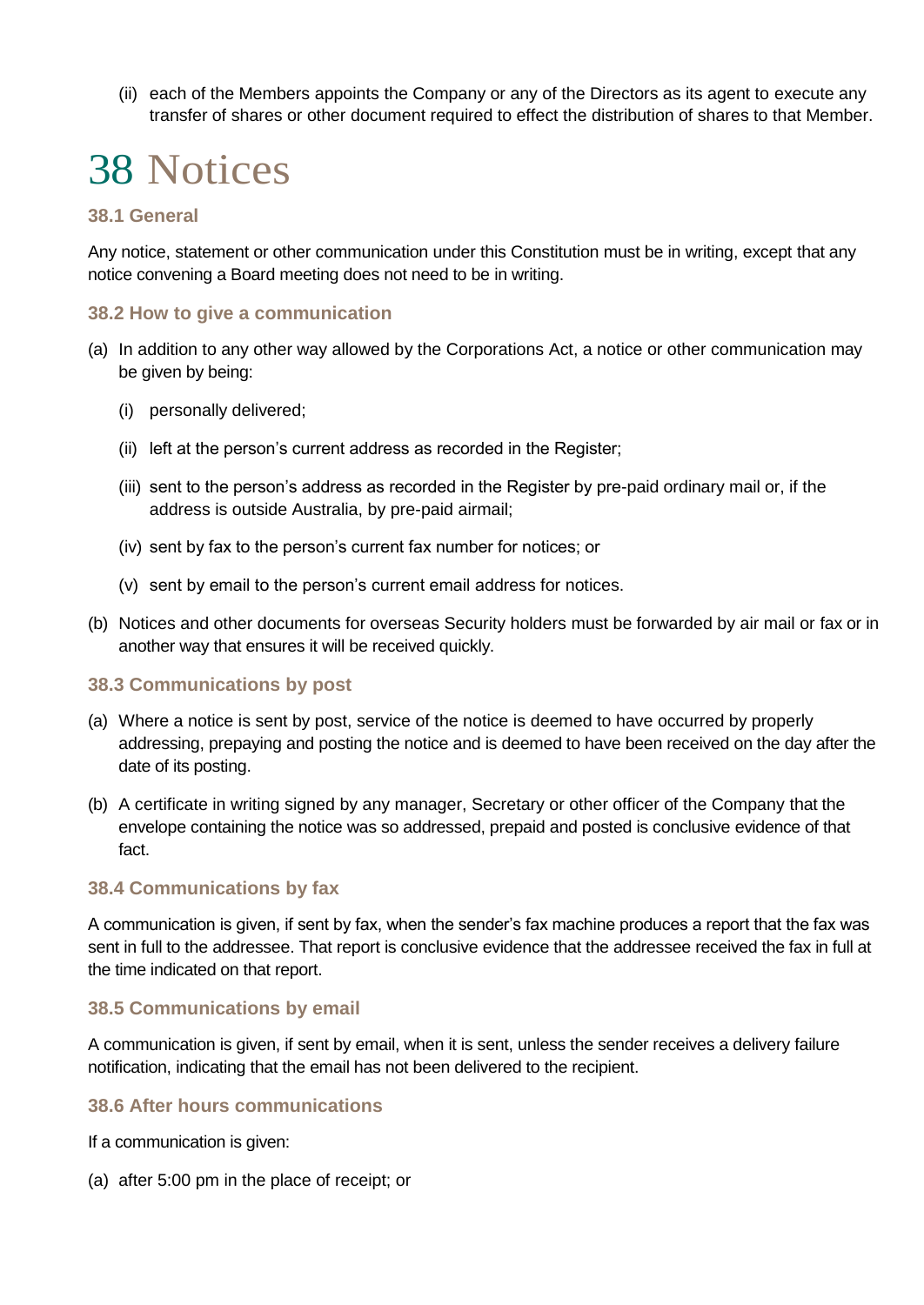(b) on a day which is a Saturday, Sunday or bank or public holiday in the place of receipt,

it is taken as having been given at 9:00 am on the next day which is not a Saturday, Sunday or bank or public holiday in that place.

# <span id="page-49-0"></span>39 Indemnity and insurance

#### <span id="page-49-1"></span>**39.1 Persons to whom this rule applies**

**Rules [39.2](#page-49-2)** and **[39.3](#page-49-3)** apply to each person who is, or has been, an officer, Director or Secretary of the Company or a Group Company (each, an **Officer** for the purpose of this **rule [39](#page-49-0)**).

#### <span id="page-49-2"></span>**39.2 Indemnity**

- (a) To the maximum extent permitted by law, the Company must indemnify on a full indemnity basis each Officer against any liability, loss, damage, cost or expense (**Liability**) incurred by the Officer as an officer of the Company or Group Company.
- (b) This indemnity:
	- (i) is enforceable without the Officer having first to incur any expense or make any payment;
	- (ii) is a continuing obligation and is enforceable by the Officer even though the Officer may have ceased to be an Officer of the Company or a Group Company; and
	- (iii) applies to Liabilities incurred both before and after the adoption of this **rule [39](#page-49-0)**.

#### <span id="page-49-3"></span>**39.3 Insurance**

To the extent permitted by the law, the Company may:

- (a) purchase and maintain insurance; or
- (b) pay or agree to pay any premium for insurance,

for each Officer against any Liability incurred by the Officer as an officer of the Company or a Group Company including, but not limited to, a liability for negligence or for reasonable costs and expenses incurred in defending or responding to proceedings, whether civil or criminal and whatever their outcome .

#### <span id="page-49-4"></span>**39.4 Savings**

#### Nothing in **rules [39.2](#page-49-2)** and **[39.3:](#page-49-3)**

- (a) affects any other right or remedy that a person to whom these rules apply may have in respect of any Liability referred to in those rules;
- (b) limits the capacity of the Company to indemnify or provide or pay for insurance for any person to whom these rules do not apply; or
- (c) limits or diminishes the terms of any indemnity conferred or agreement to indemnify entered into prior to the adoption of this **rule [39](#page-49-0)**.

<span id="page-49-5"></span>**39.5 Deed**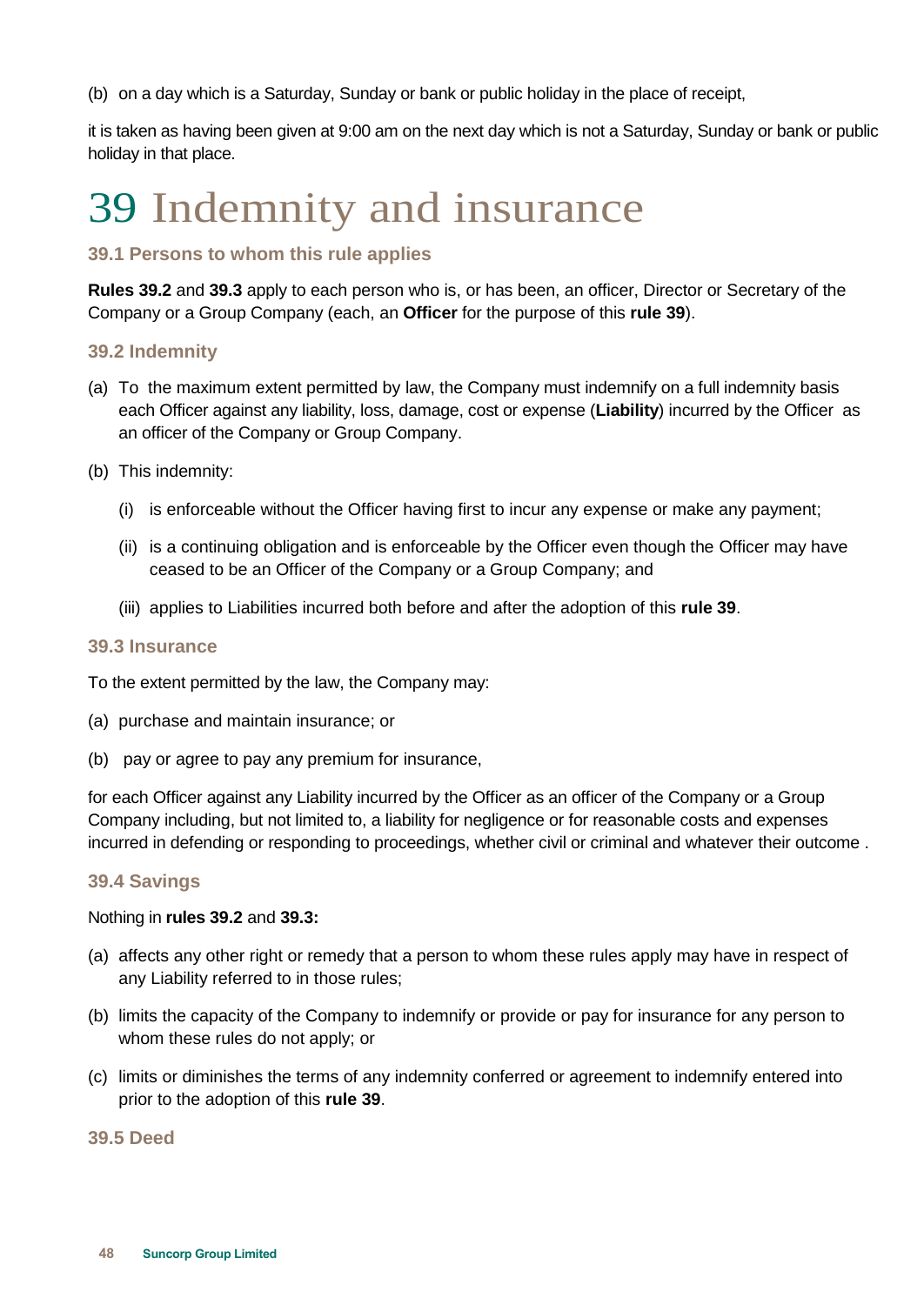The Company may enter into a deed with any Officer to give effect to the rights conferred by this **rule [39](#page-49-0)** or the exercise of a discretion under this **rule [39](#page-49-0)** on such terms as the Board thinks fit which are not inconsistent with this **rule [39](#page-49-0)**.

### <span id="page-50-0"></span>40 Winding up

If the Company is wound up any property that remains after satisfaction of all debts and liabilities of the Company, the payment of the costs, charges and expenses of winding up and any adjustment of the rights of the contributories among Members must be distributed among the Members in accordance with their respective rights.

### <span id="page-50-1"></span>41 Plebiscite to approve proportional takeover bids

#### <span id="page-50-2"></span>**41.1 Definitions in rule [41](#page-50-1)**

#### In this **rule [41](#page-50-1)**:

**Approving Resolution** means in relation to a Proportional Takeover Bid, a resolution to approve the Proportional Takeover Bid passed in accordance with **rule [41.3](#page-50-4)**.

**Approving Resolution Deadline** means in relation to a Proportional Takeover Bid, the day that is 14 days before the last day of the bid period, during which the offers under the Proportional Takeover Bid remain open or a later day allowed by the Australian Securities and Investments Commission.

**Proportional Takeover Bid** means a takeover bid that is made or purports to be made under section 618(1)(b) of the Corporations Act in respect of Securities included in a class of Securities in the Company.

**Relevant Class** means in relation to a Proportional Takeover Bid, the class of Securities in the Company in respect of which offers are made under the Proportional Takeover Bid.

#### <span id="page-50-3"></span>**41.2 Transfers not to be registered**

Despite **rule [11.6](#page-19-0)**, a transfer giving effect to a contract resulting from the acceptance of an offer made under a Proportional Takeover Bid must not be registered unless an Approving Resolution to approve the Proportional Takeover Bid has been passed or is taken to have been passed in accordance with **rule [41.3](#page-50-4)**.

#### <span id="page-50-4"></span>**41.3 Approving Resolution**

(a) Where offers have been made under a Proportional Takeover Bid, the Directors must:

- (i) convene a meeting of the persons entitled to vote on the Approving Resolution for the purpose of considering and, if thought fit, passing a resolution to approve the Proportional Takeover Bid; and
- (ii) ensure that the resolution is voted on in accordance with this **rule [41.3](#page-50-4)**,

before the Approving Resolution Deadline.

(b) The provisions of this Constitution relating to general meetings apply, with such modifications as the circumstances require, to a meeting that is convened under **rule [41.3](#page-50-4)**, as if that meeting were a general meeting of the Company.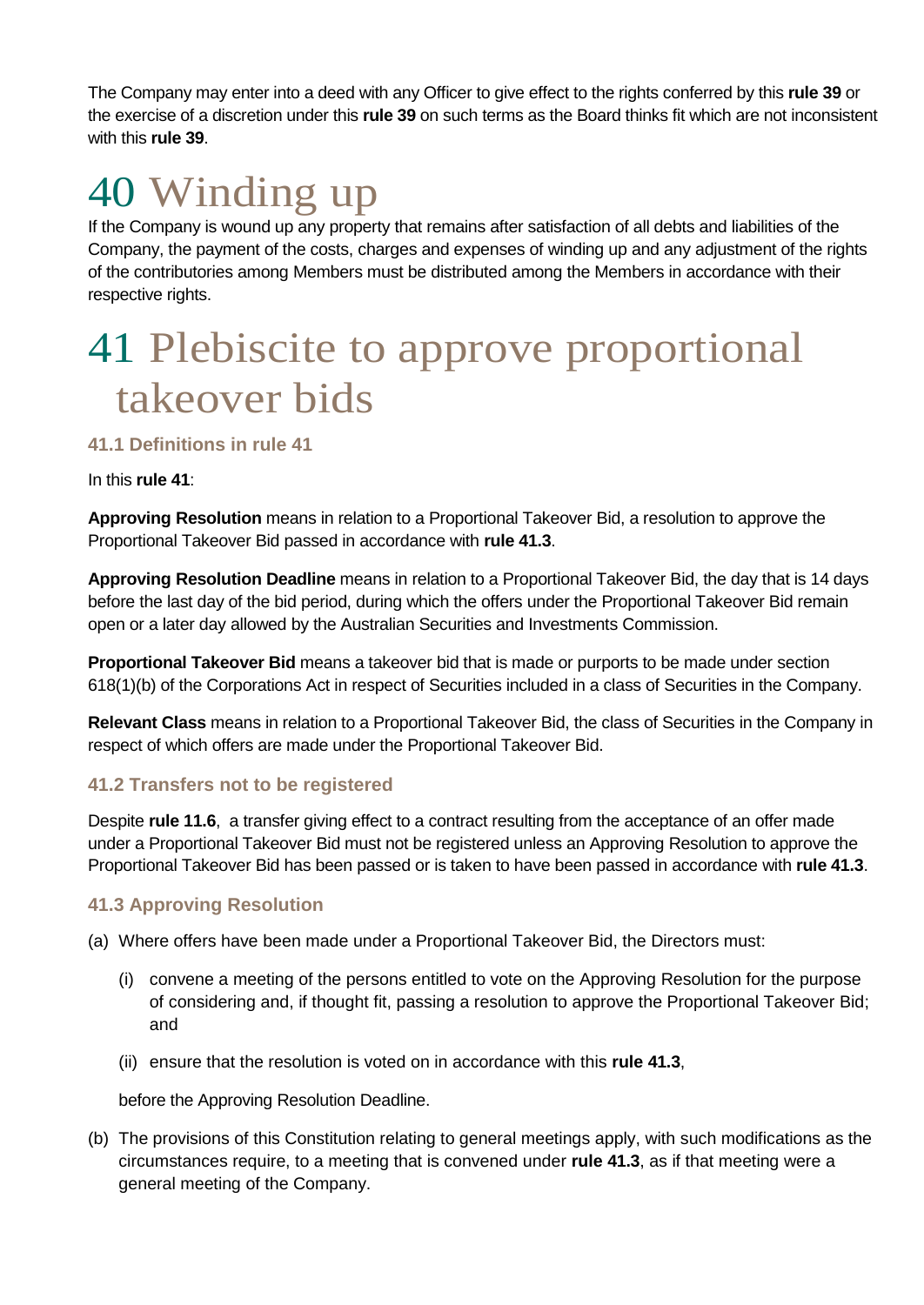- <span id="page-51-1"></span>(c) The bidder under a Proportional Takeover Bid and any associates of the bidder are not entitled to vote on the Approving Resolution and if they do vote, their votes must not be counted.
- (d) Subject to **rule [41.3\(c\)](#page-51-1)**, a person who, as at the end of the day on which the first offer under the Proportional Takeover Bid was made, held Securities of the Relevant Class, is entitled to vote on the Approving Resolution relating to the Proportional Takeover Bid.
- (e) An Approving Resolution that has been voted on is taken to have been passed if the proportion that the number of votes in favour of the resolution bears to the total number of votes on the resolution is greater than 50%,and otherwise is taken to have been rejected.
- (f) If an Approving Resolution has not been voted on in accordance with this **rule [41.3](#page-50-4)** as at the end of the day before an Approving Resolution Deadline, an Approving Resolution will be taken to have been passed in accordance with this **rule [41.3](#page-50-4)** on the Approving Resolution Deadline.

#### <span id="page-51-0"></span>**41.4 Sunset**

**Rules [41.1,](#page-50-2) [41.2](#page-50-3)** and **[41.3](#page-50-4)** cease to have effect at the end of the 3 years beginning:

- (a) where those rules have not been renewed in accordance with the Corporations Act, on the date that those rules were adopted by the Company; or
- (b) where those rules have been renewed in accordance with the Corporations Act, on the date those rules were last renewed.